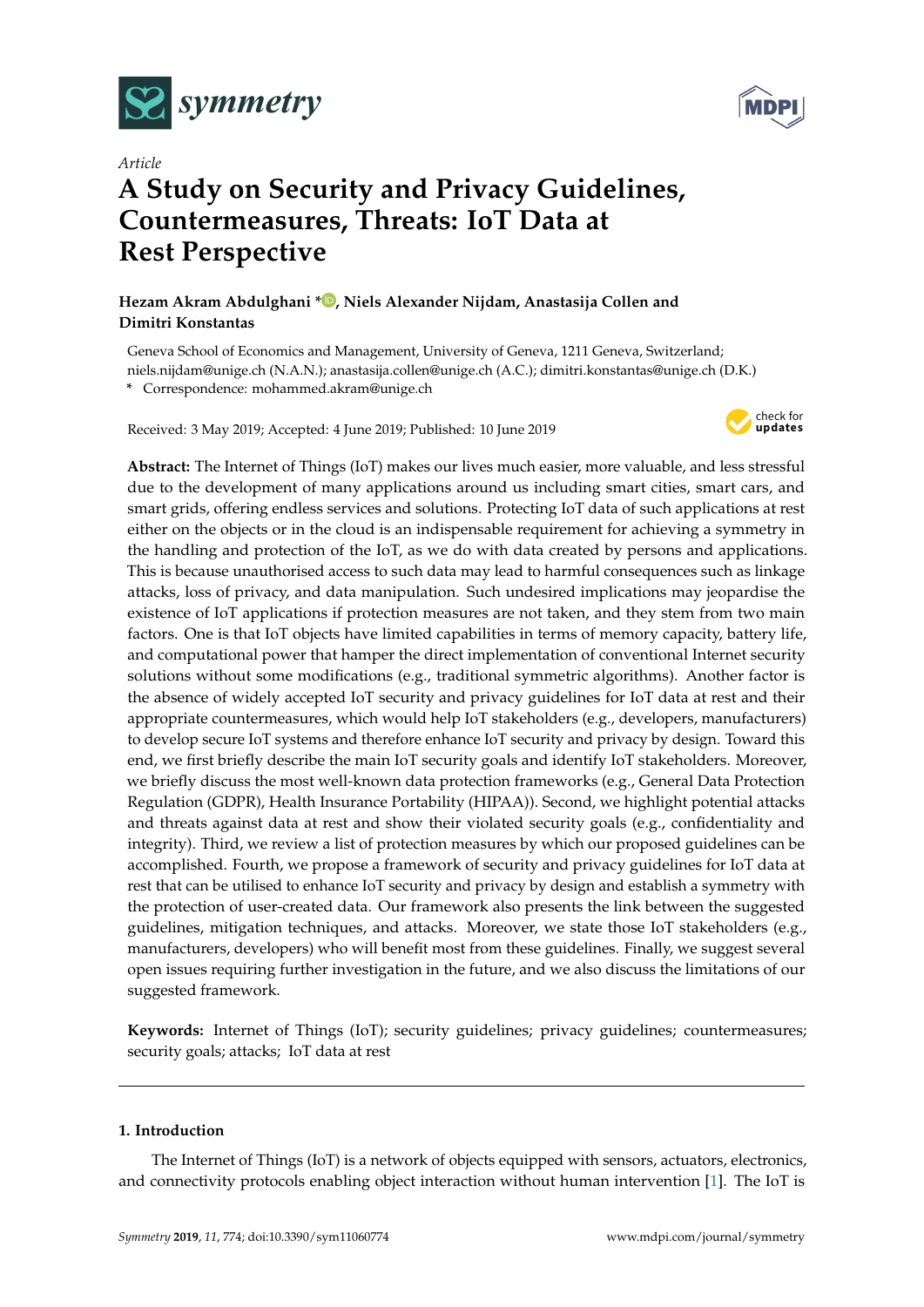involved in the creation of a variety of applications and services around us, for example in smart cities, smart cars, smart grids, quality of life applications, and electronic gadgets—all of which make our lives more productive and less stressful. For instance, the authors in [\[2\]](#page-28-1) proposed an IoT system which can be used to manage students' stress. It is unquestionable that such IoT applications and services provide a huge benefit for human life, yet they may come with a massive cost for individual privacy and security protection. This is because the IoT inherits most of the issues of the Internet associated with location awareness, security, quality of service [\[3\]](#page-28-2), and most likely amplifies them due to the direct connection with physical objects [\[4](#page-28-3)[,5\]](#page-28-4).

As IoT applications can store their data locally on objects or remotely in the cloud, based on their storage capabilities, protecting their data at rest is of paramount importance. Several IoT applications may cooperate with each other to accomplish specific tasks or services. If the data integrity of a single IoT application at rest has been compromised, then there is a huge risk of dealing with a cascading effect of the data compromise. For instance, the authors in [\[6\]](#page-28-5) state that a thermostat deployed in a smart home relies heavily on a smoke detector's data to shut a heating system down in case of danger. However, access of the smoke detector's data by unauthorised objects may put the entire smart home at risk. A countermeasure ensuring the data integrity across multiple Cloud Storage Services (CSSs) was proposed by [\[7\]](#page-29-0), where reliance on the Third-Part Auditor (TPA) for data verification was eliminated the by use of a decentralised blockchain-based integrity management service. Furthermore, once an Internet of Things (IoT) system stores its data in the cloud, there is no assurance that only authorised objects or users will have access to their data. An example was given by European Union Agency for Network and Information Security (ENISA) [\(https://www.enisa.europa.eu/\)](https://www.enisa.europa.eu/), where an employee at the SharpLocks company, attacker, was capable (due to given access rights) to send a malicious update from the company's server to all connected Internet of Things (IoT) objects [\[8\]](#page-29-1).

However, most security and privacy issues of Internet of Things (IoT) data at rest, such as unauthorised access and weak or absent encryption schemes, arise from two principal reasons. IoT objects have limited capabilities in terms of computational power, memory, and bandwidth [\[9\]](#page-29-2). Because of these limitations, a direct implementation of traditional security mechanisms in IoT objects tends to be very difficult without some modifications. This is why a new breed of lightweight IoT security techniques and protocols (e.g., a secure system of uploading and replicating IoT data suggested in [\[10\]](#page-29-3)) has been developed [\[11](#page-29-4)[,12\]](#page-29-5). The second reason, which motivates us to conduct this work, is the lack of widely-accepted security and privacy guidelines for IoT at data at rest, along with their appropriate mitigation techniques. The main objective of such guidelines and countermeasures is to improve IoT security and privacy by design by giving IoT stakeholders (e.g., manufacturers, developers) a chance to embrace such guidelines and countermeasures from the early stages of IoT system development [\[13\]](#page-29-6). If IoT stakeholders overlook these guidelines when dealing with IoT data at rest, the appearance of attacks and threats is inevitable.

It is clear that the unauthorised access and privacy violations of individuals, associated with data at rest, will appear repeatedly in IoT systems unless the mindset of all IoT stakeholders shifts to properly integrate security and privacy guidelines for IoT data at rest, along with their corresponding countermeasures, at early stages. The first step towards this paradigm shift is the development of a comprehensive set of security and privacy guidelines. However, there is a complete lack of research efforts conducted specifically toward this objective. To the best of our knowledge, there is no paper or document clearly addressing security and privacy guidelines for IoT data at rest along with their mitigation strategies. The existing research proposals [\[14–](#page-29-7)[21\]](#page-29-8) focus primarily on IoT guidelines in general. They neither provide comprehensive guidelines for IoT data at rest, nor discuss their proper countermeasures. A detailed explanation of such efforts along with a brief comparison between our suggested guidelines for IoT data at rest and theirs is presented in Section [2.](#page-2-0)

The main contributions of this work are the following:

- 1. To highlight IoT security goals as well as IoT stakeholders.
- 2. To summarise the attacks and threats against IoT data at rest.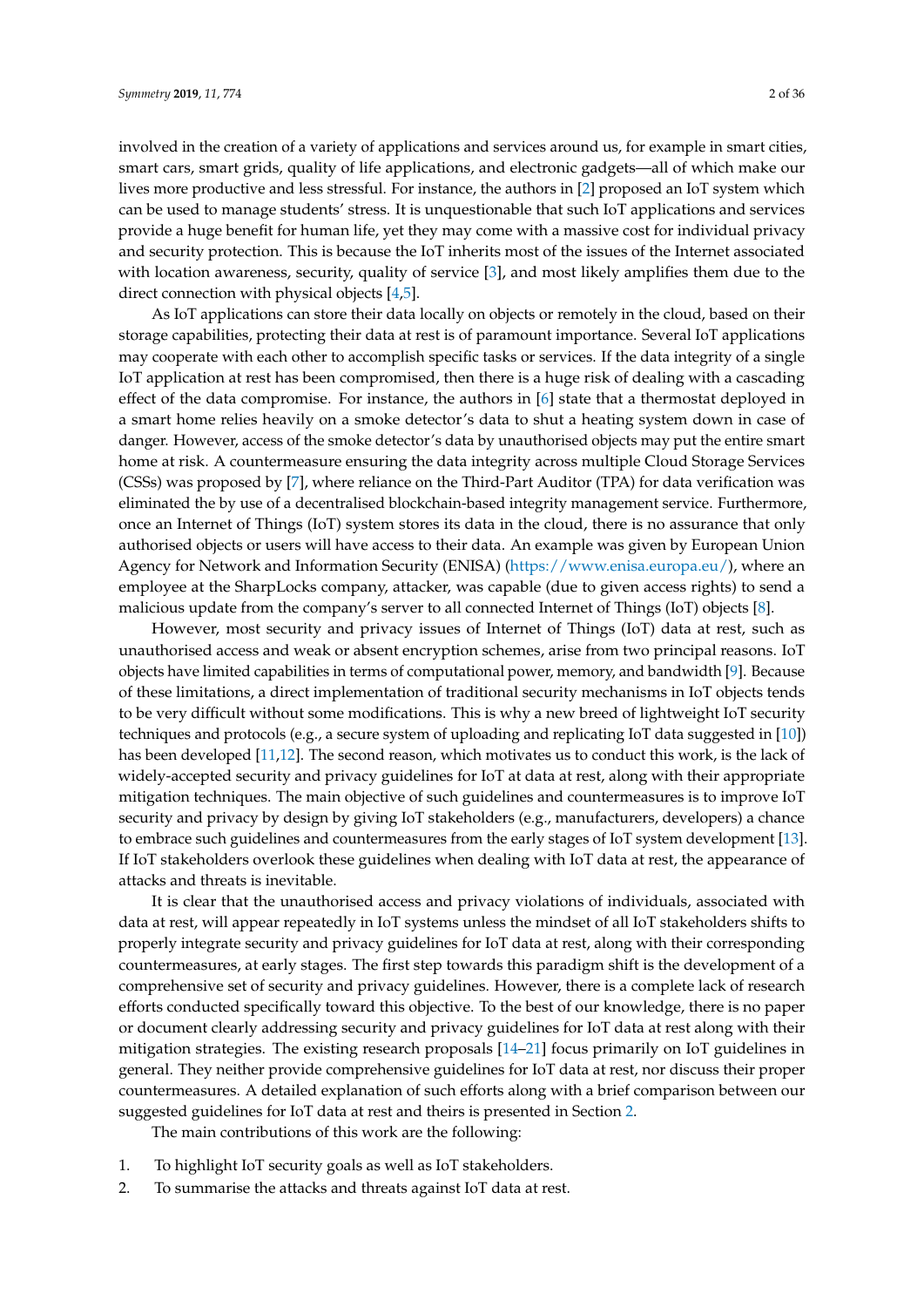- 3. To review a set of implementation techniques by which our suggested guidelines can be implemented and also state those IoT stakeholders who would benefit from these guidelines.
- 4. To propose a framework of security and privacy guidelines for IoT data at rest that can be utilised to reinforce IoT security and privacy by design.
- 5. To discuss open issues, limitations, and future work.

The rest of this article is structured as follows. In Section [2,](#page-2-0) we present the current research studies on IoT guidelines with focus on data at rest, describe the most popular data protection frameworks, and highlight the IoT security goals and distinguish IoT stakeholders. Section [3](#page-5-0) discusses threats and attacks on IoT data at rest. We identify the appropriate techniques for mitigating the identified attacks on IoT data at rest in Section [4.](#page-8-0) A proposed framework on security and privacy guidelines is presented in Section [5.](#page-16-0) Finally, we discuss open issues for further investigation for future work in Section [6.](#page-25-0)

# <span id="page-2-0"></span>**2. Related Work**

In this section, we outline the current state of the art related to IoT security guidelines, existing frameworks on data protection, and identify the involved stakeholders specific for the IoT environment. We limit our discussion to the guidelines on protecting IoT data at rest as the main topic of this work.

# *2.1. Research Efforts on IoT Guidelines*

In [\[14\]](#page-29-7), the authors propose a set of security and privacy guidelines for IoT data at rest, such as minimising data storage, minimising data retention, encrypting data storage, and implementing time-period data aggregation. Furthermore, attacks and threats against IoT data at rest are analysed. Having said that, the authors do not provide a comprehensive set of guidelines for IoT data at rest, nor do they state the required implementation techniques to achieve their guidelines.

In [\[15\]](#page-29-9), the IoT suggests a list of security and privacy guidelines for IoT data at rest like minimising data storage, encrypting data storage, removing sensitive data, and ensuring data availability. However, the IoT does not offer a thorough set of guidelines for IoT data at rest, nor does it identify the countermeasures required to carry out its guidelines. Furthermore, threats and attacks against IoT data at rest remain unchecked.

In [\[16\]](#page-29-10), the Open Web Application Security (OWASP) suggests different security and privacy guidelines for IoT data at rest, such as minimising data storage, minimising data retention, ensuring authorised access, and preventing physical access. In addition, the OWASP states IoT stakeholders like manufacturers, developers, and customers who may use its guidelines to protect IoT data at rest. Nevertheless, the OWASP neither recognised the required countermeasures to implement its guidelines, nor distinguished possible attacks and threats against IoT data at rest.

In [\[17\]](#page-29-11), the ENISA proposes several security and privacy guidelines for IoT data at rest, such as minimising data retention, encrypting data storage, defining recovery strategies, informing customers, and ensuring proper data destruction. However, the ENISA does not recognise the IoT stakeholders who may utilise its guidelines, nor does it identify proper solutions to apply its guidelines. Moreover, the ENISA uncovers attacks and threats against IoT data at rest.

In [\[18\]](#page-29-12), the IoTA suggests a list of security and privacy guidelines for IoT data at rest, including encrypting data storage, informing customers, and removing sensitive data. That said, IoTA neither distinguishes the required implementation techniques to fulfil its guidelines, nor does it point out IoT stakeholders who may use its guidelines. Attacks and threats against IoT data at rest also are left unidentified.

In [\[19\]](#page-29-13), the IoT Security Foundation (IoTSF) proposes a set of security and privacy guidelines for IoT data at rest, such as the use of distributed data storage, defining recovery strategies, ensuring proper data destruction, and searching on encrypted data. However, the IoTSF neither recognises suitable countermeasures to realise its guidelines, nor distinguishes attacks and threats against IoT data at rest.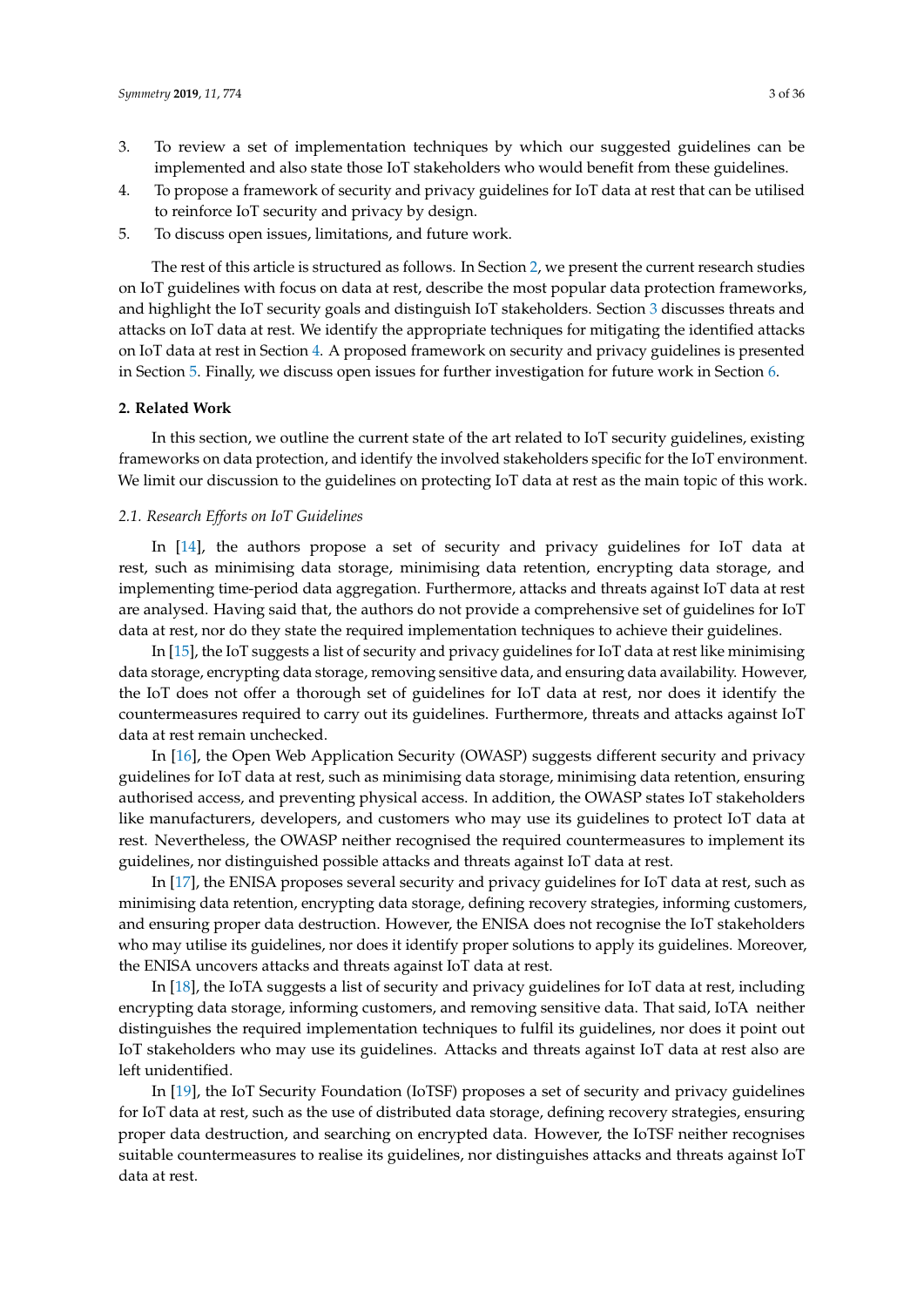In [\[21\]](#page-29-8), the authors propose a comprehensive set of security and privacy guidelines for the first two levels of CISCO's reference model (i.e., edge nodes and communication). Even though their guidelines are not meant specifically for protecting IoT data at rest, only three of these guidelines (i.e., ensure authorised access, remove or hide sensitive data, and search on encrypted data) can be used to do so. The authors identify all possible threats and attacks against edge nodes and communication, state those IoT stakeholders who may use their guidelines, and recognise suitable implementation techniques to implement them.

#### *2.2. Data Protection Frameworks*

The lack of efficient standards, regulation, and weak governance is a cause of IoT security and privacy issues. However, some initiatives at a national level have been proposed, which we briefly present in the following:

General Data Protection Regulation (GDPR): In December of 2016, the European Union (EU) voted to use the GDPR as a replacement for the outdated Data Protection Directive (DPD) proposed in 1996. The main goal of the DPD was to preserve individuals' personal information within the EU from being misused and to allow individuals in the EU to have better control over their personal data. The GDPR is intended to substitute the DPD as a regulation, and it will cover the whole EU as unified law. The GDPR has included six major changes (e.g., in terms of the definition of personal data, individual rights, data controllers and processors, and global impact) compared to the DPD. The detailed explanation of each of these, for interested readers, can be found in [\[22\]](#page-29-14). To preserve personal data, the GDPR imposes six fundamental principles, the details of which can be found in [\[23\]](#page-29-15). Not all IoT applications deal with personal information—for instance, Industrial Internet of Things (IIoT) applications. However, this may be the case in the majority of IoT systems (e.g., healthcare). It is obvious that the market of IoT solutions is increasing worldwide, including Europe, and it is a relevant topic requiring thorough management. One example is a digital transformation of healthcare due to the fast growth of wearable and interconnected medical objects which provide remote health monitoring. Therefore, healthcare data is highly sensitive, and it attracts the attention of attackers. Addressing this, authors in [\[24\]](#page-29-16) identified different attacks associated with the IoT multi-cloud e-Healthcare environment, such as side-channel attacks and malicious insider attacks. Healthcare data must thus be covered under the scope of the GDPR. Other important IoT applications which deal with personal data like smart metering and smart home applications must also be covered under the scope of the GDPR.

Health Insurance Portability and Accountability Act (HIPAA): The main goal of the HIPAA is to protect individuals from losing their health insurance if they have pre-existing health problems or if they change their jobs. However, over time, the HIPAA has been extended to minimise the administrative and cost burdens of healthcare processes. Most recently, the HIPAA has concentrated on developing standards as well as requirements to ensure the security and privacy of Personal Health information (PHI) which can be created, stored, or transferred in several formats (e.g., written documents and verbal conversations). PHI may include anything in patient health records, such as images, names, email addresses, and other information. As patients demand their data to be secure, HIPAA's security and privacy rules, discussed in detail in [\[25\]](#page-29-17), require that healthcare organisations embrace a set of processes and procedures to assure the highest level of patient confidentiality. Under HIPAA, a covered organisation may not utilise or reveal PHI unless it has received explicit consent from a patient to do so. It is unquestionable that the IoT will change the healthcare experience. Several examples are available on the market to illustrate how the IoT has simplified the process of care management. For instance, collecting information in users' homes will assist healthcare providers in comprehending users' health in a comprehensive way, in choosing suitable treatment plans, altering the plans as time progresses, and most importantly anticipating future health actions. It is clear that the IoT can be utilised by healthcare organisations to reduce costs and simultaneously enhance health outcomes in patients. Hence, healthcare IoT solutions must be covered under the scope of HIPAA.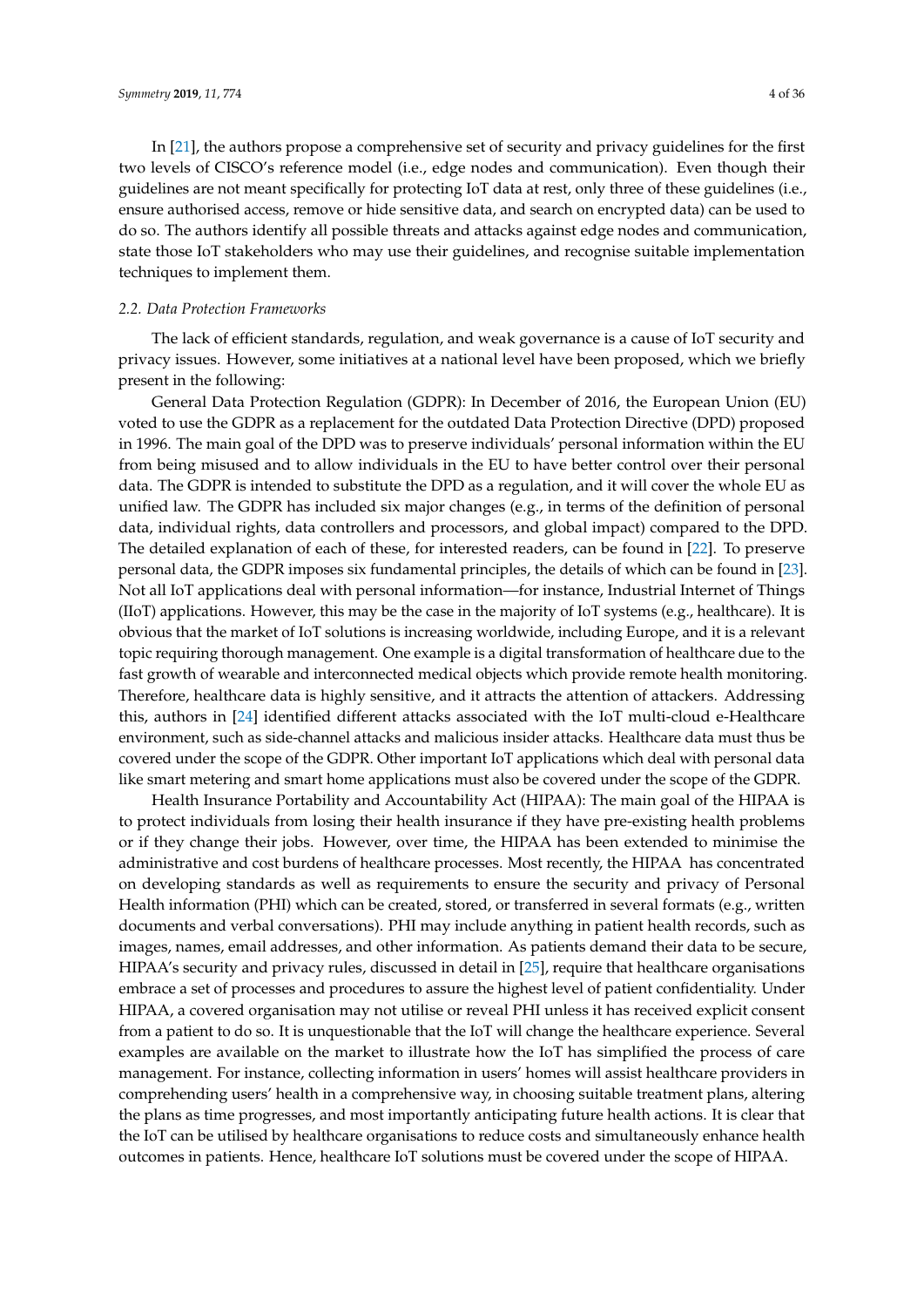Industrial Internet Consortium (ICC): The ICC is an organisation developed in 2014 to improve the growth of interconnected objects. The primary goal of tnis organisation is to build an alliance of companies, academia, and governments to cooperate on the development of test beds for real-world systems. Furthermore, it has been actively involved in supporting the necessities of standards in the IoT industry. Toward this end, in 2016 the ICC proposed a security framework developed specifically for the IoT. The main purpose of this security framework is to establish global industry acceptance on how to develop secure IoT systems [\[26\]](#page-29-18).

IoT Security Foundation (IoTSF): The IoTSF is a non-profit company that has been reinforcing the IoT industry since 2015. This reinforcement includes developing security and privacy guidelines, courses, and training. The IoTSF also has addressed the issues in the industry, and more importantly it has struggled to cover the gap via a cooperative initiative with many companies dealing with the IoT. This kind of cooperation attempts to share expertise, knowledge, and enhance best practices. To contribute to such objectives, the IoTSF in [\[19\]](#page-29-13), for example, proposed an IoT framework as a checklist which can be used by IoT manufacturers to simplify their compliance to the IoTSF framework.

#### *2.3. IoT Security Goals and Stakeholders*

In this section, we first discuss security goals specific to the IoT environment. In the literature, traditional security goals are broken down into three primary sets: (i) confidentiality, (ii) integrity, and (iii) availability, referred to as the Confidentiality, Integrity and Availability triad (CIA-triad). Confidentiality assures that only authorised objects or users can get access to sensitive data. As several IoT objects might deal with sensitive data such as medical records and credit cards, the confidentiality of such data must be preserved. The impact of unauthorised access to medical objects, which may reveal personal data or lead to life-threatening situations, has been illustrated in [\[27\]](#page-30-0). In the IoT context, integrity is also crucial, since it ensures IoT data has not been tampered with. If the integrity of IoT data has been compromised, undesired consequences may take place, for instance compromising a patient's privacy as a result of revealing their insulin pump [\[28\]](#page-30-1). IoT availability is essential, as it guarantees that IoT data is available and accessible to its users. Even though the CIA-triad is popular, it fails to address new threats which appear in a cooperative environment, according to [\[29\]](#page-30-2). To tackle this issue, the authors in [\[29\]](#page-30-2) propose a complete list of security goals known as the Information, Assurance, and Security (IAS) octave, by studying a huge amount of information in the state-of-the-art of security. Table [1](#page-4-0) summarises the security goals suggested by the Information, Assurance, and Security (IAS) octave, along with their definitions and abbreviations associated with the IoT environment.

<span id="page-4-0"></span>

| <b>Security Requirements</b> | <b>Definition</b>                                            | <b>Abbreviations</b> |
|------------------------------|--------------------------------------------------------------|----------------------|
| Confidentiality              | Only authorised objects or users can get access to the data  | <b>CONF</b>          |
| Integrity                    | Data completeness and accuracy is preserved                  | <b>INTG</b>          |
| Non-repudiation              | The IoT system can validate the occurrence of any event      | <b>NREP</b>          |
| Availability                 | Ensuring the accessibility of an IoT system and its services | AVAL                 |
| Privacy                      | The presence of privacy rules or policies                    | <b>PRIV</b>          |
| Auditability                 | Monitoring of the IoT object activity                        | <b>AUDI</b>          |
| Accountability               | End users can take charge of their actions                   | <b>ACNT</b>          |
| Trustworthiness              | Reliability on IoT object identity                           | <b>TRST</b>          |

|  |  | Table 1. IoT security goals [4]. |  |  |
|--|--|----------------------------------|--|--|
|--|--|----------------------------------|--|--|

In order to build a framework of security and privacy guidelines that is suitable for all aspects of the IoT environment life cycle, we first propose a classification of identified IoT stakeholders into four groups, depicted in Table [2.](#page-5-1) It relates the main stakeholders with their associated role, in order to dictate the degree of guideline adaptation and stakeholder impact.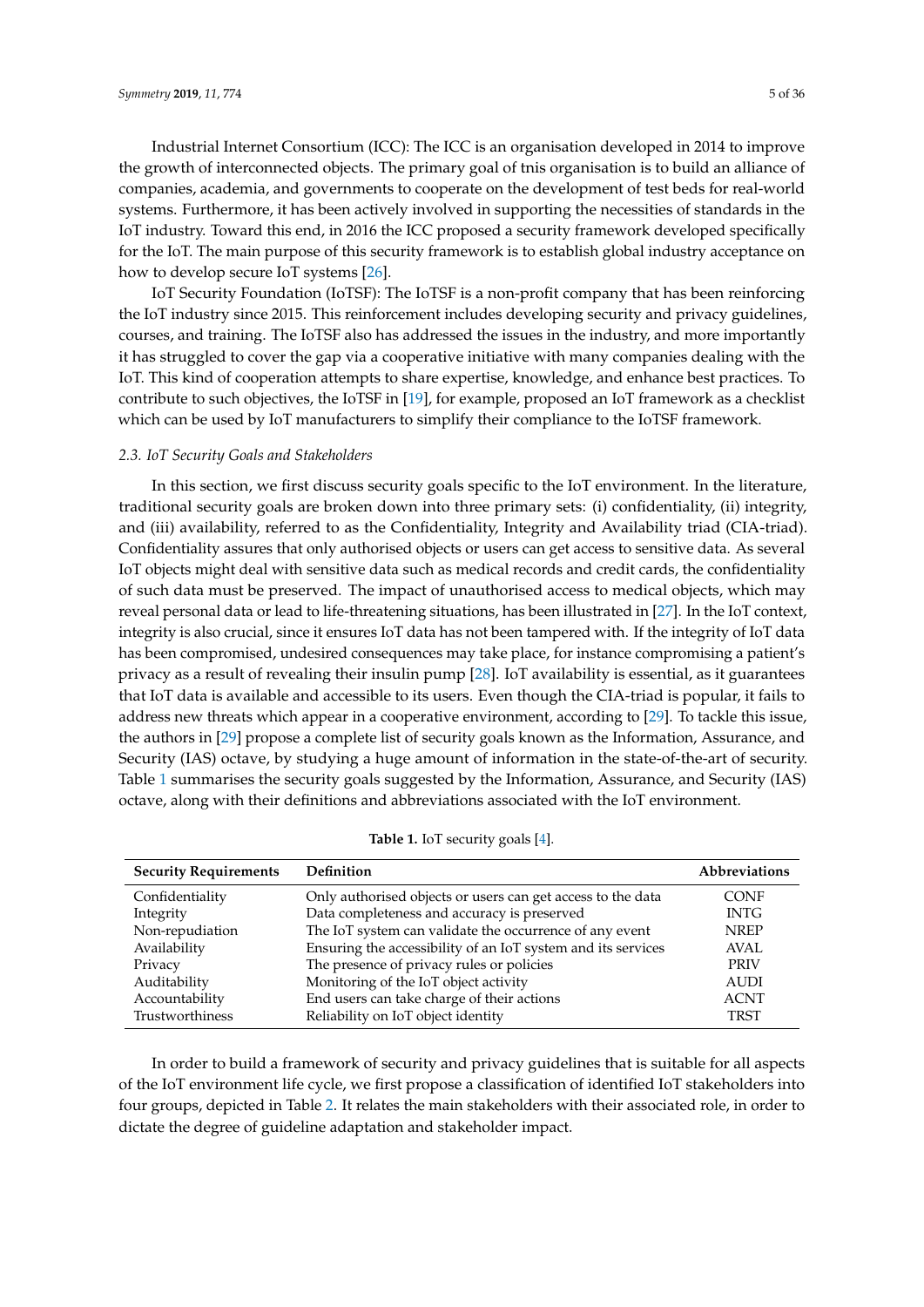<span id="page-5-1"></span>

| <b>Stakeholders</b> | <b>Roles</b>                                                | <b>Abbreviations</b> |
|---------------------|-------------------------------------------------------------|----------------------|
| Manufacturer        | Building IoT hardware products                              | <b>MAN</b>           |
| Developer           | Developing IoT software solutions or services               | <b>DEV</b>           |
| Provider            | Providing services for IoT products to customers            | <b>PRV</b>           |
| Consumer            | Using IoT objects in different aspects of their daily lives | CNS                  |

**Table 2.** IoT stakeholders [\[21\]](#page-29-8).

## <span id="page-5-0"></span>**3. Attacks on IoT Data at Rest**

In this section, we describe attacks and threats applicable for IoT data at rest and correlate them with the IoT security goals identified in Table [1.](#page-4-0) More specifically, we annotate with " $\mathbf{A}$ " when the security goal in question is violated by the described attack.

*(AT1)* **Misuse of data remnants**: This type of attack takes place when IoT objects are taken in possession by other end users either by voluntary life cycle transitions (second-hand, recycling) or due to loss, theft, malfunctioning, and other involuntarily causes. Even though there is the possibility that the data of such objects may be deleted before they are sold, this is not always the case for all sold objects. Those objects which store valuable information during their entire life cycle (e.g., personal photos and passwords) could be a primary target for many attackers, since they are not discarded properly during their end-of-life period or their data are not purged completely during attempted data cleanup [\[30\]](#page-30-3). This attack directly violates all security goals (see Table [3\)](#page-5-2), as the attacker has full control and access to the physical storage.

**Table 3.** The violated security goals by AT1.

|  |  |  | CONF INTG NREP AVAL PRIV AUDI ACNT TRST |  |
|--|--|--|-----------------------------------------|--|
|  |  |  |                                         |  |

<span id="page-5-2"></span>*(AT2)* **Linkage attack**: The probability of unauthorised access, as well as leaks of sensitive information, grows significantly with the data sources of linked IoT systems, where each additional link creates exponential exposure. When intercepting and cross-referencing between multiple data sources leads to partial data identification, it is called a linkage attack [\[31\]](#page-30-4). This attack violates confidentiality (CONF), integrity (INTG), and privacy (PRIV) security goals (see Table [4\)](#page-5-3), as the attacker is manipulating the intercepted data without directly interfering with the actual IoT object(s). Therefore, other security goals are not applicable.

**Table 4.** The violated security goals by AT2.

| CONF INTG NREP AVAL PRIV AUDI ACNT TRST |  |  |  |  |
|-----------------------------------------|--|--|--|--|
|                                         |  |  |  |  |

<span id="page-5-4"></span><span id="page-5-3"></span>*(AT3)* **Data manipulation**: The illegitimate modification of data at rest can be accomplished by two methods: (i) exploiting several vulnerabilities in the application program interface such as SQL injection and cross-site scripting, and (ii) taking advantage of weak security mechanisms like small or weak passwords [\[32,](#page-30-5)[33\]](#page-30-6). Similar to the "misuse of data remnants" attack, all security goals are violated (see Table [5\)](#page-5-4), as the attacker operates directly on the IoT object.

**Table 5.** The violated security goals by AT3.

|  |  |  | CONF INTG NREP AVAL PRIV AUDI ACNT TRST |  |
|--|--|--|-----------------------------------------|--|
|  |  |  |                                         |  |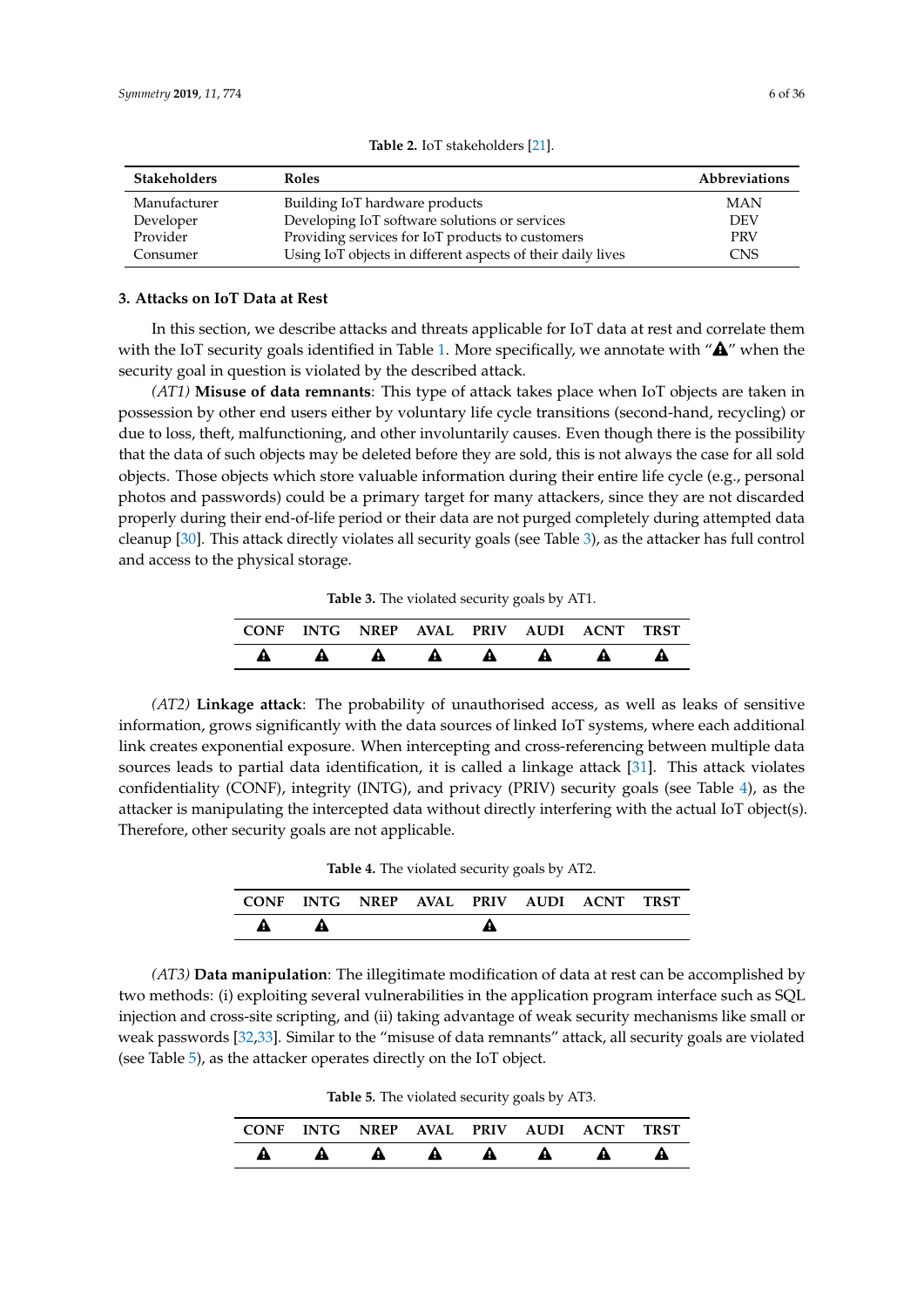*(AT4)* **Side-channel attacks**: This attack is based on the discovery of information by analysing exposed side properties of the algorithmic implementation, such as processing timing, power consumption, or even associated sounds. This type of attack may take place due to the absence of secure methods of processing and storing IoT data, for instance storing unencrypted data either in the cloud or on IoT objects. The authors in [\[34\]](#page-30-7) discuss several data leakage attacks on CSSs, such as the confirmation of a file and learning the content of files. In the case of file confirmation, an adversary who already knows the plain text content of a file can examine if a duplicate of the file has been stored elsewhere in the CSS. In the case of learning the contents of the file, the adversary can reveal highly sensitive data, since the attacker already recognises most the of file and attempts to guess or identify the unknown segments of file by examining whether the output of the encryption meets the observed cipher text. Similarly to the "linkage attack", the CONF, INTG, and PRIV security goals are violated (see Table [6\)](#page-6-0) as the attacker is indirectly revealing the private data, already generated and processed by the IoT object.

**Table 6.** The violated security goals by AT4.

|  |  |  | CONF INTG NREP AVAL PRIV AUDI ACNT TRST |  |
|--|--|--|-----------------------------------------|--|
|  |  |  |                                         |  |

<span id="page-6-0"></span>*(AT5)* **Denial of Service (DoS)**: DoS attacks in cloud computing prevent CSSs from offering their normal services or solutions for a period of time. The authors in [\[35\]](#page-30-8) stated that DoS attacks which compromise the availability of such CSSs stem from many contributing factors, the most notable of which are resource exhaustion, process disruption, physical disruption, and data corruption. For instance, the authors in [\[31\]](#page-30-4) state that an attacker could flood a CSS with fake data at high frequency, which in turn makes this storage service spend most of its time validating the authenticity of this data and therefore unable to reply to any valid requests in a timely fashion. The inability of timely response may cause a delay which is not preferable for most IoT applications, specifically real-time applications like air traffic systems and Near-Field Communication (NFC) payment. For interested readers, a recently published survey of DoS attacks in the cloud can be found in [\[35\]](#page-30-8). First of all, the availability (AVAL) is affected by this attack, as implied by the definition of the attack. Accountability (ACNT) is also no longer guaranteed due to the slow response times of the system. For INTG, the guaranteed transmission and/or storage can be compromised, especially for real-time applications. Auditability (AUDI) is also violated, since the system cannot perform continuous monitoring of the object's activity. Table [7](#page-6-1) represents the violated security goals by this attack.

**Table 7.** The violated security goals by AT5.

<span id="page-6-1"></span>

|  |  |  | CONF INTG NREP AVAL PRIV AUDI ACNT TRST |  |
|--|--|--|-----------------------------------------|--|
|  |  |  |                                         |  |

*(AT6)* **Insider attack**: An insider threat takes place when either a former or a current user who has authorised access to an object's data or CSSs misuses these access rights to compromise the IoT security goals, such as confidentiality, integrity, and availability. Malicious insiders can be considered as a considerable threat to many organisations. They can adversely influence a company's mission and reputation, and therefore they can pose a major impact to any business. The cyber-security intelligence index [\[36\]](#page-30-9) in 2016 stated that 60% of all attacks are derived by insiders. From this percentage, it can be said that malicious insiders make a great contribution, since the majority of such attacks (44.5%) were caused by them. In its recently published survey [\[37\]](#page-30-10), EY identified several types of insider threats such as fraud, infrastructure sabotage, and unauthorised trading. In the IoT context, the whole IoT ecosystem—starting from objects located in different environments and their data and applications in the cloud—may be vulnerable to insider threats. Toward this end, the authors in [\[24\]](#page-29-16) illustrate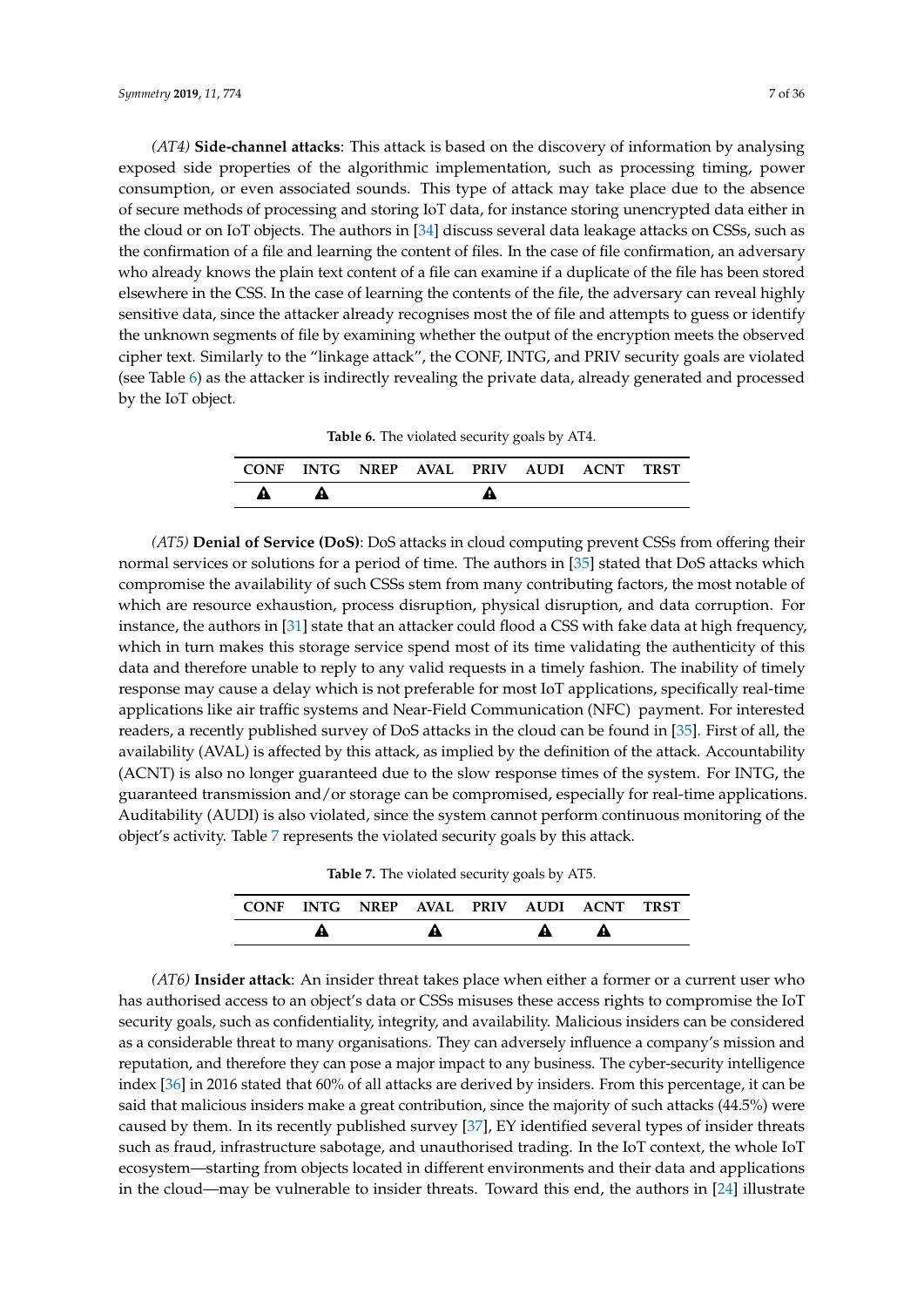the applicability of malicious insider attacks in all the layers of IoT multi-cloud-based e-healthcare architecture composed of four layers. In layer 1 (physical), where several sensors are deployed to collect the health data of different patients, an insider attacker (in this case) could alter the settings to send incorrect data to the healthcare companies. The attacker could also obtain and reveal patient information. Likewise, in layer 2 (network) where many connectivity protocols (e.g., Bluetooth Low Energy) are utilised to transfer the patient data to the next layer, a malicious insider could carry out many unwanted activities, such as redirecting the packets to a vicious network and compromising the availability of health data by initiating a DoS attack on the network. In layer 3 (cloud), malicious insiders could perform a set of malicious activities like gaining unauthorised access to patient data, altering e-health applications, modifying data stored in the storage, and executing collision attacks. Layer 4 (application) is also susceptible to malicious insider attacks. This is because any authorised entity from lower to upper levels could uncover or alter patient heath data, which would certainly impact the level of trust among patients, doctors, and health organisations [\[24\]](#page-29-16). Similar to the "misuse of data remnants" attack, all security goals are violated (see Table [8\)](#page-7-0) as the attacker operates directly on the IoT object.

**Table 8.** The violated security goals by AT6.

| CONF INTG NREP AVAL PRIV AUDI ACNT TRST |  |  |  |  |
|-----------------------------------------|--|--|--|--|
|                                         |  |  |  |  |

<span id="page-7-0"></span>*(AT7)* **Homogeneity attack**: Several anonymisation-based solutions have been proposed (e.g., *k*-anonymity and t-closeness techniques), but some of them lack a method in which the diversity of their sensitive attributes is not supported, making such techniques like *k*-anonymity vulnerable to homogeneity attacks. This attack is applicable to cases where there are identical records within data sets. Similarly to the "linkage attack", the CONF, INTG, and PRIV security goals are violated (see Table [9\)](#page-7-1), as the attacker is indirectly capable of attributing the private data to specific identities.

**Table 9.** The violated security goals by AT7.

|  |  |  | CONF INTG NREP AVAL PRIV AUDI ACNT TRST |  |
|--|--|--|-----------------------------------------|--|
|  |  |  |                                         |  |

<span id="page-7-1"></span>*(AT8)* **Unauthorised access**: IoT data are vulnerable to different attacks because of their storage either in IoT objects or remotely in the cloud with no supervision of their holders. It is also expected that the number of threats and attacks will be intensified, since attackers can gain access to such data once they are not properly protected due to the absence of strong encryption techniques. Furthermore, data might be placed in several data centres located in different countries, and such countries may have a high power to access these data without the permission of their holders [\[38,](#page-30-11)[39\]](#page-30-12). Another example of unauthorised access can be found in [\[40\]](#page-30-13). The authors state that an adversary may gain access to IoT data illegitimately during the migration procedure of a virtual machine to an untrusted host, which might reveal its sensitive data. Similar to the "misuse of data remnants" attack, all security goals are violated (see Table [10\)](#page-7-2), as the attacker has direct access to the data on the IoT object or in the CSS.

**Table 10.** The violated security goals by AT8.

| CONF INTG NREP AVAL PRIV AUDI ACNT TRST |  |  |  |  |
|-----------------------------------------|--|--|--|--|
|                                         |  |  |  |  |

<span id="page-7-2"></span>*(AT9)* **Identification**: An identification attack can be considered as one of the most common threats against IoT data in which an attacker can link some identifier attributes (e.g., name, address) with some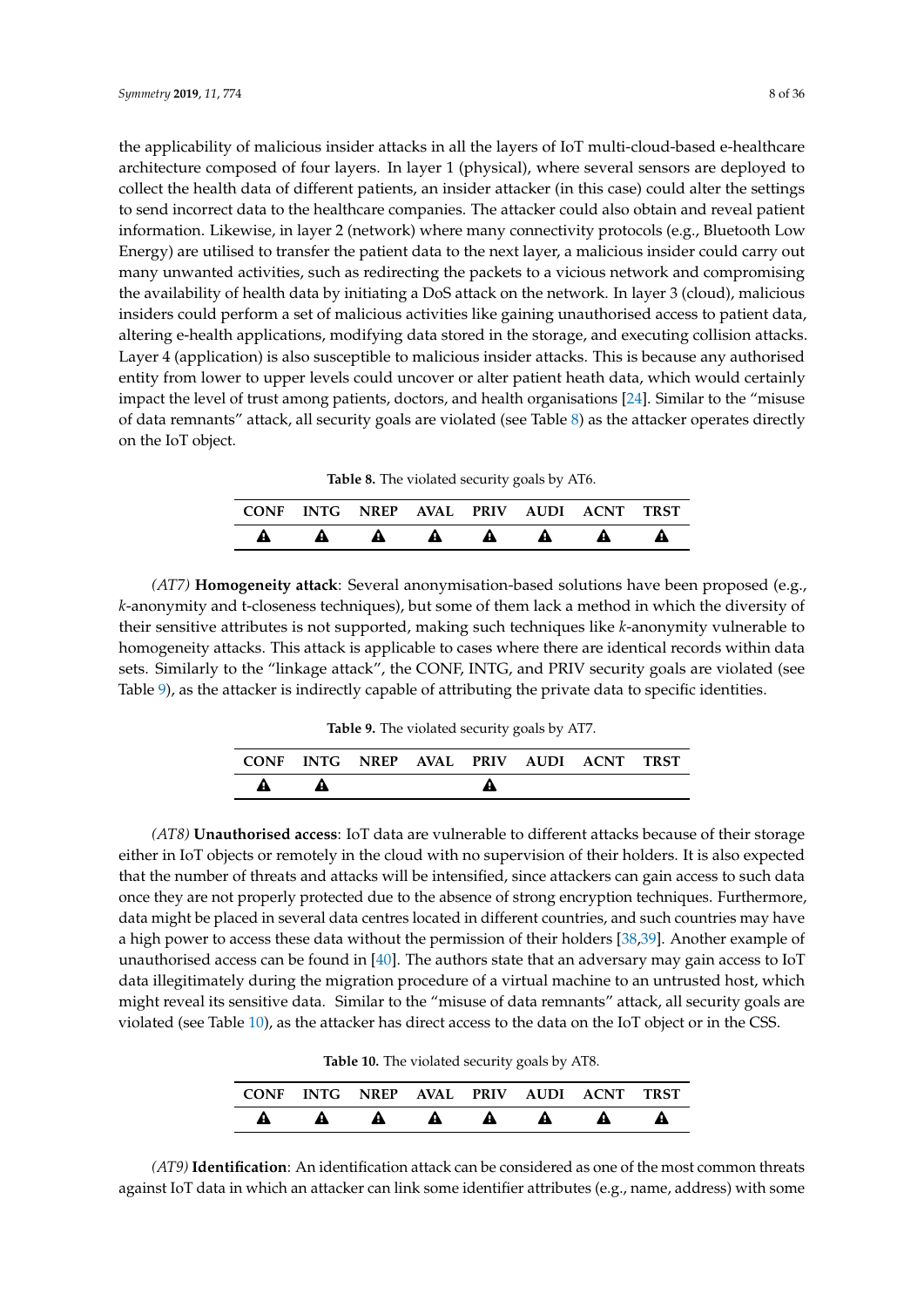<span id="page-8-1"></span>individuals. Similar to the "linkage attack", the CONF, INTG, and PRIV security goals are violated (see Table [11\)](#page-8-1) as the attacker is indirectly capable of attributing the private data to specific identities.

|  |  |  |  | CONF INTG NREP AVAL PRIV AUDI ACNT TRST |  |  |
|--|--|--|--|-----------------------------------------|--|--|
|  |  |  |  |                                         |  |  |

**Table 11.** The violated security goals by AT9.

*(AT10)* **Hash collision**: The key goal of the collision attack is to reveal two input strings of a hash function that give the same hash value. Because a hash function has variable input lengths and a short fixed-length output, there is the possibility that two different inputs generate the same output, and this case is known as a collision [\[41](#page-30-14)[,42\]](#page-30-15). As a consequence, an attacker can compromise the encryption key and therefore intercept or have access to the IoT object's data. Similarly to the "linkage attack", the CONF, INTG, and PRIV security goals are violated (see Table [12\)](#page-8-2), as the attacker is indirectly revealing the private data already generated and processed by the IoT object.

**Table 12.** The violated security goals by AT10.

|  |  |  | CONF INTG NREP AVAL PRIV AUDI ACNT TRST |  |
|--|--|--|-----------------------------------------|--|
|  |  |  |                                         |  |

## <span id="page-8-2"></span><span id="page-8-0"></span>**4. Mitigation Techniques for Protecting Data at Rest**

In this section, we analyse existing methods of IoT data protection and attribute these mitigation techniques for the attack vectors, identified in Section [3.](#page-5-0)

*(MT1)* **Deduplication schemes**: Attributed to attacks *AT4* and *AT8*. Data deduplication is a method in which only a unique copy of redundant IoT data is stored, and links (not actual data) to the copies are provided. This is why this technique can be used as a backup strategy. Therefore, the development of secure deduplication schemes capable of detecting identical data copies and storing them once is a need and challenge at the same time. To this end, several data deduplication techniques have been proposed in the literature which can be classified broadly into two categories (i.e., server-side and client-side) based on the location at which data deduplication is accomplished [\[31\]](#page-30-4).

Note that despite the benefits of deduplication schemes in saving disk space, minimising network bandwidth, and preventing unauthorised access, these techniques are susceptible to side-channel attacks. For instance, the authors in [\[34\]](#page-30-7) state that implementing deduplication techniques in cloud storage may cause side-channel attacks like identifying files, learning the contents of files, and a covert channel. The authors also illustrate several practical solutions, such as encryption and proof of ownership, to mitigate such attacks. Toward this point, a few secure deduplication techniques have been proposed, described below.

In [\[43\]](#page-30-16), the authors propose a novel deduplication algorithm in which a given file is broken into multiple segments. Each segment is encrypted by a user, and the encryption process involves both a secure hash function and a block encryption technique. These segments have an index tree, which is composed of the hash values of these segments. The index tree is generated and encrypted by the user using an asymmetric algorithm. The authors claim that, if it is implemented, their approach will prevent storage providers from getting access to users' data or their decryption keys. In [\[44\]](#page-30-17), the authors propose a new deduplication technique based on Attribute-Based Encryption (ABE) to encrypt data stored in the cloud and simultaneously provide secure access to this data. According to the authors' evaluation, this technique is suitable for practical deployment due to its effectiveness, scalability, and efficiency. Other research proposals associated with this topic can be found in [\[45,](#page-30-18)[46\]](#page-30-19)

For interested readers, a recently published survey regarding this topic can be found in [\[47\]](#page-30-20).

*(MT2)* **Secure storage schemes**: Attributed to attacks *AT3*, *AT4*, *AT8*, and *AT10*. Secure storage techniques can be used to prevent IoT data breaches. Several research proposals have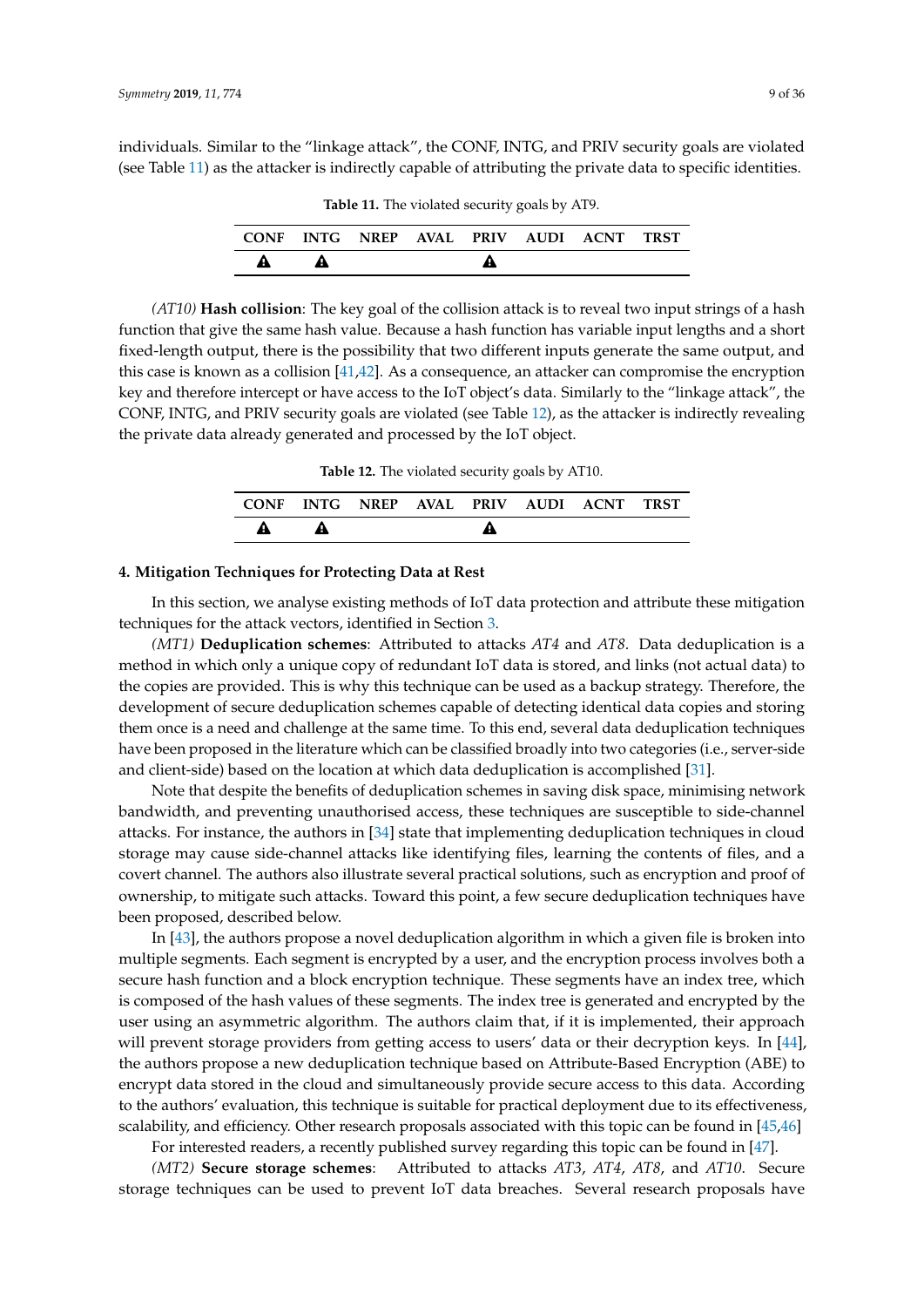been introduced, classified broadly into two categories: (i) cryptographic-based schemes and (ii) non-cryptographic-based schemes. An example cryptographic-based scheme can be found in [\[48\]](#page-31-0). The authors propose a secure IoT storage technique in which aggregated IoT data can be stored securely on an object based on Shamir's secret sharing method. To protect IoT data on such a system, Shamir's secret sharing algorithm was used, along with internal padding. Data in this approach, prior to being stored, are divided into many segments and each segment is stored in different storage objects. Another example cryptographic-based scheme is presented in [\[49\]](#page-31-1). The authors propose a new technique based on an elliptic curve algorithm, which allows different users to access and store their data securely from the cloud. Moreover, it assures that neither the cloud storage provider nor unauthorised users can gain access to the data. This approach is also capable of protecting individuals' data, even when the cloud provider is compromised due to its data encryption.

In [\[50\]](#page-31-2), the authors propose a novel architecture in which individuals and companies can securely upload and store their data in the cloud. This architecture is composed of things, gateway, network infrastructure, and cloud. To collect data in this architecture, IoT objects or things are deployed in the physical environment. The need for gateways in this architecture, which uses as an intermediate layer between objects and the cloud, stems from the fact that not all IoT objects are equipped with connectivity protocols (e.g., Wi-Fi) that allow them to connect to the Internet and transmit their data. The administrator in this system plays a key role in defining responsibilities according to the job functionality described in the organisation. For the interested readers, other research efforts associated with this topic can be found [\[51–](#page-31-3)[54\]](#page-31-4).

An example of a non-cryptographic-based scheme can be found in [\[55\]](#page-31-5). The authors propose a new storage schema called POTSHARDS which offers long-term security for IoT data without involving any encryption techniques. The security of this scheme is derived from dividing data into so many segments (each segment has its own pointers) and scattering them into different storage. If an attacker wants to get data of one segment, he needs to get all its pointers, which are distributed in several storage objects.

*(MT3)* **Access control**: Attributed to attacks *AT6* and *AT8*. Attributed to attack *AT3*. Many research efforts have been proposed to control access to stored IoT data by customers or companies. Such efforts can be divided broadly into four categories: (i) Mandatory Access Control (MAC), (ii) Discretionary Access Control model (DAC), (iii) Role Based Access Control model (RBAC), and (iv) ABE. Having integrated MAC into an IoT system, the system administrator will have privileges to manage the customers' roles and rights. In MAC, it is also possible for the system administrator to manipulate access policies, resulting in the prevention of customers from accessing the system. This type of access method can be added to sensitive systems like military and research centres [\[56\]](#page-31-6). If DAC is integrated into an IoT system, the customers will have the right to manipulate the access rules for any object. This approach is extremely dangerous if an attacker gains access rights to a customer account. Thus, it is not wise to give one customer full rights to the IoT system.

If RBAC is integrated into an IoT system, customers can gain access to resources based on their roles and responsibilities in the system. Several research proposals have been conducted in relation to this topic [\[57](#page-31-7)[–59\]](#page-31-8). For instance, the authors in [\[59\]](#page-31-8) suggest new five principles known as ASSAA for the next-generation RBAC. They claim that these principles are applied to access control in general despite the fact that they are developed specifically for RBAC. ABE provides adaptable one-to-many encryption without prior information of who will be accessing this information. It also draws attention to fine-grained access techniques over outsourced data. The identification of a customer in ABE is accomplished by a set of attributes which can be used to define the access policy of the customer [\[60\]](#page-31-9). Recently, several research proposals have attempted to implement ABE in fog computing [\[61–](#page-31-10)[63\]](#page-31-11)

*(MT4)* **Recovery strategy**: Attributed to attacks *AT3* and *AT5*. Despite the importance of providing high availability and disaster recovery for IoT storage, a few state-of-the-art research proposals have been found. In [\[10\]](#page-29-3), authors investigated the problem of uploading IoT data from a set of several sensors and creating different replicas of these data on distributed storage in the cloud. The applicability of this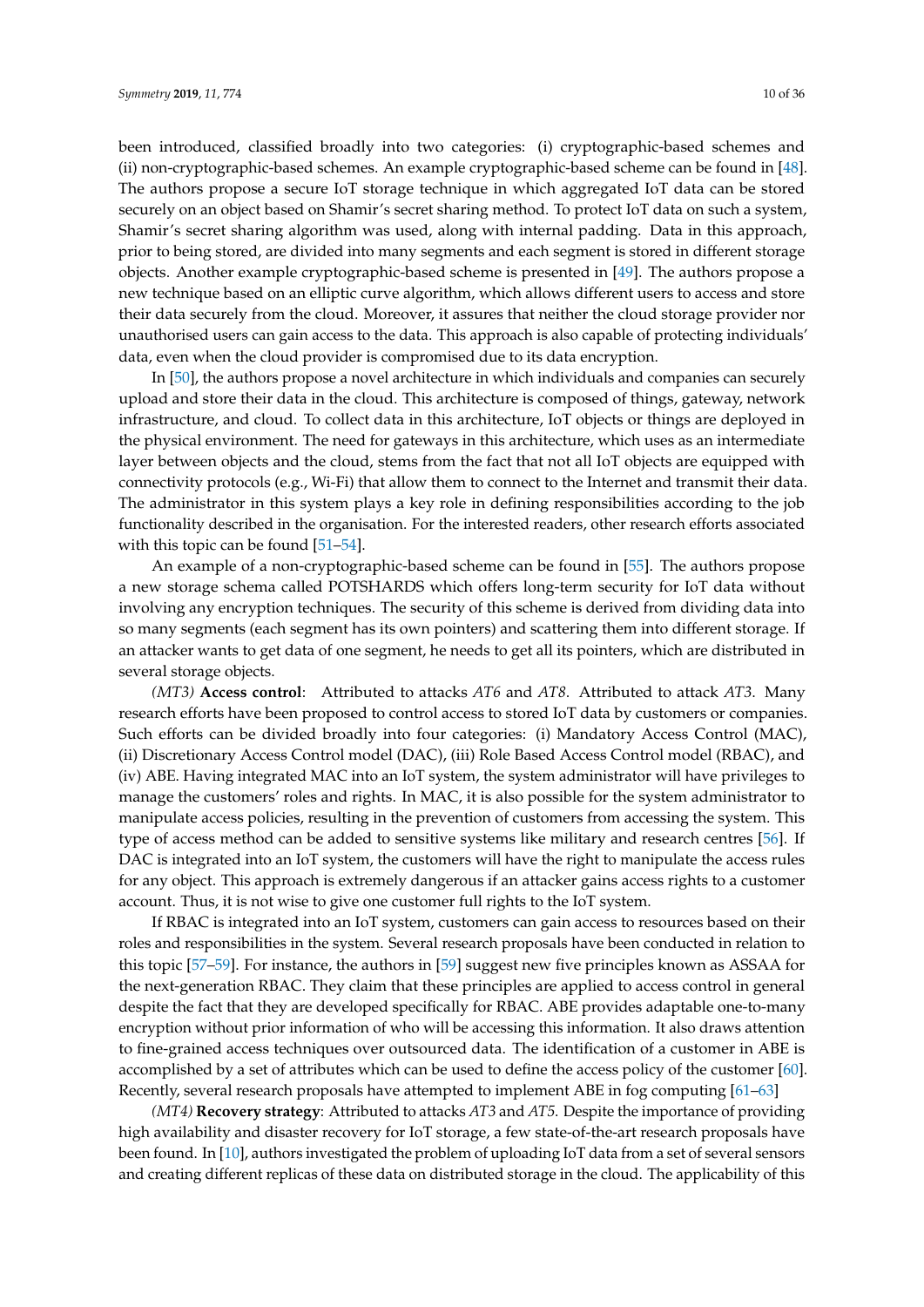approach depends on the existence of several distributed data centres known as mini-clouds. In [\[64\]](#page-31-12), authors propose a new replication approach to minimise power consumption, delay, and the cost of uploading a huge amount of data sent by several IoT applications. Each application is composed of too many small objects. To reduce time latency, the authors deployed local cloud computing resources. Other research proposals related to this topic can be found in [\[65](#page-31-13)[–67\]](#page-31-14).

*(MT5)* **Anonymisation schemes**: Attributed to attacks *AT2*, *AT7*, *AT8* and *AT9*. Such solutions can fall broadly into three categories: (i) *K*-anonymity, (ii) *l*-diversity, and (iii) *t*-closeness. *K*-anonymity is a technique in which the privacy of data holders is preserved when they issue their data, preventing threats associated with subject identification. This technique assures that the information of each person cannot be identified from a set of at least *k*(−1) individuals . The concept of *k*-anonymity represents data as a table composed of a set of rows and columns. Each row indicates the insertion of new information related to a specific entity and it should not be unique [\[11\]](#page-29-4), whereas each column represents an attribute for the entity. Two techniques have been used to achieve *k*-anonymity. The first is suppression, in which the values of some attributes are substituted by an asterisk ∗. The second is generalisation, in which the personal values of attributes are changed by values in a wider range. For instance, if the attribute *age* is used, the value 35 can be substituted by the term <40.

In the IoT, *k*-anonymity can be used for the localisation of smart objects to enhance location privacy. This can solve security issues related to the need for a third entity for managing different *k*-anonymity sets for several queries, the inapplicability of using universal GPS indoors, and obfuscation. In [\[68\]](#page-31-15), the authors propose a tree-based location privacy technique against multi-precision attacks using a new location query technique in which multi-precision queries are fully supported. In [\[69\]](#page-32-0), the authors propose another *k*-anonymity technique in which data can be released based on concrete generalisation.

*L*-diversity is suggested to mitigate the weakness of *k*-anonymity, which is its inability to prevent homogeneity and background attacks. In [\[70\]](#page-32-1), the authors propose a new and powerful privacy technique known as *l*-diversity which can be used to prevent several attacks (e.g., homogeneity attack). Moreover, they perform an experimental evaluation to show that the proposed technique is practical, and that it can be implemented effectively.

*T*-closeness was first coined in [\[71\]](#page-32-2) to overcome the shortcomings of *k*-anonymity and *l*-diversity associated with attribute inspiration. The authors in [\[71\]](#page-32-2) propose that a distribution of sensitive information in any set must be close or connected to their scattering in the whole database. To summarise the value of this work, the authors used different real examples and experiments. In [\[72\]](#page-32-3), the authors suggest a decomposition technique with  $(n - 1)$  closeness, the main purpose of which is to preserve privacy in the case of several sensitive attributes by reducing the amount of sensitive information which can be elicited from the published data in the *t*-closeness situation.

*(MT6)* **Transient data storage**: Attributed to attacks *AT1* and *AT4*. The existing research proposals have focused on managing the persistent data in IoT systems. In this case, data may be stored even after such systems have finished their executions. Nevertheless, a handful of research works have concentrated on managing transient IoT data generated during systems executions. The importance of transient data stems from processing data during system execution to generate new versions of data which may be stored in storage for users' needs or may be purged, and therefore it can reduce threats associated with such data. In [\[73\]](#page-32-4), the authors propose a new system of managing transient IoT data in which this data can be processed, placed, and managed. This system is composed of several components, including a resource estimator, transient data characteriser, and data manager. Other research proposals related to this topic can be found in [\[74](#page-32-5)[–76\]](#page-32-6).

*(MT7)* **Searchable Encryption (SE)**: Attributed to attacks *AT5* and *AT6*. Another way to protect data in IoT storage is to perform information retrieval on encrypted data, which is known as SE—an approach that boomed in 2000. The main idea behind this technique can be summarised as follows: An object indexes and encrypts its data, and then it sends its encrypted data along with an index to a server. In order to search for given data, the object needs to generate a trapdoor through which the server can execute search operations directly on encrypted data, and the output will also be encrypted.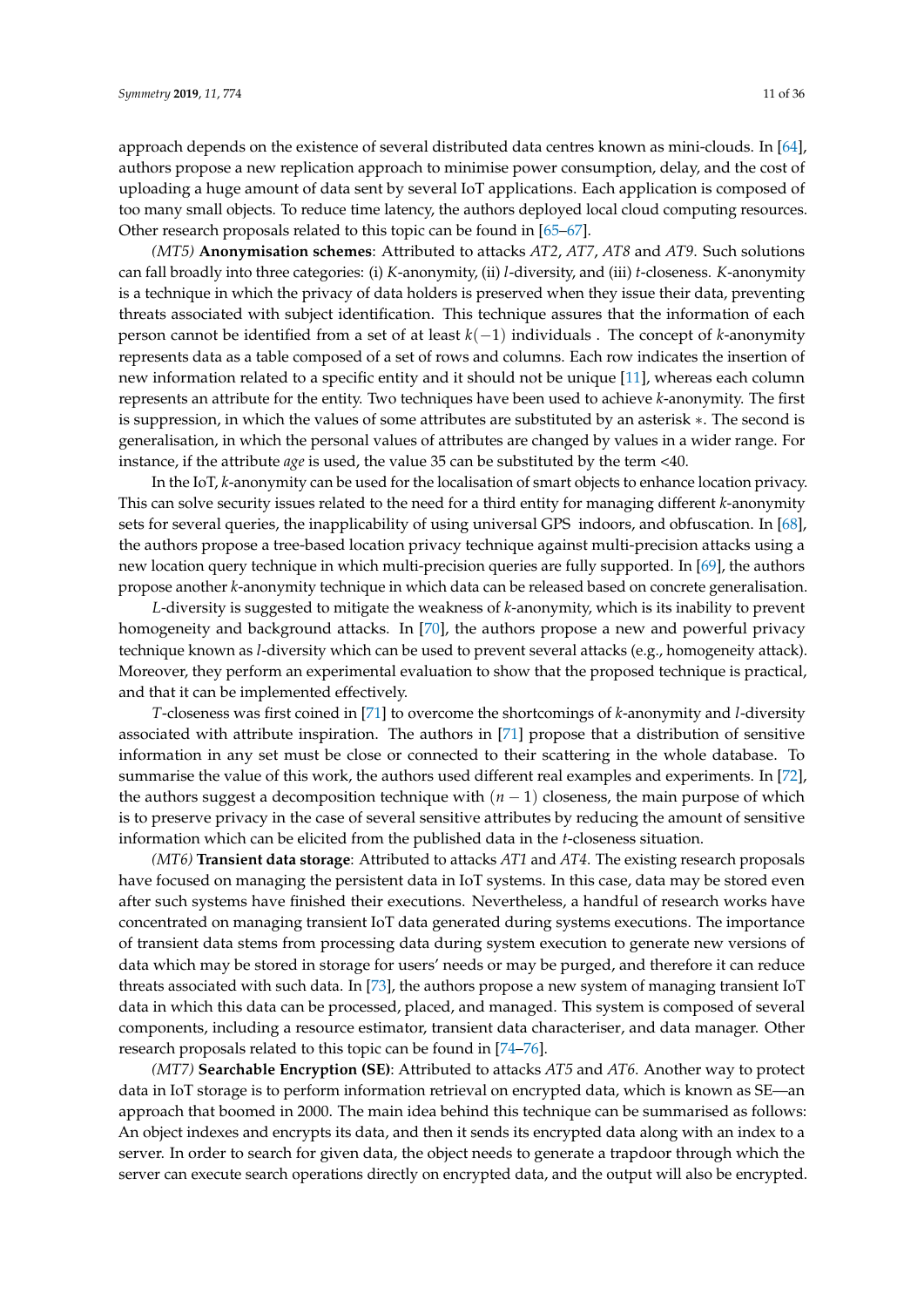This field is known as homomorphic encryption. In this regard, Fully Homomorphic Encryption (FHE) was proposed in 2009 by Gentry [\[77\]](#page-32-7). That being said, the key distribution and user revocation in a multi-user search setting is a need and a challenge at the same time. Toward this end, some traditional technologies, like broadcast encryption proposed in [\[78\]](#page-32-8) and secret sharing suggested in [\[79\]](#page-32-9), can be used to cope with the key distribution issue. User revocation can be solved using either a trusted third party, proposed in [\[80\]](#page-32-10), or a semi-trusted third party, suggested in [\[81\]](#page-32-11).

It is worth mentioning that the ABE proposed in [\[82\]](#page-32-12) was used by Sun et al. to develop the Attribute-Based Keyword Search (ABKS) scheme to offer fine-grained search authorisation in the cloud, proposed in [\[83](#page-32-13)[,84\]](#page-32-14).

*(MT8)* **Distributed data repositories**: Attributed to attack *AT5*. Several research studies have been proposed related to this topic. In [\[85\]](#page-32-15), authors propose a new secure storage scheme for sharing data in public storage (in the cloud) known as a shield. Both authentication and access control in this approach are granted by a proxy server. A new version of Merkle hash tree was introduced to achieve integrity check and file content update. Moreover, both key management and effective permission revocation can be accomplished using a hierarchical key organisation. Another example of integrating access control into secure storage can be found in [\[86\]](#page-32-16). The authors propose a new secure storage repository called Cryptonite for sharing a huge amount of scientific data in the cloud. This approach provides an easy way for its users to securely store and share their data in the cloud without revealing their sensitive data, not only to unauthorised users or attackers, but also to the cloud storage provider and system itself.

It is also worth mentioning that a secure version of Hadoop Distributed File System (HDFS) can be used to achieve this objective, and research proposals associated with this topic are described below.

In [\[87\]](#page-32-17), the authors propose a secure version of HDFS in which two security countermeasures are involved to prevent hackers from getting data in the cloud. The first countermeasure is a trust mechanism established between the name node used to manage data nodes and the end user. This type of trust mechanism requires that the end user be authenticated in order to access name node. To achieve this objective, the end user first sends a hash function, and then the name node compares hash functions, which are Secure Hash Algorithm 2 (SHA-2), generated by both the end user and the name node. The end use is only authorised to access the system if the compare result is correct. For the other countermeasure, random encryption methods like Rivest–Shamir–Adleman (RSA), Advanced Encryption Standard (AES) and Rivest Cipher 6 (RC6) are used on data to prevent an adversary from gaining access to the data. The encryption and decryption processes are accomplished by MapReduce, which allows data aggregation and the parallel processing of a huge amount of data.

Another example of secure HDFS which is equipped with three countermeasures can be found in [\[88\]](#page-33-0).

*(MT9)* **Introspection**: Attributed to attacks *AT5* and *AT6*. Another technique which can be used to conserve users' sensitive information is introspection, by checking all the activities on a virtual machines (VMs) in which IoT data are stored. The main idea behind this technique is to inspect the state of the Central Processing Unit (CPU) for each VM, detect the malicious software on the VM, and check Input & Output (IO) for records or files. Nevertheless, users' privacy may be compromised as a consequence of losing one object's integrity by malicious software.

*(MT10)* **Blockchain**: Attributed to attacks *AT2*, *AT6*, and *AT8*. The use of blockchain technology in the IoT has several advantages—the most dominant of which are decentralisation, trust, and non-repudiation. It is clear that the previously mentioned countermeasures can be used to solve different security and privacy issues (e.g., unauthorised access and data leakage) associated with IoT data at rest. However, there is a need for blockchain technology to address other important issues, such as untrusted Third-Party Auditors (TPAs) and data integrity across different cloud storage. A handful of research proposals have been put forward to contribute to these objectives, the most recently published of which can be found in [\[7](#page-29-0)[,89–](#page-33-1)[91\]](#page-33-2). In [\[7\]](#page-29-0), the authors propose a blockchain-based solution to provide a decentralised process in which data integrity for IoT data stored in semi-trusted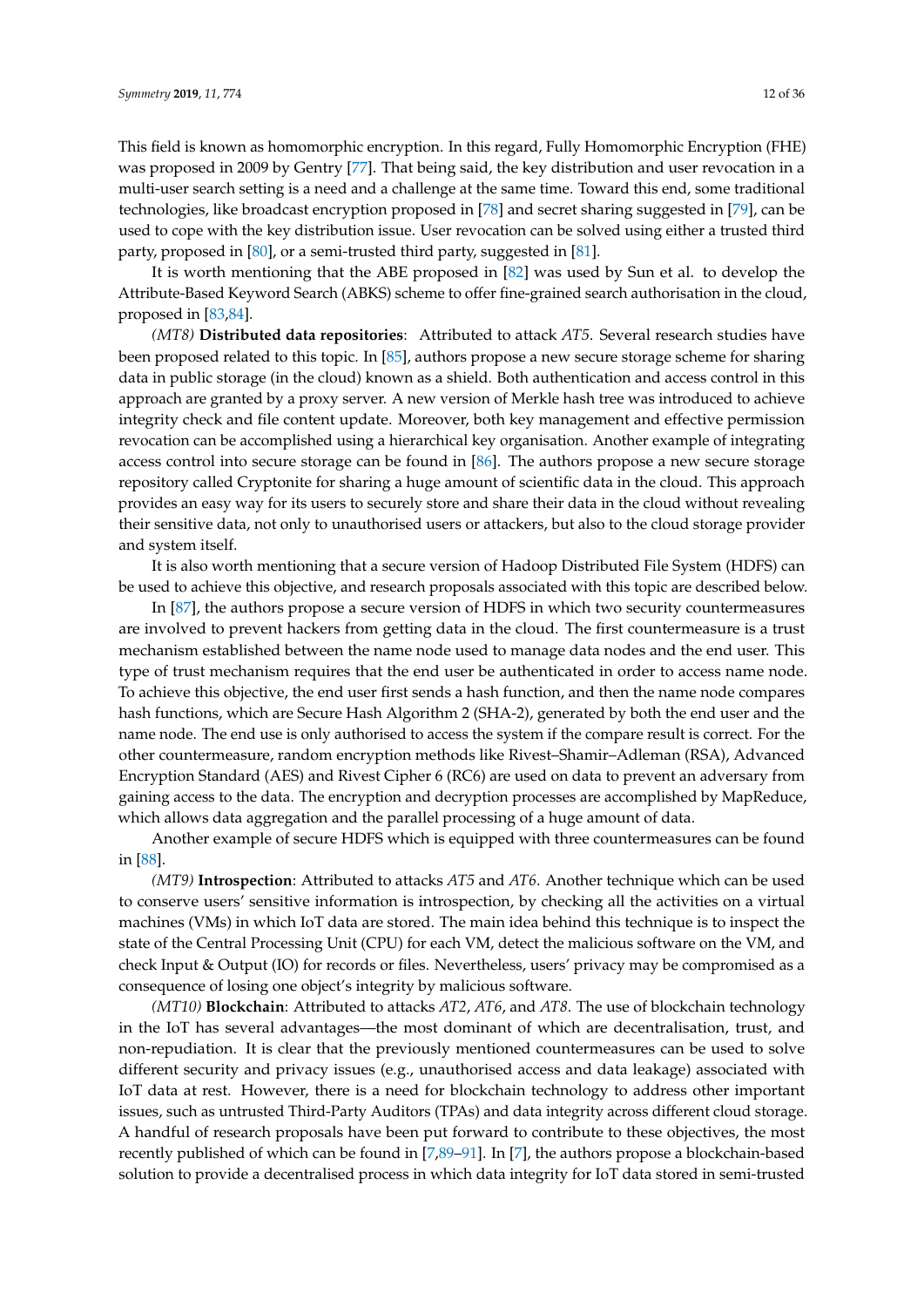clouds is verified and checked. Furthermore, the authors illustrate the feasibility of their approach by applying a proof of concept on a personal (private) blockchain system. In [\[89\]](#page-33-1), the authors first propose three different requirements to allow IoT systems to share and store their data in an untrustworthy environment such as untrusted TPAs. Such requirements are divided into three categories: (i) trusted trading, (ii) trusted privacy, and (iii) trusted data access. Moreover, they propose a decentralised architecture based on blockchain technology to accomplish the above-mentioned requirements. The authors also demonstrate the feasibility of this technique by implementing a proof of concept on an Ethereum blockchain. In [\[90\]](#page-33-3), the authors suggest a data-centric approach based on blockchain technology which concentrates on sharing, resilience, and the auditable preservation of data. However, the authors only present the initial design of their approach, which is a blockchain-based end-to-end encrypted data storage system. Secure and permanent data management is achieved as a result of using blockchain as an auditable access control level to a distributed storage level. In [\[91\]](#page-33-2), the authors propose a blockchain-based storage system called Sapphire. This system is designed specifically for data analytics in IoT. In this system IoT data coming from different IoT applications like smart home, smart grid, and smart city are classified into two categories, namely, text data and media data. This classification is accomplished by a data classifier. The collected data in both formats (i.e., text or media) are stored in large-scale blockchain-based storage via a customer process. Each IoT object in Sapphire is represented as an Object-based Storage Device (OSD). Sapphire links the system interface model through the Put/Get application program interface. The main building block of Sapphire is a large-scale storage system which uses the hash-based mapping approach to divide the key address space into OSDs. The OSDs are used as a technique to enhance load balancing and more importantly to simplify the cooperative caching. The number of OSDs may be scaled up or down in size based on the number of physical objects which may join or depart the system. To investigate the issue of fault tolerance caused by storage node failure, several data replicas are used.

*(MT11)* **Physical security**: Attributed to attack *AT8*. IoT data may be scattered in different physical locations, making them susceptible to physical attacks despite the the existence of the previously mentioned solutions. Therefore, there is a need of physical security measures for protecting IoT data at rest. This is because the above-mentioned solutions cannot prevent the physical damage of IoT objects along with their storage as well as data centres. Presently, several physical security solutions can be used to protect IoT data at rest, including but not limited to security guards, physical barriers, video surveillance, and locks. It is also wise to improve the efficiency of such physical security measures by integrating them with IoT technology due to the use of connected sensors and actuators. Intelligent monitoring, tampering alerts, perimeter protection, and facial recognition are some examples of this kind of integration.

*(MT12)* **Monitoring and auditing**: Attributed to attack *AT8*. Monitoring activities in the storage of IoT data in the cloud is of paramount importance to prevent data breaches [\[92\]](#page-33-4). Toward this end, several research efforts have been conducted, some of the most recent of which are described here. In [\[93\]](#page-33-5), the authors propose a centralised monitoring technique for cloud applications used to monitor servers, agents, and files along with their configurations. To overcome the limitations of a centralised monitoring approach, which include scalability and most importantly single point of failure, this technique provides multi-level notifications, redundancy, and automatic healing. In [\[94\]](#page-33-6), the authors propose a scalable distributed monitoring solution for clouds. This solution depends heavily on a scattered management tree which involves a set of parameters along with their protocols for data collection. Moreover, the authors reviewed the shortcomings of current intrusion detection solutions and also investigated the use of one of the emerging fields for securing virtual machines (VMs) in the cloud, known as virtual-machine-level intrusion detection. In [\[95\]](#page-33-7), the authors propose a novel architecture in which the virtualisation technology can be integrated into the heart of cloud computing to carry out intrusion detection security utilising hypervisor performance metrics like packets transmitted/received, CPU utilisation, and read/write requests. The authors also illustrate and validate that malicious activities could happen, even when the attackers lack the knowledge of the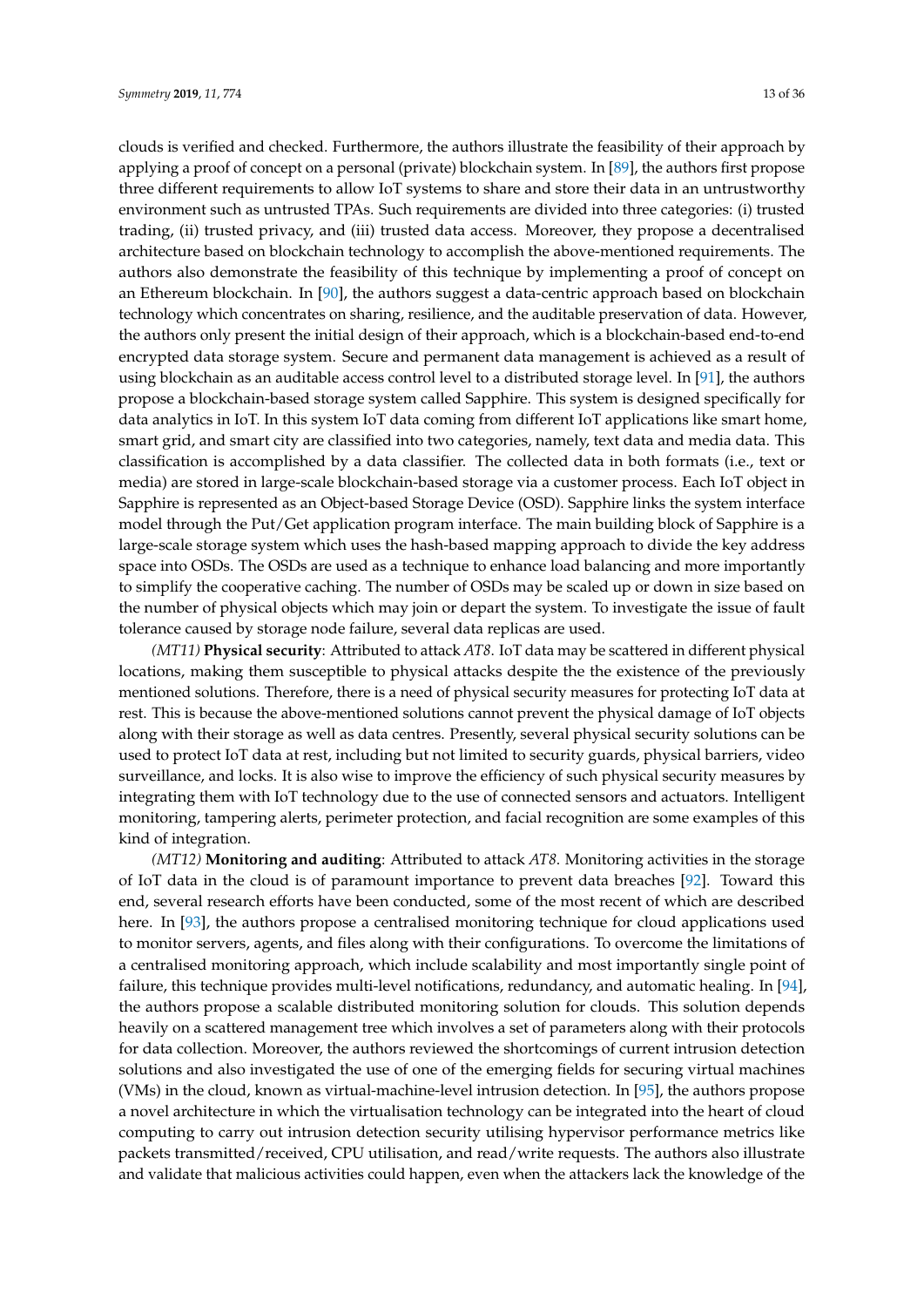operating system which operates within the VMs. For the interested readers, other research proposals related to this topic can be found in [\[96](#page-33-8)[,97\]](#page-33-9).

*(MT13)* **Decommissioning**: Attributed to attack *AT1*. The process of proper decommissioning of IoT objects along with their data in the cloud is a fundamental requirement in IoT security, and its solutions can be broadly classified into two categories: (i) object-based solutions which focus on decommissioning of IoT objects and their on board data, and (ii) cloud-based solutions which concentrate on the destruction of IoT data in the cloud storage. Despite the importance of object-based decommission techniques for addressing security and privacy concerns like personal data breaches, there is a lack of state-of-the-art research conducted in this regard. Nevertheless, the Smart Card Alliance in [\[98\]](#page-33-10) suggested two choices for decommissioning. Firstly, the objects can be reset to factory default mode. In this option, all data in objects will be deleted except for the basic security parameters. These objects can come back to life later. Secondly, a blacklist technique implemented on a server will be used to prevent blocked objects to re-join a network unless their statuses on the server have been changed.

*(MT14)* **Secure data migration**: Attributed to attacks *AT4* and *AT8*. Despite the importance of secure data migration solutions in preventing some threats and attacks (e.g., unauthorised access and linkage attacks), a few research works in the literature have been proposed. We briefly discuss them in the following.

In [\[99\]](#page-33-11), the authors propose a secure data migration solution for migrating or transporting IoT data from one cloud storage service to another. To assure pre-migration authentication, this solution is equipped with mutual authentication composed of key splitting and sharing approaches. Having used a symmetric algorithm (Revest–Shamir–Adleman (RSA)) to encrypt migrated data, several security goals, such as confidentiality, integrity, and authenticity, are fulfilled. Two OpenStack servers were used to implement and validate the feasibility of this technique. In [\[100\]](#page-33-12), the authors propose a simple and effective solution for securely migrating data between different cloud storage services. This technique depends heavily on the use of cryptography and steganography, and is known as Secure Cloud Migration Architecture using Cryptography and Steganography (SCMACS). To encrypt and decrypt migrated data in this technique, a shared key generated by a symmetric algorithm is used by both sender and receiver. The advantage of this approach stems from generating a dynamic value for the private key. The authors also developed a prototype to illustrate the feasibility of their technique based on HDFS. Other techniques for migrating data securely among different cloud storage can be found in [\[101](#page-33-13)[–103\]](#page-33-14).

An overview of countermeasures proposed IoT data at rest is presented in Table [13.](#page-13-0)

<span id="page-13-0"></span>

| Implementation<br>Techniques | Research<br>Proposal | Year | <b>Mechanism Used</b>                                                                                                                                                                             |
|------------------------------|----------------------|------|---------------------------------------------------------------------------------------------------------------------------------------------------------------------------------------------------|
|                              | [48]                 | 2015 | Suggests a secure and scalable IoT storage technique that meets<br>different non-functional requirements (e.g., flexibility, liability,<br>and security).                                         |
|                              | [50]                 | 2016 | Proposes a technique in which IoT data can be stored securely<br>using cryptographic algorithms and several access<br>control policies.                                                           |
| Secure storage<br>schemes    | [51]                 | 2018 | Proposes a flexible framework to address storing IoT data<br>securely by merging cloud computing used to store<br>non-time-sensitive data and fog computing used to store<br>time-sensitive data. |
|                              | [53]                 | 2016 | Provides possible techniques to address some cloud computing<br>issues like data breaches, unavailability, and reliability.                                                                       |
|                              | [52]                 | 2014 | Proposes a file system based on Ciphertext-Policy<br>Attribute-Based Encryption (CP-ABE) in which secure deletion as<br>well as access to encrypted files in the cloud can be achieved.           |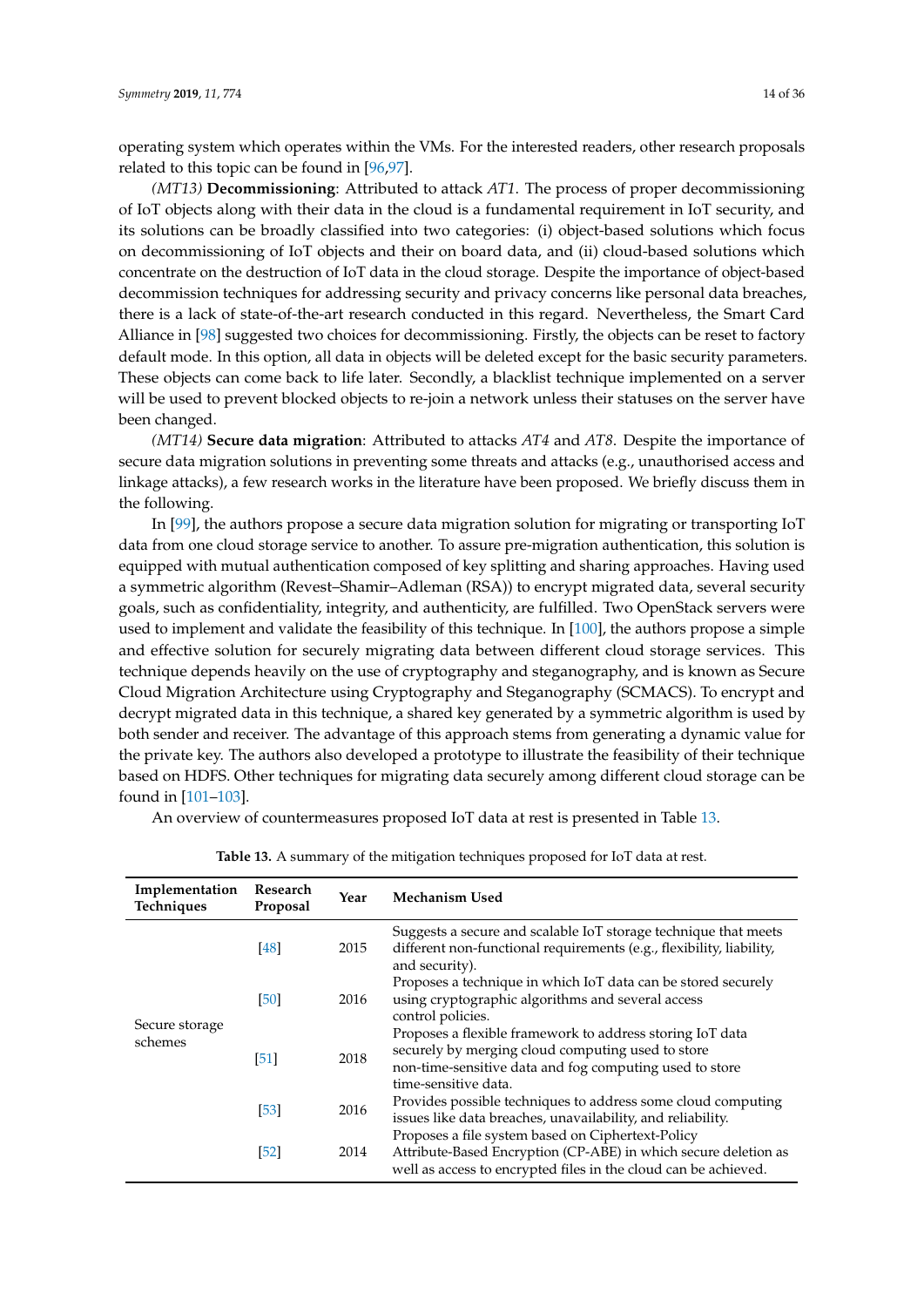# **Table 13.** *Cont.*

| Implementation<br>Techniques | Research<br>Proposal | Year | <b>Mechanism Used</b>                                                                                                                                                                                                                                          |
|------------------------------|----------------------|------|----------------------------------------------------------------------------------------------------------------------------------------------------------------------------------------------------------------------------------------------------------------|
|                              | [60]                 | 2017 | Suggests a hybrid method composed of data encryption with<br>fine-grained access technique and index encryption, which is<br>suitable for a fog computing ecosystem.                                                                                           |
|                              | [61]                 | 2016 | Proposes a security model of attribute-based encryption with<br>outsourced decryption called Chosen Ciphertext Attack (CCA),<br>which is the best technique for IoT data protection in the cloud.                                                              |
| Access control               | $[63]$               | 2018 | Proposes a general framework in which a fully secure<br>leakage-resilient function encryption technique is constructed to<br>prevent several attacks (e.g., side-channel attacks).                                                                             |
|                              | $[57]$               | 2012 | Discusses different solutions that can be used to protect user data,<br>such as encryption, authentication interface, and multi-level<br>virtualisation.                                                                                                       |
|                              | $[62]$               | 2018 | Suggests a novel technique to reinforce CP-ABE solutions to offer<br>immunity against key-delegation abuse concern.                                                                                                                                            |
|                              | $[85]$               | 2014 | Proposes a new type of Merkle hash tree to enhance effective<br>integrity checking, secure file sharing without any alteration, and<br>file content update.                                                                                                    |
| Distributed data<br>storage  | $[104]$              | 2011 | Suggests a novel approach for a secure data repository service<br>developed on a public cloud infrastructure to allow customers to<br>securely share and store their sensitive data in the cloud.                                                              |
|                              | $[87]$               | 2015 | Describes HDFS and its difficulty in preserving the security and<br>privacy of Big Data.                                                                                                                                                                       |
|                              | [88]                 | 2015 | Represents three techniques (Kerberos, name node, and<br>algorithm) used to enhance HDFS security.                                                                                                                                                             |
|                              | $[10]$               | 2017 | Suggests a distributed cloud storage system based on a<br>mini-cloud assumption used to replicate and upload IoT data<br>among different data centres.                                                                                                         |
| Recovery                     | [64]                 | 2016 | Suggests the distribution of local cloud computing resources to<br>investigate the long-term evolution architecture shortcomings<br>within radio access networks and proposes a new protocol for a                                                             |
| strategy                     | $[65]$               | 2013 | memory replication.<br>Proposes a divide-and-conquer technique used to replicate the<br>content in wireless mesh networks.                                                                                                                                     |
|                              | [67]                 | 2015 | Suggests different local search algorithms and represents a new<br>technique called Aurora used to apply such algorithms in HDFS<br>with lower overhead.                                                                                                       |
|                              | [66]                 | 2013 | Suggests a lightweight and scalable approach in which an object<br>replication and placement technique in WMNs is achieved.                                                                                                                                    |
|                              | $[73]$               | 2018 | Proposes a technique for managing mass transient data in IoT<br>applications, which consists of several components (e.g., transient<br>data characterisation, data manager, and resource estimator).                                                           |
| Transient data               | $[74]$               | 2014 | Proposes a software architecture that facilitates the collection of<br>sensor data in the IoT environment.                                                                                                                                                     |
| storage                      | $[76]$               | 2015 | Proposes a distributed cloud-based storage system developed<br>specifically for IoT data.                                                                                                                                                                      |
|                              | $[75]$               | 2014 | Proposes a new approach to utilize sensing capabilities in smart<br>cities collect environmental data from different heterogeneous<br>objects to be stored in a data storage system that supports<br>Structured Query Language (SQL) and non SQL technologies. |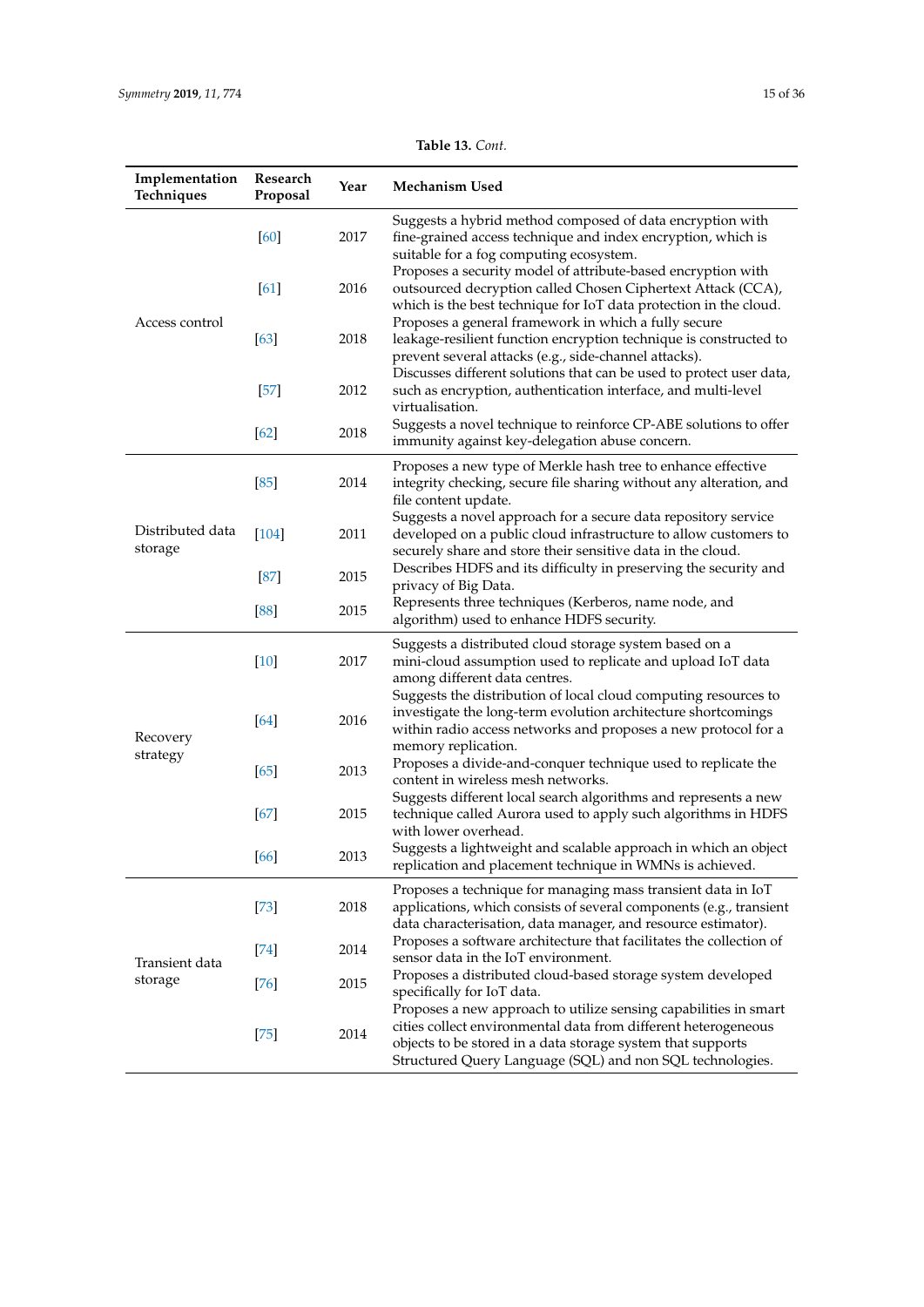# **Table 13.** *Cont.*

| Implementation<br>Techniques | Research<br>Proposal              | Year | <b>Mechanism Used</b>                                                                                                                                                                                                          |
|------------------------------|-----------------------------------|------|--------------------------------------------------------------------------------------------------------------------------------------------------------------------------------------------------------------------------------|
|                              | [68]                              | 2012 | Suggests an anonymity-tree based technique suitable for IoT that<br>reinforces multi-precision queries.                                                                                                                        |
| Anonymisation                | [69]                              | 2012 | Proposes an enhanced fine-grained algorithm k-anonymity which<br>re-evaluates the generalisation scale corresponding to the<br>application domain.                                                                             |
| based solutions              | $[71]$                            | 2008 | Proposes a new privacy notation known as t-closeness in which<br>the distribution of a feature in any class should be very close to<br>the distribution of the feature in the whole table.                                     |
|                              | $[72]$                            | 2010 | Proposes a privacy procedure based on information theory, the<br>implementation of which depends on the post-randomisation<br>method.                                                                                          |
|                              | $[78]$                            | 2011 | Suggests some improvements in searchable symmetric<br>encryption in terms of effective constructions and definitions.                                                                                                          |
| Searchable                   | 2008<br>$[79]$<br>TPPKS approach. |      | Addresses the notation threshold privacy preserving keyword<br>search (TPPKS), identifies its security goals, and develops a                                                                                                   |
| encryption                   | [81]                              | 2011 | Proposes a multi-user searchable encryption approach which is<br>more practical, and has a set of benefits over the popular<br>techniques.                                                                                     |
|                              | $[83]$                            | 2016 | Proposes the first attribute-based keyword search approach<br>equipped with an effective user revocation technique, offering<br>fine-grained search authorisation.                                                             |
|                              | [89]                              | 2018 | Proposes a decentralised architecture based on blockchain<br>technology in which the trust and integrity of IoT data among<br>TPAs can be achieved.                                                                            |
| Blockchain-based             | $[7]$                             | 2017 | Proposes a blockchain-based architecture to provide the integrity<br>of IoT data among different TPAs.                                                                                                                         |
| solutions                    | [90]                              | 2017 | Proposes a blockchain IoT data storage system which provides<br>secure and permanent IoT data management.<br>Proposes a new IoT data storage system (known as Sapphire)                                                        |
|                              | [91]                              | 2018 | based on blockchain technology. IoT data coming from different<br>IoT devices constitutes objects with methods, IDs, features, and<br>policies.                                                                                |
|                              | [96]                              | 2014 | Proposes an approach to deal with a huge amount of data to<br>investigate for security monitoring.                                                                                                                             |
| Monitoring and               | $[97]$                            | 2015 | Proposes a new public auditing technique based on Merkle hash<br>tree known as MuR-DPA which integrates a new authenticated<br>data structure (ADS).                                                                           |
| auditing                     | $[95]$                            | 2014 | Suggests a hypervisor-based cloud intrusion detection technique<br>that does not need extra software installed in VMs which<br>simultaneously provides more benefits compared to host-based<br>intrusion-detection techniques. |
|                              | $[94]$                            | 2013 | Proposes a scalable monitoring approach for clouds to supervise<br>their data in a distributed manner.                                                                                                                         |
|                              | $[34]$                            | 2010 | Suggests simple solutions which allow cross-user deduplication<br>and, at the same time, minimise the danger of data leakage.                                                                                                  |
|                              | $[43]$                            | 2012 | Proposes a secure data deduplication architecture for cloud<br>storage.                                                                                                                                                        |
| Deduplication<br>schemes     | $[45]$                            | 2013 | Proposes a secure and effective storage service known as<br>ClouDedup, which enables block-level deduplication as well as<br>data confidentiality.                                                                             |
|                              | $[44]$                            | 2016 | Proposes an approach based on attribute-based encryption used<br>not only to deduplicate encrypted data stored in the cloud<br>storage, but also to provide secure data access control.                                        |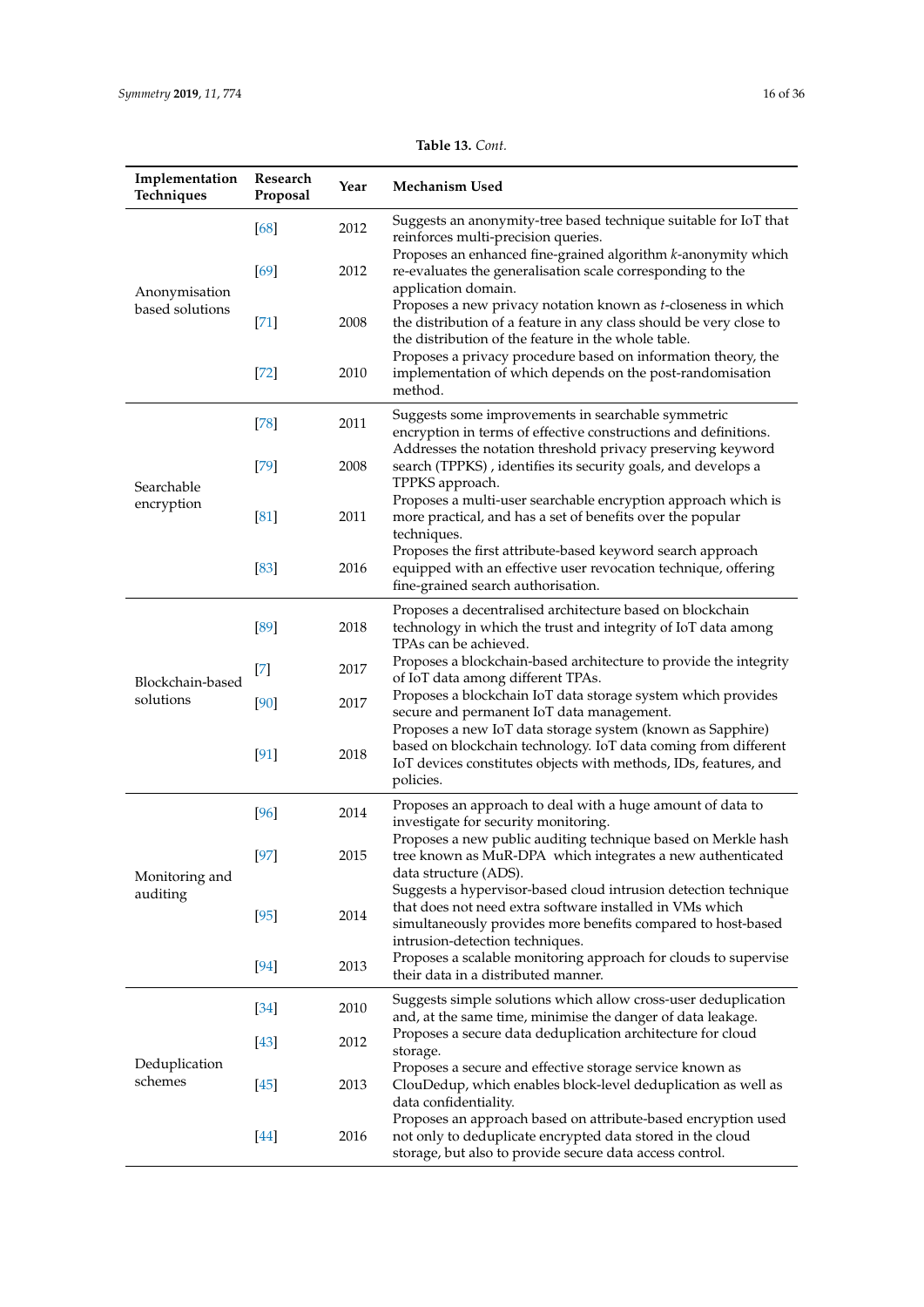| Implementation<br>Techniques                                 | Research<br>Proposal | Year | <b>Mechanism Used</b>                                                                                                                                                           |
|--------------------------------------------------------------|----------------------|------|---------------------------------------------------------------------------------------------------------------------------------------------------------------------------------|
|                                                              | [99]                 | 2017 | Proposes a secure data migration approach to move the data from<br>one cloud storage service to another.                                                                        |
| $[101]$<br>Secure data<br>migration<br>$[103]$<br>techniques |                      | 2015 | Proposes a new architecture which enables secure data<br>transportation from users to the cloud server providers.                                                               |
|                                                              |                      | 2018 | Proposes a new framework for multi-tenant cloud migration<br>used to fulfil data integrity and confidentiality.                                                                 |
|                                                              | [102]                | 2016 | Proposes an inter-cloud data migration technique which provides<br>better security goals and quicker response time for transferring<br>large files into cloud storage services. |

**Table 13.** *Cont.*

# <span id="page-16-0"></span>**5. Analysis of Security and Privacy Guidelines for IoT Data at Rest**

This section first describes our derived guidelines as they relate to the involved stakeholders. Then, the overall guideline framework is presented with the links between guidelines, mitigation techniques, and attacks.

*(G1)* **Minimise data storage**: The GDPR has proposed six principles for the processing of personal data, among which is data minimisation. CSSs, under GDPR, should only store personal data required to achieve their processing purposes [\[105\]](#page-33-17). Two benefits are associated with this type of principle. One is that data breaches will be minimised, as unauthorised users will have access to a restricted amount of data. The other benefit is that data accuracy will be improved [\[106\]](#page-34-0). This guideline hence suggests that the amount of data stored either on objects or in the cloud should be minimised, and any segment of data that is not needed to execute a specific task should be removed from IoT storage [\[106\]](#page-34-0). For example, the authors in [\[14\]](#page-29-7) state that raw data can be removed from storage once secondary contexts are extracted and, more importantly, all data must be de-identified. Three countermeasures, namely, *MT1*, *MT5*, and *MT8*, can be used to accomplish this guideline.

*Reasoning*: This guideline is proposed based on one of the Privacy by Design as well as Security by Design principles, which is the minimisation of data, proposed by Hoepman in [\[107\]](#page-34-1) and Open Web Application Security Project (OWASP) [\[108\]](#page-34-2), respectively. We do believe this guideline can be used by MAN, DEV, and PRV as they are directly involved in the production, deployment, and development of IoT objects. This can be done by allowing such objects to minimise the amount of data on them by deleting any segments of data that are not needed. It can also be used by CNS, since in the future IoT objects may be armed with dashboard settings, permitting data collection to be minimised. Table [14](#page-16-1) represents the stakeholders who may utilize this guideline.

**Table 14.** The involved IoT stakeholders in G1.

| MAN DEV | PRV | <b>CNS</b> |
|---------|-----|------------|
|         |     |            |

<span id="page-16-1"></span>*(G2)* **Minimise data retention**: In [\[109\]](#page-34-3), the authors state that retaining data for a long time is associated with data breaches, since it gives an attacker an opportunity to try all of their hacking techniques to compromise it. Apart from data breaches, privacy risks may also be increased, according to [\[14\]](#page-29-7). This is because long retention periods may cause unauthorised secondary usage. This is why the GDPR has stated that sensitive data must be stored "no longer than is necessary for the purposes for which the personal data are processed" [\[105\]](#page-33-17). This guideline therefore suggests that data retention on IoT objects or in the cloud should be minimised as much as possible. This guideline can be implemented by *MT6*. All stakeholders who may use this guideline can be shown in Table [15.](#page-17-0)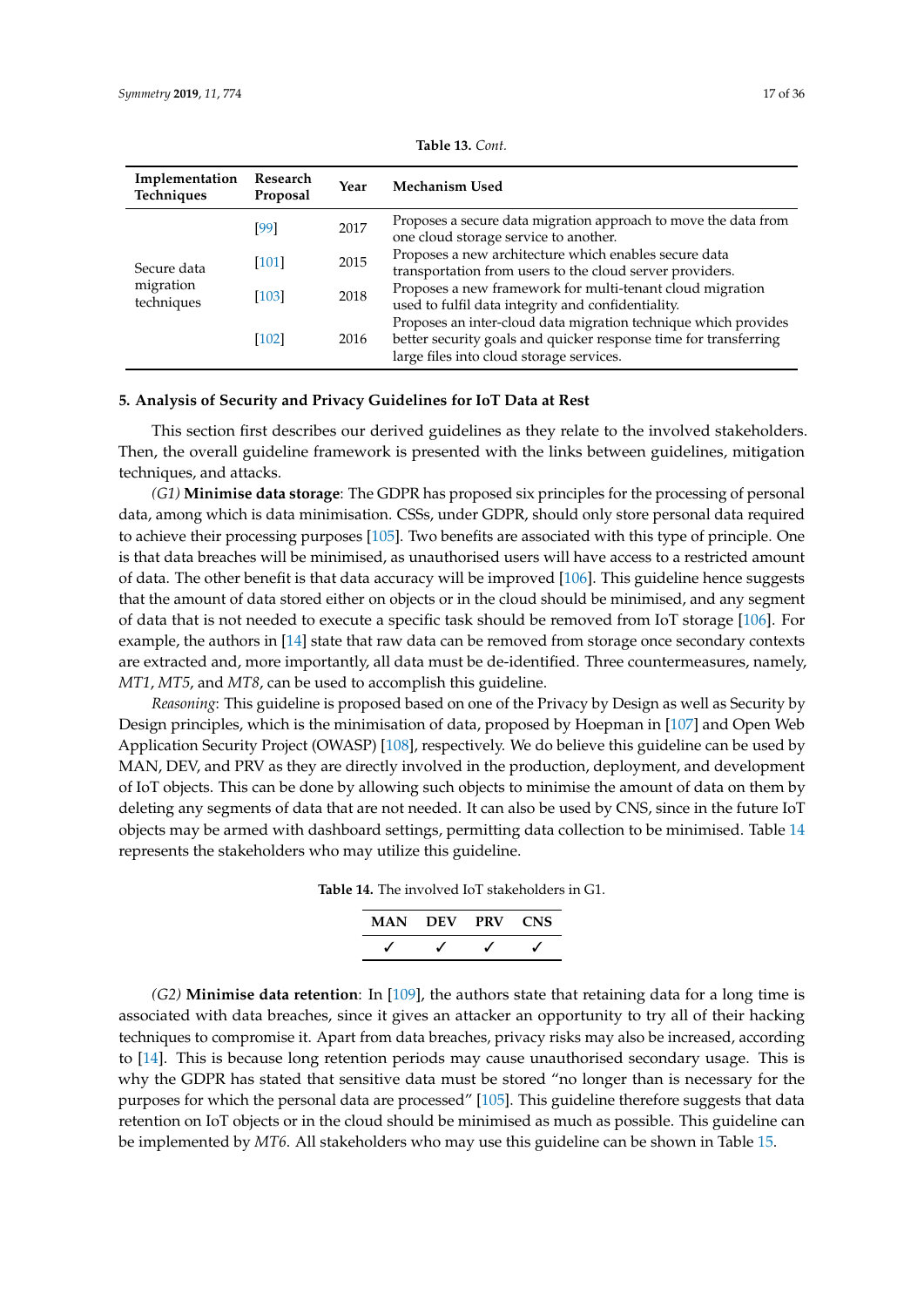**Table 15.** The involved IoT stakeholders in G2.

| MAN | DEV | PRV |  |
|-----|-----|-----|--|
|     |     |     |  |

<span id="page-17-0"></span>*Reasoning:* This guideline is proposed based on a minimisation principle suggested in Privacy by Design (Hoepman in [\[107\]](#page-34-1)) as well as Security by Design (OWASPS in [\[108\]](#page-34-2)) frameworks. It can be utilised by MAN to ensure that their objects are equipped with data retention rules. For DEV and PRV, this guideline can be implemented to ensure that IoT applications are engineered from the beginning to avoid keeping data longer than is required. CNS can also benefit from this guideline by deleting unnecessary data on their objects. All stakeholders who may use this guideline can be shown in Table [15.](#page-17-0)

*(G3)* **Distributed data storage**: To prevent a single point of failure in IoT applications and enhance their availability, this guideline suggests that IoT data should be stored in a distributed manner. However, the use of this guideline has associated trade-offs. On the one hand, it improves the availability of IoT applications and also reduces some privacy risks. For instance, the authors in [\[14\]](#page-29-7) state that distributed data storage can be used to minimise privacy violations, since it prevents unauthorised access and secondary knowledge discovery. On the other hand, it opens doors for several attacks and threats like data leakage, as it increases the attack surface of IoT, according to [\[110\]](#page-34-4). Therefore, this guideline should be investigated with caution, and it can be implemented by *MT8*.

<span id="page-17-1"></span>*Reasoning*: This guideline is suggested based on the aggregation principle proposed in the Privacy by Design framework (Hoepman in [\[107\]](#page-34-1)). It can be utilised by MAN to assure that their IoT products have capabilities to store data in distributed environments. For PRV and DEV, it can be utilised to assure that their IoT applications and services are designed to store data in distributed environments by supporting distributed IoT architectures. Table [16](#page-17-1) shows stakeholders who may utilize this guideline.

**Table 16.** The involved IoT stakeholders in G3.

| MAN DEV PRV | <b>CNS</b> |
|-------------|------------|
|             |            |

*(G4)* **Encrypt data storage**: In [\[17\]](#page-29-11), the ENISA expressed the importance of encrypted IoT data at rest to minimise privacy violations in the IoT. It is also worth mentioning that the Payment Card Industry Data Security Standard (PCI DSS) has forced all companies dealing with credit card information (e.g., Visa, Mastercard) to implement encryption techniques when storing data [\[111\]](#page-34-5). Moreover, PCI DSS explicitly prevents the use of storage encryption as provided by operating systems. This guideline thus suggests that the data of IoT applications should be stored in an encrypted manner either on IoT objects or in the cloud. Two protection measures (*MT2* and *MT7*) can be used to achieve this guideline.

<span id="page-17-2"></span>*Reasoning*: This guideline is stated based on the hide principle proposed in the Privacy by Design framework (Hoepman in [\[107\]](#page-34-1)). It can be utilised by MAN to assure that their IoT products have the ability to encrypt their stored data. Both PRV and DEV can integrate this guideline from the beginning into their IoT applications so that they always store their data in an encrypted format. CNS can also benefit from this guideline by enabling this feature if it comes with IoT products. Stakeholders involved in this guideline are represnted in Table [17.](#page-17-2)

**Table 17.** The involved IoT stakeholders in G4.

| MAN DEV PRV | <b>CNS</b> |
|-------------|------------|
|             |            |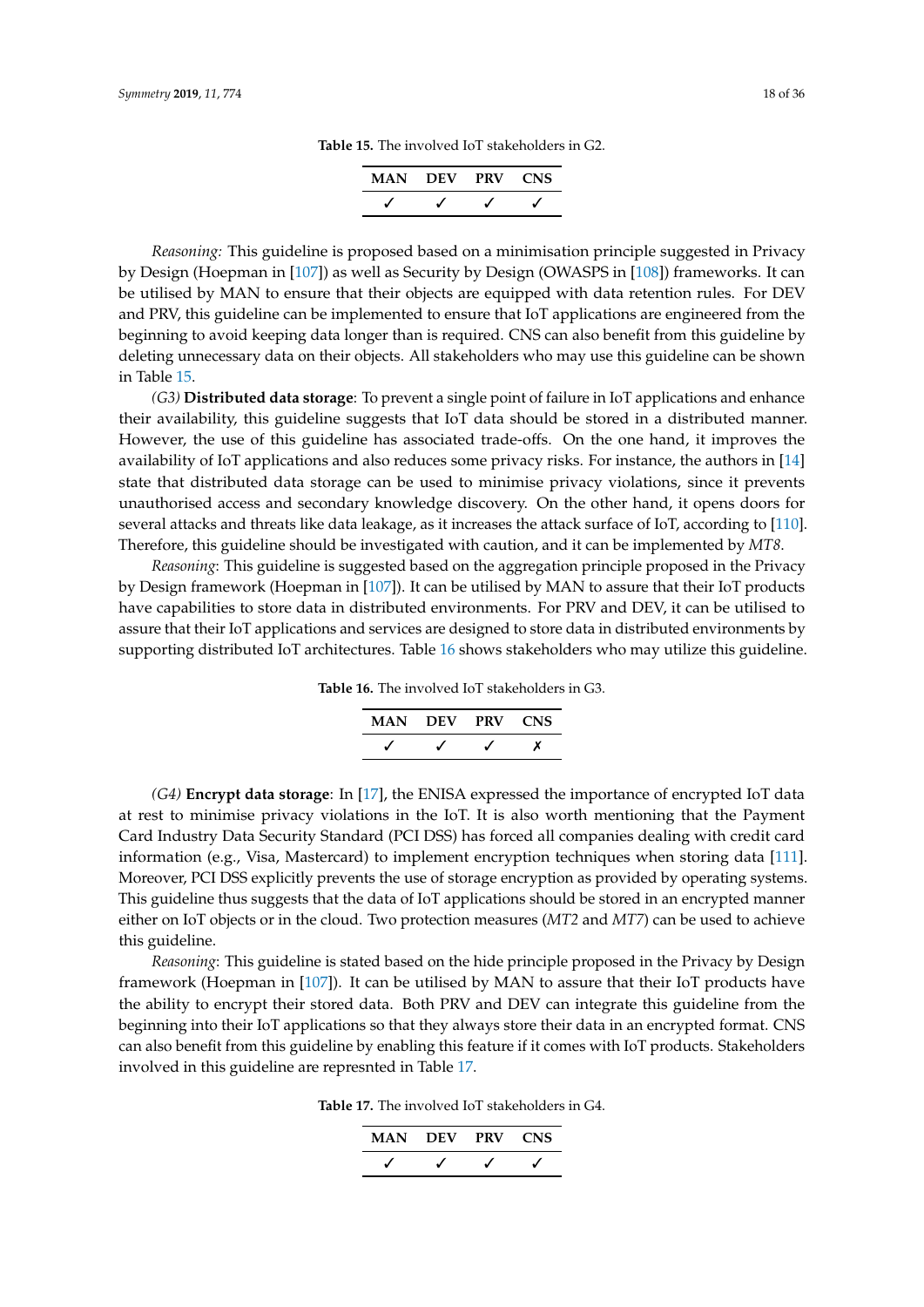*(G5)* **Prevent data leakage**: Even if IoT data is stored in an encrypted form, it is still vulnerable to side-channel attacks. This can be happen for many reasons, such as weak encryption, hardware failure, and human error [\[53\]](#page-31-16). Therefore, this guideline suggests that IoT stakeholders like manufacturers and providers should implement suitable data leakage prevention techniques (e.g., Searchable Encryption (SE) techniques) by taking governments rules and industry standards into consideration. Six implementation techniques (*MT1*, *MT2*, *MT5*, *MT6*, *MT6*, and *MT12*) can be used to carry out this guideline.

<span id="page-18-0"></span>*Reasoning*: This guideline is suggested based on the hide principle proposed in the Privacy by Design framework (Hoepman in [\[107\]](#page-34-1)). MAN can integrate this guideline into their IoT products in order to be more resistant to side-channel attacks. It can also be utilised by PRV and DEV to assure that their IoT applications are engineered from the ground up to prevent data leakage. The involved stakeholders in this guideline are shown in Table [18.](#page-18-0)

**Table 18.** The involved IoT stakeholders in G5.

| MAN | DEV | PRV |  |
|-----|-----|-----|--|
|     |     |     |  |

*(G6)* **Minimise data granularity**: "Granularity" here refers to the level of detail available and to be utilised. A concrete representation of data (e.g., a full address) is known as high granularity, while a summary view of data or a high-level representation of data is called low granularity (e.g., a dissemination of location), according to [\[112\]](#page-34-6). In this context, storing concrete data is always associated with high privacy risks compared to storing data at an abstract level, since it is composed of more data. Therefore, this guideline suggests that IoT systems should only store minimal data in which their functions can be maintained [\[14\]](#page-29-7). This guideline can be implemented by *MT1* and *MT7*.

*Reasoning*: This guideline is stated based on the minimisation principle suggested in Privacy by Design (Hoepman in [\[107\]](#page-34-1)) as well as Security by Design (OWASPS in [\[108\]](#page-34-2)) frameworks. It can be implemented by MAN to ensure that their products always collect and store information about their customers at a high level. Both DEV and PRV can also integrate this guideline into their IoT applications from the ground up to prevent identification attacks as they store data at an abstract level. Table [19](#page-18-1) shows all stakeholders who may utilize this guideline.

| <b>Table 19.</b> The involved IoT stakeholders in G6. |
|-------------------------------------------------------|
|-------------------------------------------------------|

| <b>MAN DEV PRV</b> | <b>CNS</b> |
|--------------------|------------|
|                    |            |

<span id="page-18-1"></span>*(G7)* **Ensure data availability**: With the growth of the IoT, data will be generated at an unprecedented rate, as billions of objects will be connected to the Internet. Since most of these objects (e.g., actuators, sensors, thermostats) do not have on-board storage, their data must be stored in cloud data centres [\[10\]](#page-29-3). The availability of this data is a crucial requirement for many applications to achieve their tasks. This guideline therefore suggests that CSSs as well as IoT objects should implement efficient techniques (e.g., recovery strategies and DoS prevention) by which the availability of their data is guaranteed in case of natural disasters or some attacks. For instance, an attacker could flood a storage server with invalid data at very high rate in such a way that the storage server wastes most of its time validating the authenticity of data and therefore fails to respond to valid network traffic in a timely fashion [\[31\]](#page-30-4). This guideline can be implemented by two protection measures (*MT4* and *MT1*).

*Reasoning*: This guideline can be utilised by DEV, PRV, and MAN to ensure that their applications, services, and objects are always accessible by their authorised users. Table [20](#page-19-0) shows all stakeholders who may utilize this guideline.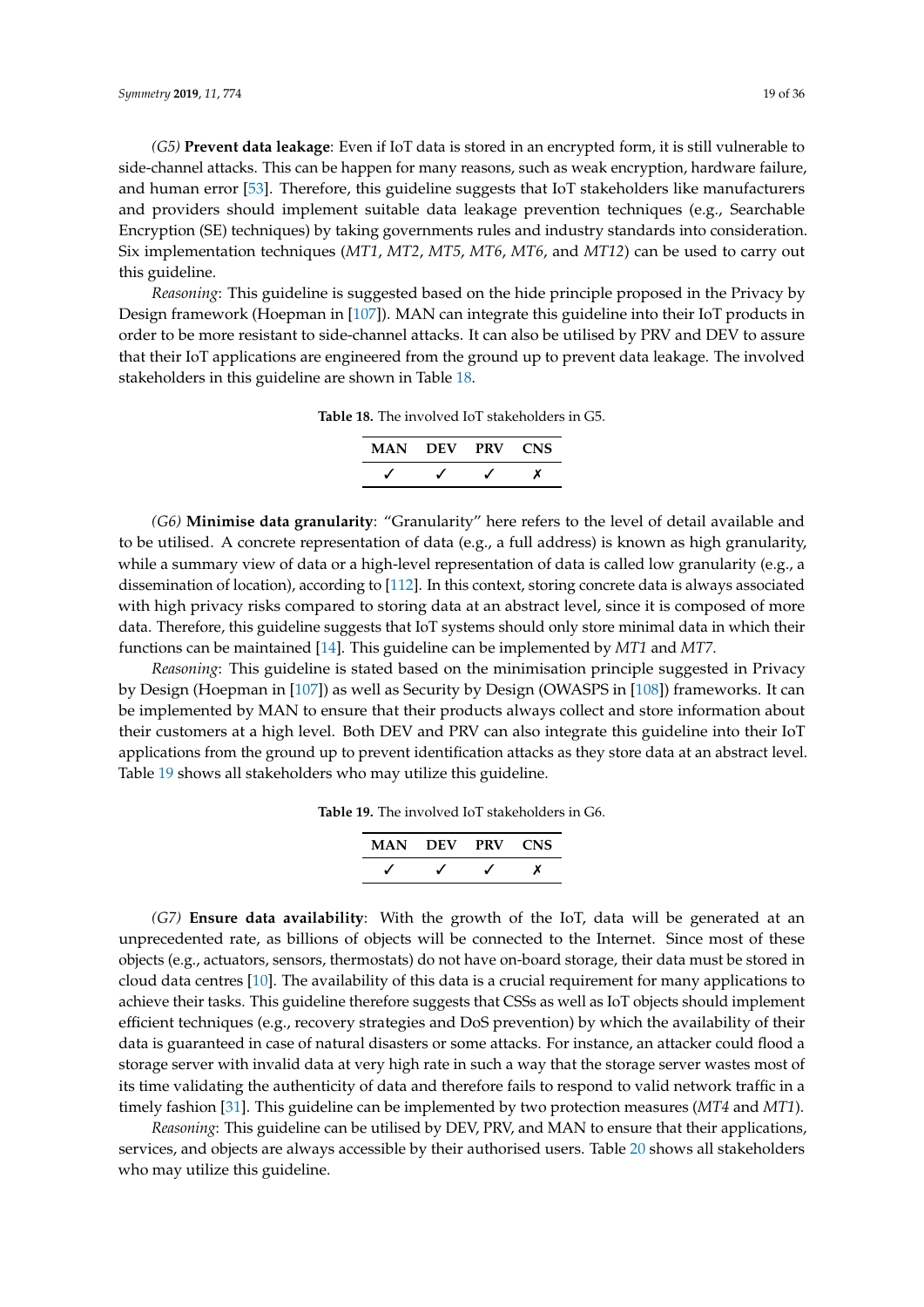**Table 20.** The involved IoT stakeholders in G7.

| MAN | DEV | PRV | <b>CNS</b> |
|-----|-----|-----|------------|
|     |     |     |            |

<span id="page-19-0"></span>*(G8)* **Location-based aggregation**: This guideline suggests that IoT applications should aggregate their data based on geographical boundaries. For instance, a query would be "how many medical objects are used in each city in Switzerland". The response to this question would be an aggregated value unique to each city. However, it is not necessary to gather details about individual medical objects, as it may lead to privacy breaches [\[113\]](#page-34-7). This guideline can be implemented by *MT8*.

<span id="page-19-1"></span>*Reasoning*: This guideline is suggested based on aggregation principle proposed in the Privacy by Design framework (Hoepman in [\[107\]](#page-34-1)). MAN and PRV can implement this guideline in their products and services so that they can aggregate their data based on geographical boundaries. Table [21](#page-19-1) shows all stakeholders who may utilize this guideline.

**Table 21.** The involved IoT stakeholders in G8.

| MAN | DEV | PRV | <b>CNS</b> |
|-----|-----|-----|------------|
|     |     |     |            |

*(G9)* **Post-inform customers**: In a recently published survey by Eurobarometer, 67% of Europeans indicated that they were worried about their information and personal data that they offer online, since they lack control over it [\[22\]](#page-29-14). Toward this end, the GDPR was developed to give the individuals of the EU control over their personal data. This guideline thus suggests that IoT applications should always inform their users before storing or sharing data related to them. For instance, the GDPR states that the processing of personal individual data in business enterprises requires an explicit opt-in or consent from them, and several kinds of data will necessitate distinct consent [\[105\]](#page-33-17). This guideline can be implemented by *MT2*.

<span id="page-19-2"></span>*Reasoning*: This guideline is stated based on the inform principle proposed in the Privacy by Design framework (Hoepman in [\[107\]](#page-34-1)). This guideline can be implemented by MAN to assure that their objects have the ability to infrom their customers about their data. PRV can also implement this guideline in their services so that they can notify users when they store personal data or sensitive data, and give users control over their data. Table [22](#page-19-2) shows all stakeholders who may utilize this guideline.

**Table 22.** The involved IoT stakeholders in G9.

| <b>MAN</b> | DFV | PRV | 6 N.S |
|------------|-----|-----|-------|
|            |     |     |       |

*(G10)* **Chain data aggregation**: This guideline suggests that data aggregation be accomplished on-the-go as data transfers from one object to another so that each object will have an opportunity to respond [\[14\]](#page-29-7). In this case, if there is a query (e.g., one which requires a count), any object can respond to it without the need of a centralised entity. This will give all objects the chance to respond to this query, and it will simultaneously improve the availability of the IoT [\[114\]](#page-34-8). This guideline can be implemented by *MT8*.

*Reasoning*: This guideline is proposed based on the aggregation principle proposed in the Privacy by Design framework (Hoepman in [\[107\]](#page-34-1)). Both MAN and PRV can implement this guideline in their products and services so that they can aggregate their data while transferring data from one object to another. Table [23](#page-20-0) shows all stakeholders who may utilize this guideline.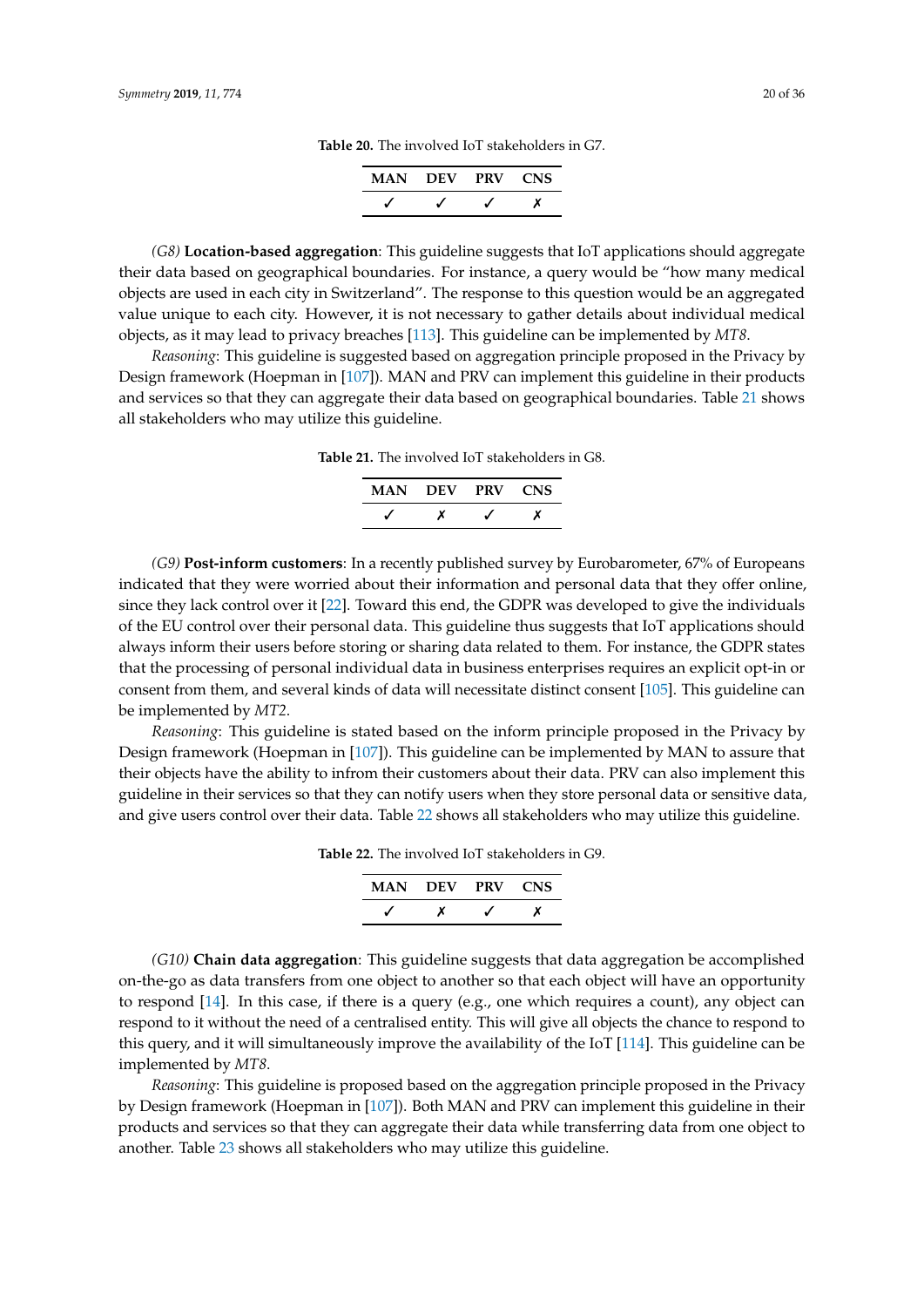**Table 23.** The involved IoT stakeholders in G10.

| MAN | DEV | PRV | <b>CNS</b> |
|-----|-----|-----|------------|
|     |     |     |            |

<span id="page-20-0"></span>*(G11)* **Time-period data aggregation**: This guideline suggests that IoT applications should store their data over a long period of time (i.e., days, months). This guideline will minimise the granularity of IoT data, which in turn reduces data breaches. For instance, it is wise to report the power consumption of a given building in aggregate form per week rather than on a daily basis [\[115\]](#page-34-9). This guideline can be implemented by *MT8*.

<span id="page-20-1"></span>*Reasoning*: This guideline is stated based on the aggregation principle proposed in the Privacy by Design framework (Hoepman in [\[107\]](#page-34-1)). It can be implemented by MAN to assure that their products are armed with techniques in which customers can decide when they want this product to aggregate data related to them. PRV can also integrate this guideline into their services so that they can aggregate over a long period of time. Table [24](#page-20-1) shows all stakeholders who may utilize this guideline.

**Table 24.** The involved IoT stakeholders in G11.

| MAN DEV PRV | <b>CR</b> |
|-------------|-----------|
|             |           |

*(G12)* **Ensure authorised access to IoT data**: The importance of providing solid techniques to control access to IoT data at rest derives from two primary factors. One is that an IoT object may need to communicate with other objects in order to share and access their data. This object must therefore only interact with authorised objects. The other factor is that different IoT objects may store their data in the CSSs which are only logically isolated, but in reality such data may be physically kept in the same data centre [\[116\]](#page-34-10). Overlooking access control mechanisms to IoT data at rest may lead to harmful consequences. For instance, the authors in [\[6\]](#page-28-5) show that a thermostat deployed in a smart home depends heavily on a smoke detector's data to turn a heating system off in case of danger. However, sharing and accessing the smoke detector's data by unauthorised objects may place the whole smart home at risk. This guideline thus suggests that each IoT object or CSS should be armed with authorisation techniques (e.g., a role-based technique) through which all unauthorised requests are blocked or prevented. Three implementation techniques—*MT11*, *MT9*, and *MT3*—can be used to fulfil this guideline.

*Reasoning*: This guideline is suggested based on the principle of defence in depth proposed in the Security by Design framework (OWASPS [\[108\]](#page-34-2)). This guideline can be implemented by MAN to ensure that their products are equipped with measures via which only authorised users can gain access to them. PRV as well as DEV can also integrate this guideline into their services and applications so that only legitimate users can gain access to their stored data. Table [25](#page-20-2) shows all stakeholders who may utilize this guideline.

**Table 25.** The involved IoT stakeholders in G12.

| MAN | <b>DEV</b> | PRV |  |
|-----|------------|-----|--|
|     |            |     |  |

<span id="page-20-2"></span>*(G13)* **Remove or hide sensitive data**: This guideline suggests that IoT applications must first get rid of personally identifiable information and then store it. It is obvious that storing a data set along with its personally identifiable information will significantly increase the risk of privacy losses. For instance, the authors in [\[117\]](#page-34-11) illustrate that a retailer, called Target, once received a complaint from a customer who was very disappointed, as company sent coupons for kids' clothes to his teenage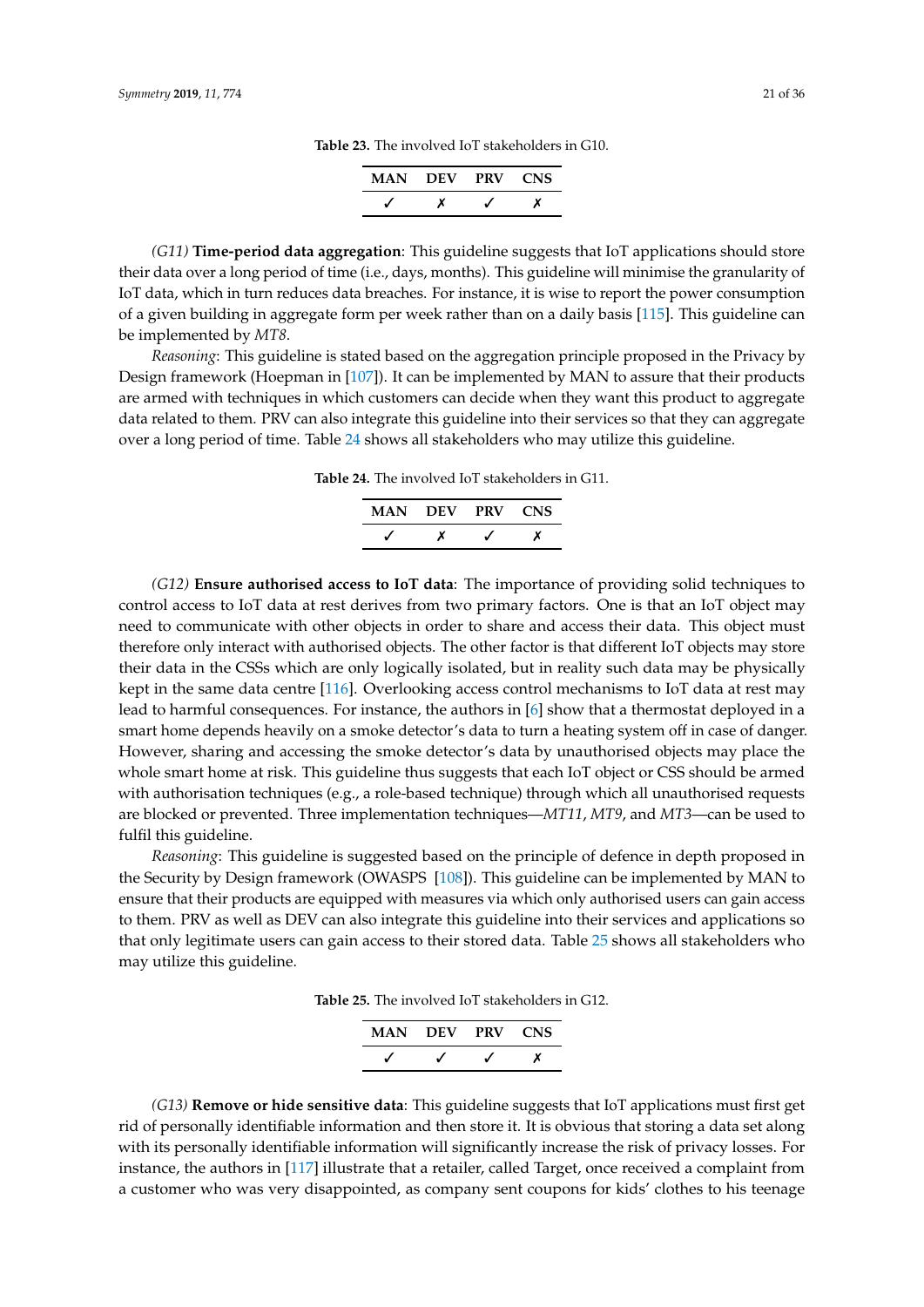daughter. Nevertheless, the Target intentionally sent such coupons to the daughter since she was pregnant at that time. This type of inference may happen as a consequence of storing data along with its personally identifiable information, which in turn helps companies to conduct data mining on their customers' data. This guideline can be implemented by *MT5*.

*Reasoning*: This guideline is proposed based on the hide principle proposed in the Privacy by Design framework (Hoepman in [\[107\]](#page-34-1)). MAN can integrate this guideline into their products to ensure that they have capabilities to de-identify personal data before storing it. It can also be implemented by both PRV and DEV to assure their applications and services are developed from the ground up so that they are capable of identifying personally identifiable information, and more importantly, de-identifying it before storing it. Table [26](#page-21-0) shows all stakeholders who may utilize this guideline.

**Table 26.** The involved IoT stakeholders in G13.

| MAN DEV PRV |  |
|-------------|--|
|             |  |

<span id="page-21-0"></span>*(G14)* **Search on encrypted data**: As several research efforts have expressed the importance of performing information retrieval on encrypted data to prevent data linkage attacks [\[17](#page-29-11)[,18](#page-29-12)[,21\]](#page-29-8), this guideline suggests that IoT applications should be shielded with techniques (e.g., SE) that allow IoT applications to respond to any queries by searching encrypted data without revealing sensitive information. This guideline can be implemented by *MT7*.

*Reasoning*: This guideline is stated based on two principles, the first of which is the hide principle proposed in the Privacy by Design framework (Hoepman in [\[107\]](#page-34-1)). The second principle is defence in depth, suggested in the Security by Design framework (OWASPS in [\[108\]](#page-34-2)). MAN and PRV can implement this guideline in their objects and services to assure that these objects and services have the ability to search encrypted data in order to alleviate linkage attacks. Table [27](#page-21-1) shows all stakeholders who may utilize this guideline

**Table 27.** The involved IoT stakeholders in G14.

| MAN | DEV | PRV | <b>CNS</b> |
|-----|-----|-----|------------|
|     |     |     |            |

<span id="page-21-1"></span>*(G15)* **Provide data integrity across different platforms**: With the emergence of the IoT, different IoT applications—which may store their data on several platforms—may cooperate with each other to accomplish specific tasks or services. If the data integrity of a single IoT application in the cloud has been tampered with, there is a risk of dealing with unsecured applications [\[7\]](#page-29-0). This guideline therefore suggests that IoT objects as well as CSSs should be equipped with techniques in which the data integrity across different platforms must be checked. This guideline can be implemented by *MT10*.

<span id="page-21-2"></span>*Reasoning*: This guideline is stated based on the not trust principle suggested in the Security by Design framework (OWASPS in [\[108\]](#page-34-2)). This guideline can be implemented by MAN and PRV to ensure that their objects and services are capable of checking the integrity of the data they deal with. Table [28](#page-21-2) shows all stakeholders who may utilize this guideline.

**Table 28.** The involved IoT stakeholders in G15.

| MAN DEV | PRV | <b>CNS</b> |
|---------|-----|------------|
|         |     |            |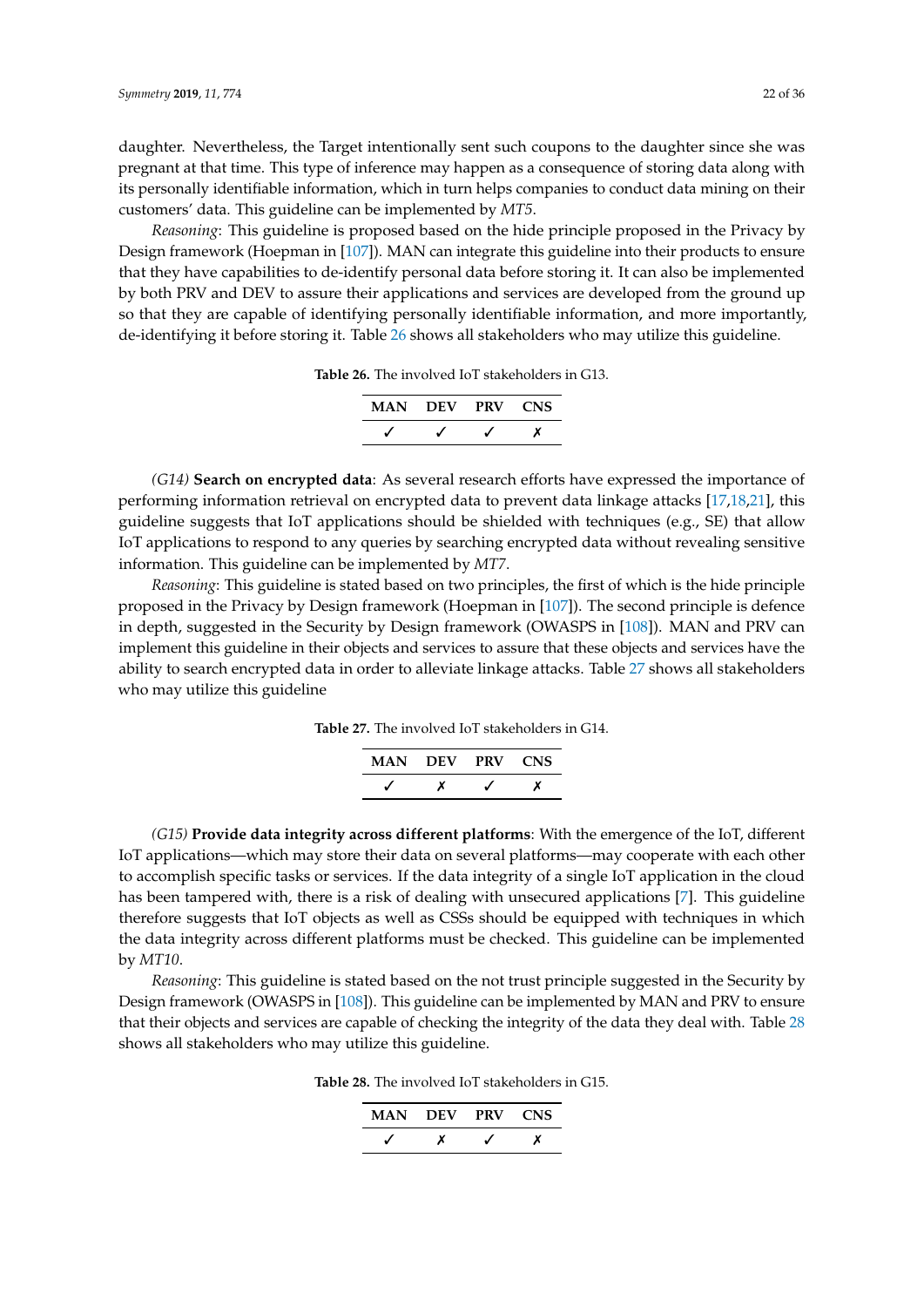*(G16)* **Securely share data with untrusted TPAs**: Securely sharing data among untrusted TPAs is of paramount importance for two reasons. One is that IoT systems will store their data on different CSSs due to their limited capabilities as well as the dynamic nature of this technology. The other reason is that it is unrealistic to assume that all cloud service providers are reliable as expected [\[118\]](#page-34-12). Thus, this guideline suggests that IoT systems should be armed with techniques in which such systems could store and share their data securely in different CSSs, even when some of these are not untrusted [\[91\]](#page-33-2). This guideline can be implemented by *MT10*.

<span id="page-22-0"></span>*Reasoning*: This guideline is stated based on two principles, namely, the not trust and defence in depth principles suggested in the Security by Design framework (OWASPS in [\[108\]](#page-34-2)). Both MAN and PRV can equip their objects and services with techniques through which such objects and services can share their data securely among untrusted TPAs. Table [29](#page-22-0) shows all stakeholders who may utilize this guideline.

**Table 29.** The involved IoT stakeholders in G16.

| MAN | DEV | PRV | <b>CNS</b> |
|-----|-----|-----|------------|
|     |     |     |            |

*(G17)***Prevent physical access to data storage**: In [\[119\]](#page-34-13), the authors state that physical attacks against traditional computers have become easier to carry out compared to logical attacks, since logical security measures have been significantly improved. Likewise, the IoT will suffer from physical attacks. This is because the IoT inherits most of the issues of the existing Internet and, most probably, increases them due to direct association with physical objects [\[4,](#page-28-3)[21\]](#page-29-8). Hence, physical security in the IoT is crucial because logical security measures like firewalls, intrusion detection systems, and encryption cannot prevent physical attacks against IoT objects or data centres in the cloud. This guideline thus suggests that a barrier should be placed around IoT objects and data centres to prevent unauthorised physical access. This guideline can be implemented by *MT11*.

*Reasoning*: This guideline is proposed based on the control principle suggested in the Privacy by Design framework (Hoepman in [\[107\]](#page-34-1)). This guideline can be utilised by MAN to equip their products with techniques to prevent physical tampering. PRV can also benefit from this guideline by storing data collected by their provided services in different data storage services, which may be located in environments over which they have control. Table [30](#page-22-1) shows all stakeholders who may utilize this guideline.

**Table 30.** The involved IoT stakeholders in G17.

| <b>MAN</b> | DEV | PRV | -CNS |
|------------|-----|-----|------|
|            |     |     |      |

<span id="page-22-1"></span>*(G18)* **Take precautions in case of natural disaster**: In [\[120\]](#page-34-14), the authors stress the importance of taking precautions in case of natural catastrophe. Toward this end, they used three backup servers, the data of which must be stored in encrypted format. If something unusual occurs to the server, the secret key used to encrypt the data will be used again to decrypt it. This guideline suggests that CSSs should have recovery strategies used to get their data back in case of unusual situations. This guideline can be implemented by *MT4*.

*Reasoning*: This guideline is proposed based on the fail securely principle proposed in the Security by Design framework (OWASPS in [\[108\]](#page-34-2)). This guideline can be utilised by all stakeholders (see Table [31\)](#page-23-0) by implementing recovery techniques so that they have a copy of their data in case of natural disasters.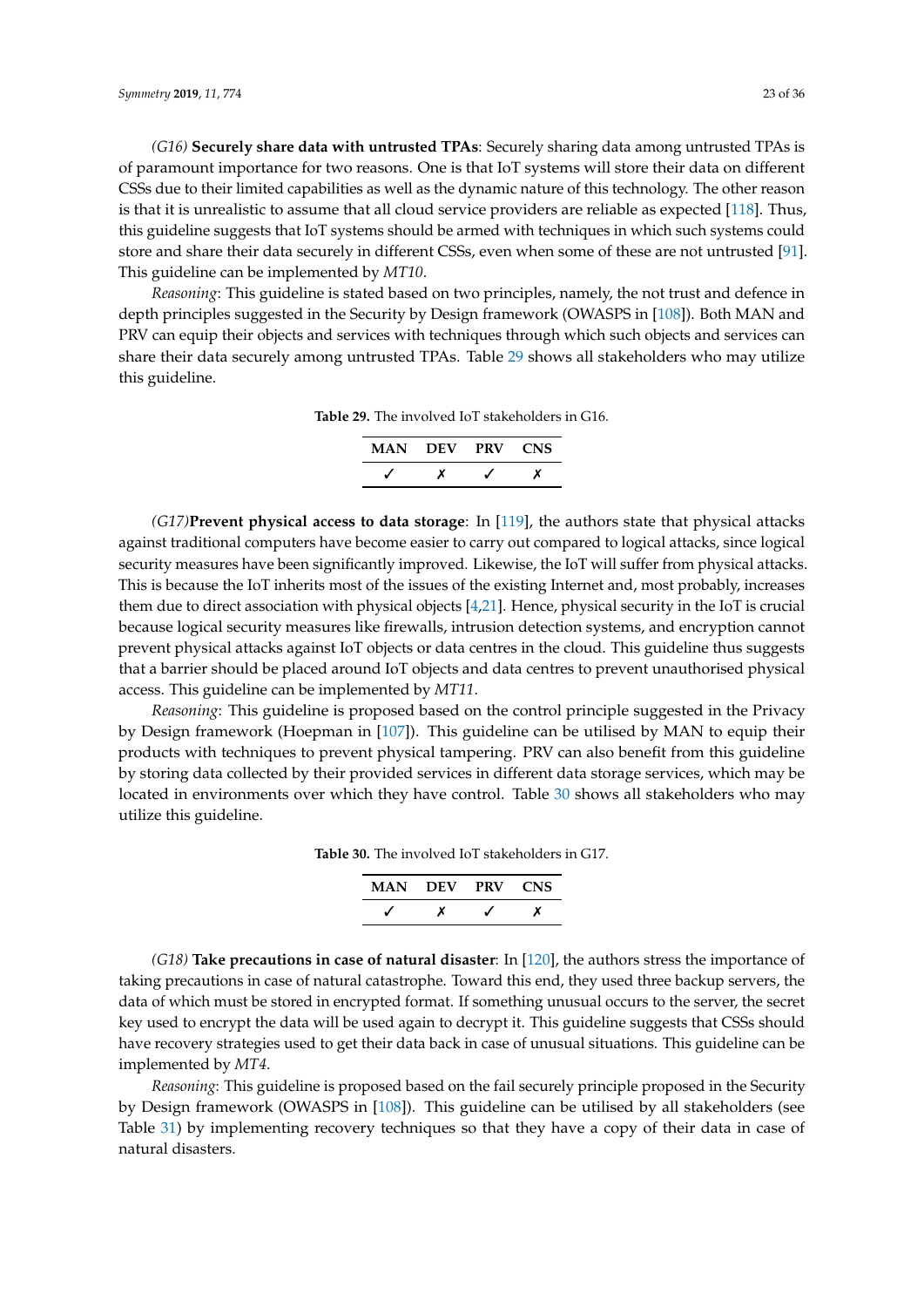**Table 31.** The involved IoT stakeholders in G18.

| MAN | DEV | PRV | <b>CNS</b> |  |  |  |  |
|-----|-----|-----|------------|--|--|--|--|
|     |     |     |            |  |  |  |  |

<span id="page-23-0"></span>*(G19)* **Minimise duplicated copies**: Unlike minimising data storage, which focuses on removing unnecessary segments of data not required to carry out a specific task before the storing phase, this guideline concentrates on minimising duplicate data in the cloud. This kind of data replication can occupy network bandwidth and may be stored in different data storage services, increasing the attack surface. Data duplication in the cloud derives from two main factors. One is that HDFS generates a great deal of duplicate data due to its replication mechanism [\[31\]](#page-30-4). The other factor is that different IoT objects may be deployed to monitor the same environment, which may generate duplicated copies of IoT data [\[121\]](#page-34-15). This guideline therefore suggests that cloud-based storage services should be equipped with a technique in which only one unique copy of duplicate data is stored [\[47\]](#page-30-20). This guideline can be implemented by *MT1*.

<span id="page-23-1"></span>*Reasoning*: This guideline is stated based on minimising the attack surface area principle suggested in the Security by Design framework (OWASPS in [\[108\]](#page-34-2)). It can be utilised by both MAN and PRV to guarantee that their products and services only have one distinct copy of duplicate data, and most importantly that they are stored in different locations from their origin. Table [32](#page-23-1) shows all stakeholders who may utilize this guideline.

**Table 32.** The involved IoT stakeholders in G19.

| MAN | <b>DEV</b> | PRV | <b>CNS</b> |  |  |  |  |
|-----|------------|-----|------------|--|--|--|--|
|     |            |     |            |  |  |  |  |

*(G20)* **Proper data destruction**: The secure destruction of IoT data either in IoT objects or in the cloud is a vital requirement to prevent different security and privacy issues (e.g., data leakage). On the one hand, the destruction of IoT objects along with their sensitive data is inevitable, since each IoT object will reach its end of life, and therefore its data must be destroyed properly [\[98\]](#page-33-10). In this case, this guideline suggests that each object should be equipped with a clear end-of-life technique in which this object can be disposed of or destroyed without exposing its sensitive data [\[122\]](#page-34-16). On the other hand, there are many reasons for the destruction of IoT data in the cloud. One is due to the termination of a contract with a provider in which a secure deletion of customer data must be accomplished [\[123\]](#page-34-17). Another reason is because of the compliance with GDPR in which people have the right not only to to access their personal data, but also to demand the destruction of their data [\[105\]](#page-33-17). In this case, this guideline suggests that data providers should delete and stop further use of users' personal data when they ask for their data to be forgotten.

<span id="page-23-2"></span>*Reasoning*: This guideline is suggested based on the control principle suggested in the Security by Design framework (OWASPS in [\[108\]](#page-34-2)). It can be utilised by MAN to ensure that their objects have the ability to destroy their data in a secure manner when they reach an end-of-life stage. PRV and DEV can also integrate this guideline into their services and applications in order to give their users control over their data, among which is the right for their data to be forgotten. Table [33](#page-23-2) shows all stakeholders who may utilize this guideline.

**Table 33.** The involved IoT stakeholders in G20.

| MAN DEV PRV | <b>CNS</b> |  |  |  |  |
|-------------|------------|--|--|--|--|
|             |            |  |  |  |  |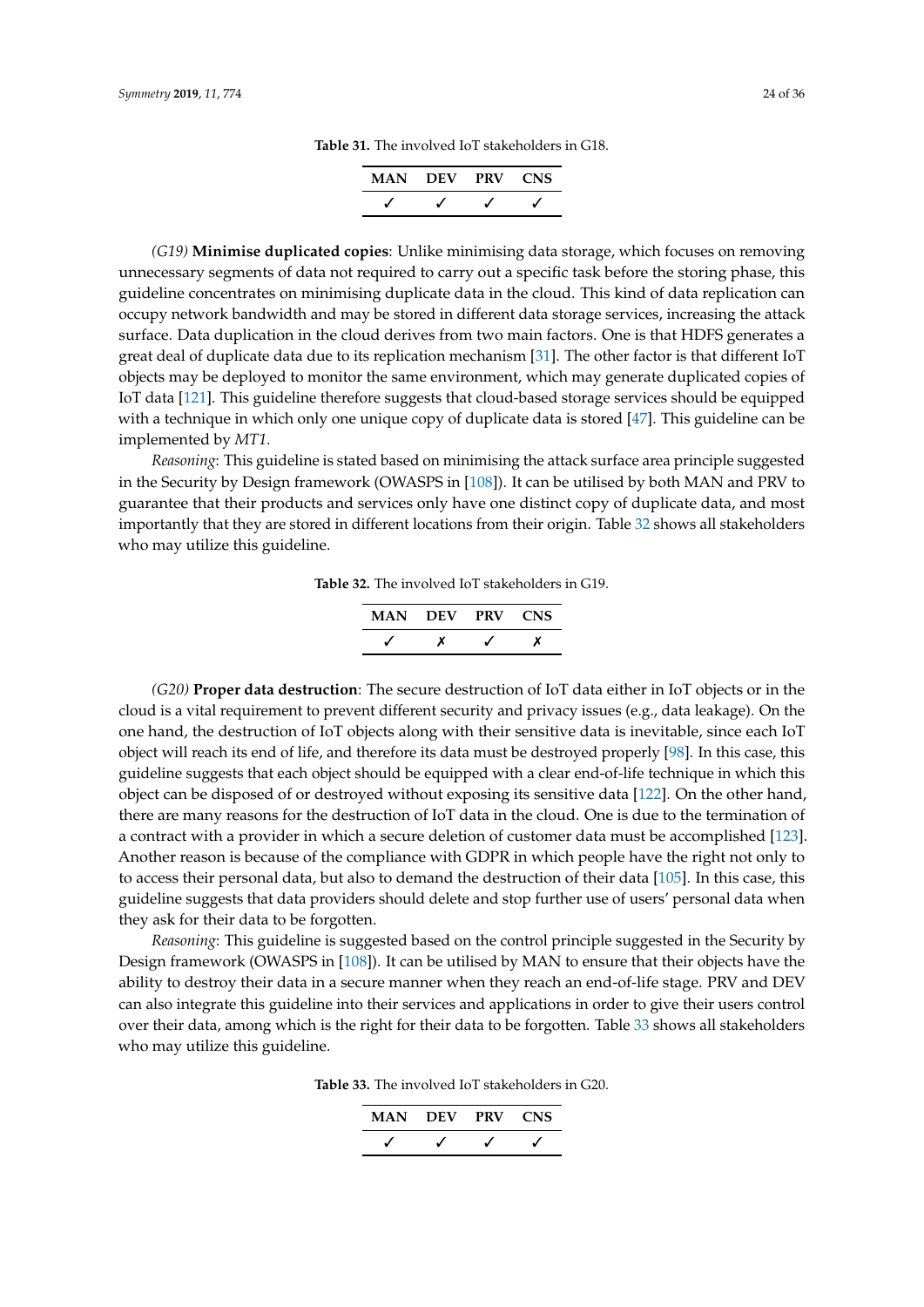services due to their limited capabilities in terms of memory and storage space, such systems may decide to migrate or transfer their data from one cloud storage service to another due to many factors (e.g., the lack of security and availability) [\[124\]](#page-34-18). This process of migrating or transporting data is known as data migration, and it must be carried out securely. That said, the lack of secure data migration when moving data from one CSS to another may open the door for many attacks and threats. For example, the authors in [\[125\]](#page-34-19) state that if data migration is not accomplished systematically and properly, such data is susceptible to many attacks (e.g., unauthorised access). Hence, this guideline suggests that CSSs should be armed with techniques in which data migration among them should be carried out securely.

<span id="page-24-0"></span>*Reasoning*: This guideline is stated based on the not trust services principle proposed in the Security by Design framework (OWASPS in [\[108\]](#page-34-2)). It can be utilised by PRV when they transfer customers' data from one data storage service to another. MAN can also benefit from this guideline when moving their data (e.g., objects update) from one service to another. Table [34](#page-24-0) shows all stakeholders who may utilize this guideline.

**Table 34.** The involved IoT stakeholders in G21.

| MAN | <b>DEV PRV</b> | īς<br>. N |  |  |  |  |
|-----|----------------|-----------|--|--|--|--|
|     |                |           |  |  |  |  |

*(by G22)* **Manage encryption keys**: To protect sensitive data, strong encryption is of paramount importance. Although several research proposals have been put forth to encrypt IoT data, the lack of a strong technique for managing the encryption keys is a common issue among them, which may lead to several vulnerabilities (e.g., unauthorised access). Moreover, the process of managing thousands of encryption keys within an IoT company is a challenge. This guideline therefore suggests that encryption keys must be kept on separate devices from the data they are used to encrypt. This kind of separation makes it harder for attackers to compromise data and its encryption keys at the same time [\[126\]](#page-34-20).

<span id="page-24-1"></span>*Reasoning*: This guideline is stated based on the defence in depth principle proposed in the Security by Design framework (OWASPS in [\[108\]](#page-34-2)). This guideline can be implemented by both PRV and MAN to ensure the protection of users' data, since they separate encryption keys from encrypted data. Table [35](#page-24-1) shows all stakeholders who may utilize this guideline.

**Table 35.** The involved IoT stakeholders in G22.

| MAN | <b>DEV</b> | <b>PRV</b> | CNS |  |  |  |  |
|-----|------------|------------|-----|--|--|--|--|
|     |            |            |     |  |  |  |  |

Figure [1](#page-25-1) summarises the relationship between our proposed guidelines for IoT data at rest, followed by their suitable mitigation techniques and associated attack vectors.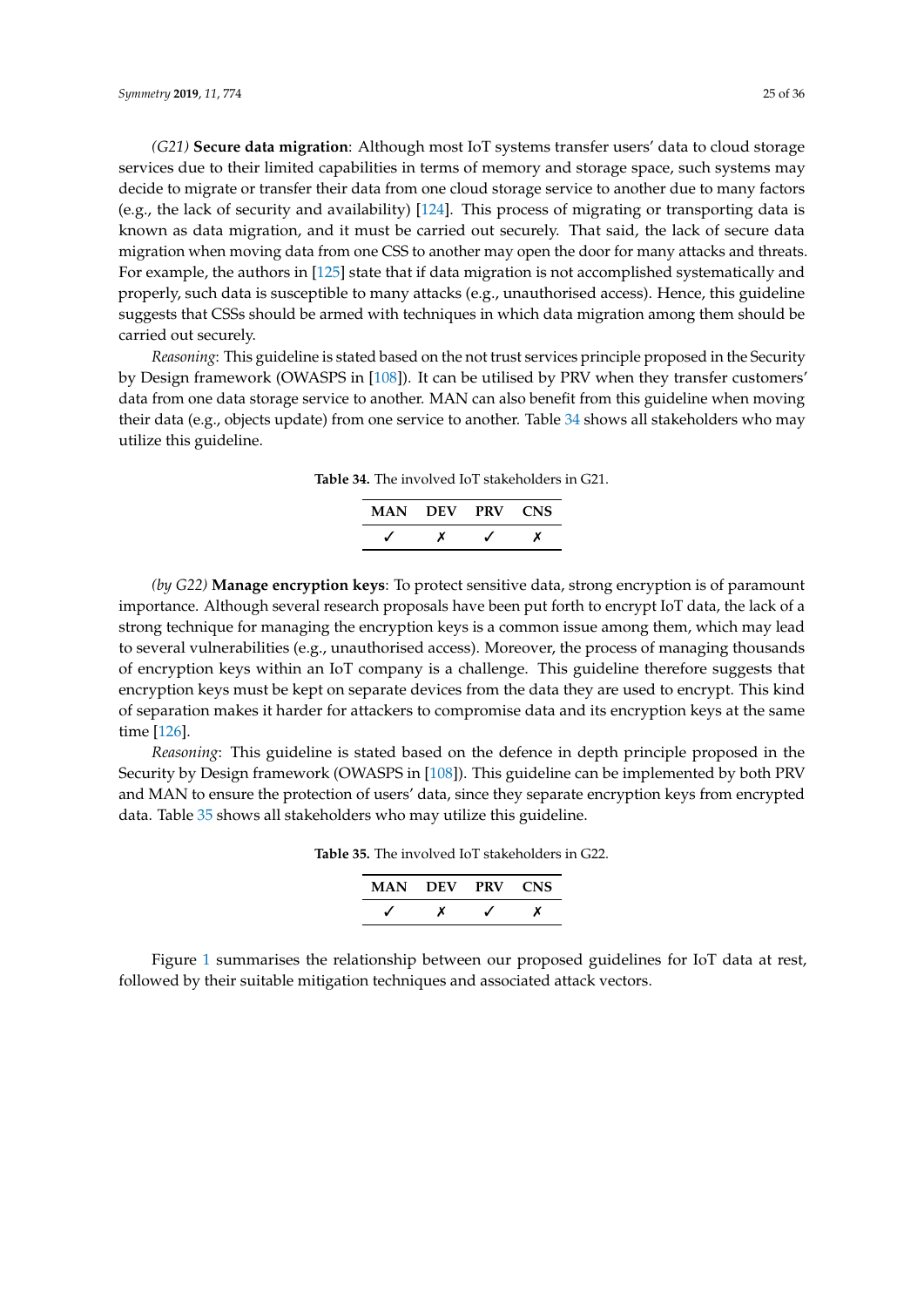<span id="page-25-1"></span>

| ID              | Security and privacy guidelines                    |  |                 |                               |   |                 |                         |
|-----------------|----------------------------------------------------|--|-----------------|-------------------------------|---|-----------------|-------------------------|
| G <sub>1</sub>  | Minimize data storage                              |  | ID              | <b>Mitigation techniques</b>  |   |                 |                         |
| G <sub>2</sub>  | Minimize data retention                            |  |                 |                               |   |                 |                         |
| G <sub>3</sub>  | Distribute data storage                            |  | MT <sub>1</sub> | <b>Deduplication schemes</b>  |   |                 |                         |
| G <sub>4</sub>  | Encrypt data storage                               |  | MT <sub>2</sub> | Secure storage schemes        |   | ID              | <b>Attacks</b>          |
| G5              | Prevent data leakage                               |  | MT <sub>3</sub> | Access control                |   | AT1             | Misuse of data remnants |
| G <sub>6</sub>  | Minimize data granularity                          |  | MT4             | Recovery strategy             |   | AT <sub>2</sub> | Linkage attack          |
| G7              | Ensure data availability                           |  | MT5             | Anonymisation schemes         | ╥ | AT <sub>3</sub> | Data manipulation       |
| G8              | Location-based aggregation                         |  | MT <sub>6</sub> | Transient data storage        |   | AT4             | Side-channel attacks    |
| G <sub>9</sub>  | Post-inform customers                              |  | MT7             | Searchable encryption         |   | AT5             | DoS attacks             |
| G10             | Chain data aggregation                             |  | MT <sub>8</sub> | Distributed data repositories |   |                 |                         |
|                 |                                                    |  | MT <sub>9</sub> | Introspection                 |   | AT6             | Insider attack          |
| G11             | Time-Period data aggregation                       |  | <b>MT10</b>     | <b>Blockchain</b>             |   | AT7             | Homogeneity attack      |
| G12             | Ensure authorized access                           |  | <b>MT11</b>     | Physical security             |   | AT <sub>8</sub> | Unauthorised access     |
| G13             | Remove or hide sensitive data                      |  | MT12            | Monitoring and auditing       |   | AT <sub>9</sub> | Identification          |
|                 | G14 Search on encrypted data                       |  | <b>MT13</b>     | Decommissioning               |   | AT10            | Hash collision          |
| G15             | Provide Data Integration across platforms          |  | <b>MT14</b>     | Secure data migration         |   |                 |                         |
| G16             | Secure share data with untrusted TPA               |  |                 |                               |   |                 |                         |
| G17             | Prevent physical access to data storage            |  |                 |                               |   |                 |                         |
| G18             | Take precaution in case of disaster                |  |                 |                               |   |                 |                         |
| G19             | Minimize duplicated copies                         |  |                 |                               |   |                 |                         |
| G20             | Proper data destruction                            |  |                 |                               |   |                 |                         |
| G <sub>21</sub> | Secure data migration                              |  |                 |                               |   |                 |                         |
| G22             | Avoid storing encryption keys with encryption data |  |                 |                               |   |                 |                         |

**Figure 1.** A summary of guidelines, stakeholders, attacks, and countermeasures for IoT data at rest. DoS: Denial of Service.

## <span id="page-25-0"></span>**6. Discussion and Future Work**

A summary of the previously mentioned research efforts is presented in Table [36,](#page-26-0) along with our intended objectives. It is not difficult to observe many limitations while going through them. Our research is therefore directed to overcome these shortcomings, which can be categorised as follows: (i) The absence of a comprehensive list of security and privacy guidelines for IoT data at rest, followed by for whom these guidelines are intended. (ii) The lack of suitable implementation techniques to implement such guidelines. (iii) The necessity of attack investigations related to IoT data at rest.

#### *6.1. Recommendations for Future Work*

In spite of considerable research efforts devoted to the IoT security domain, we can still suggest many issues that need to be addressed.

# 6.1.1. Protection against Insider Threats

Although some of previously mentioned protection measures (e.g., monitoring and incident response) can be used to mitigate malicious insider threats, such techniques can not fully protect IoT data at rest from such threats, as they are not designed specifically for this purpose. Therefore, there is a need to suggest a mechanism which can defend against insider threats in many IoT domains (e.g., e-healthcare organisations). This can be achieved by implementing preventive, detective, and reactive measures such as user behaviour analysis, policy-based frameworks, detection of anomalies in data access, and context-based access. Such techniques must be taken into account to avoid the impacts of malicious insiders in IoT data at rest. Toward this end, user behaviour analysis techniques have been proposed by a few researchers [\[127\]](#page-34-21). There are, however, many shortcomings in all the suggested approaches, and they therefore cannot be implemented in all IoT domains (e.g., the multi-cloud e-healthcare environment) to prevent malicious insiders, according to [\[24\]](#page-29-16). Hence, it is a challenge for researchers to design approaches which are suitable to investigate user behaviour and implement them to alleviate this threat, particularly in the e-healthcare environment. It is also possible that individuals who are in contact with patients could accidentally or intentionally alter the settings of IoT objects collecting health data, which may adversely impact the reply of healthcare organisations relating to patient care. It is therefore essential to develop an approach that can detect such a modification and at the same time notify health organisations about it so that they can turn back the changes in the settings.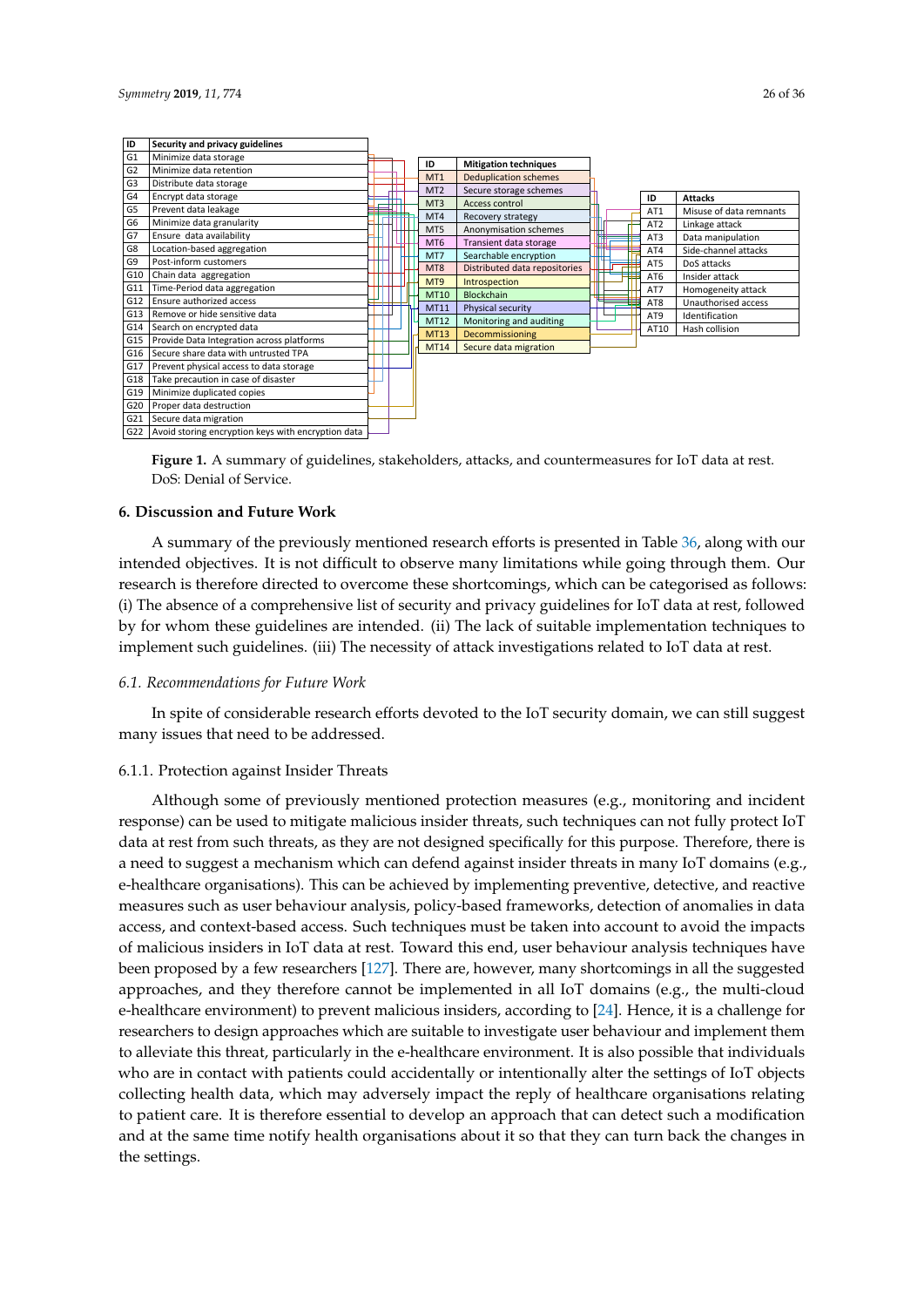<span id="page-26-0"></span>

|                             | <b>Addressed Features</b>             |                                                                                              | <b>State-Of-The-Art Work</b> |                    |                    |                     |              |              |                |  |  |
|-----------------------------|---------------------------------------|----------------------------------------------------------------------------------------------|------------------------------|--------------------|--------------------|---------------------|--------------|--------------|----------------|--|--|
|                             |                                       | <b>14</b>                                                                                    | $[15]$                       |                    |                    | [16] [17] [18] [19] |              |              | [21] This Work |  |  |
|                             | Minimise data storage                 | ✓                                                                                            | $\checkmark$                 | $\checkmark$       | $\checkmark$       | $\checkmark$        | $\checkmark$ | X            | ✓              |  |  |
|                             | Minimise data retention               |                                                                                              | Х                            | $\checkmark$       | $\checkmark$       | $\checkmark$        | Х            | Х            | ✓              |  |  |
|                             | Encrypt data communication            | ✓                                                                                            | $\checkmark$                 | $\checkmark$       | $\checkmark$       | $\checkmark$        | $\checkmark$ | ✓            | Х              |  |  |
|                             | Secure boot process                   | Х                                                                                            | Х                            | $\checkmark$       | $\checkmark$       | $\checkmark$        | $\checkmark$ | $\checkmark$ | Х              |  |  |
|                             | Hide data routing                     | X                                                                                            | Х                            | Х                  | $\checkmark$       | $\checkmark$        | $\checkmark$ | $\checkmark$ | Х              |  |  |
|                             | Reduce interference                   | Х                                                                                            | $\checkmark$                 | $\checkmark$       | $\checkmark$       | $\checkmark$        | $\checkmark$ | $\checkmark$ | Х              |  |  |
|                             | Distribute data storage               | ✓                                                                                            | Х                            | Х                  | Х                  | Х                   | $\checkmark$ | Х            | ✓              |  |  |
|                             | Encrypt data storage                  | $\checkmark$                                                                                 | $\checkmark$                 | $\checkmark$       | $\checkmark$       | $\checkmark$        | $\checkmark$ | Х            | ✓              |  |  |
|                             | Minimise data granularity             | ✓                                                                                            | Х                            | Х                  | Х                  | Х                   | Х            | Х            | ✓              |  |  |
|                             | Location-based aggregation            | ✓                                                                                            | Х                            | Х                  | Х                  | Х                   | Х            | Х            | ✓              |  |  |
| IoT security<br>and privacy | Inform customers                      | ✓                                                                                            | $\checkmark$                 | Х                  | $\checkmark$       | $\checkmark$        | $\checkmark$ | Х            | ✓              |  |  |
| Guidelines                  | Chain data aggregation                | $\checkmark$                                                                                 | Х                            | Х                  | Х                  | Х                   | Х            | Х            | ✓              |  |  |
|                             | Time-period data aggregation          | ✓                                                                                            | Х                            | Х                  | Х                  | Х                   | Х            | Х            | ✓              |  |  |
|                             | Ensure authorised access              | Х                                                                                            | $\checkmark$                 | $\checkmark$       | $\checkmark$       | $\checkmark$        | $\checkmark$ | ✓            | $\checkmark$   |  |  |
|                             | Remove or hide sensitive data         | ✓                                                                                            | $\checkmark$                 | ✓                  | $\checkmark$       | $\checkmark$        | $\checkmark$ | $\checkmark$ | ✓              |  |  |
|                             | Search on encrypted data              | ✓                                                                                            | Х                            | Х                  | $\checkmark$       | Х                   | $\checkmark$ | $\checkmark$ | ✓              |  |  |
|                             | Provide data integrity across CSPs    | Х                                                                                            | Х                            | Х                  | Х                  | X                   | Х            | Х            | ✓              |  |  |
|                             | Secure share data with untrusted CSPs | Х                                                                                            | Х                            | Х                  | Х                  | Х                   | Х            | Х            | ✓              |  |  |
|                             | Minimise duplicated copies            | х                                                                                            | Х                            | Х                  | Х                  | Х                   | Х            | Х            | $\checkmark$   |  |  |
|                             | Prevent physical access               | X                                                                                            | Х                            | $\checkmark$       | $\checkmark$       | Х                   | $\checkmark$ | X            | ✓              |  |  |
|                             | Ensure data availability              | х                                                                                            | Х                            | $\checkmark$       | $\checkmark$       | $\checkmark$        | $\checkmark$ | Х            | ✓              |  |  |
|                             | Proper data destruction               | Х                                                                                            | Х                            | Х                  | ✓                  | X                   | $\checkmark$ | x            | $\checkmark$   |  |  |
|                             | Secure data migration between CSSs    | Х                                                                                            | х                            | Х                  | Х                  | Х                   | Х            | Х            | ✓              |  |  |
|                             | Void storing enc. keys with enc. data | Х                                                                                            | Х                            | Х                  | $\pmb{\mathsf{x}}$ | Х                   | Х            | Х            | $\checkmark$   |  |  |
| Types of                    | Privacy                               | ✓                                                                                            | $\checkmark$                 | $\checkmark$       | $\checkmark$       | $\checkmark$        | $\checkmark$ | $\checkmark$ | $\checkmark$   |  |  |
| Guidelines                  | Security                              | Х                                                                                            | $\checkmark$                 | $\checkmark$       | $\checkmark$       | $\checkmark$        | $\checkmark$ | $\checkmark$ | ✓              |  |  |
|                             | Manufacturer                          | Х                                                                                            | Х                            | ✓                  | Х                  | $\checkmark$        | Х            | $\checkmark$ | $\checkmark$   |  |  |
| Guidelines                  | Developer                             | $\checkmark$                                                                                 | $\checkmark$                 | $\checkmark$       | $\checkmark$       | $\checkmark$        | $\checkmark$ | $\checkmark$ | $\checkmark$   |  |  |
| Intended for                | Customer                              | Х                                                                                            | Х                            | $\checkmark$       | Х                  | Х                   | Х            | $\checkmark$ | $\checkmark$   |  |  |
|                             | Provider                              | Х                                                                                            | Х                            | Х                  | $\pmb{\mathsf{x}}$ | $\checkmark$        | Х            | $\checkmark$ | $\checkmark$   |  |  |
|                             | Threats mitigated by guidelines       | Х                                                                                            | Х                            | $\pmb{\mathsf{x}}$ | $\pmb{\mathsf{x}}$ | $\pmb{\mathsf{x}}$  | X            | $\checkmark$ | $\checkmark$   |  |  |
|                             | Technique to implement guidelines     | X<br>Х<br>$\pmb{\mathsf{x}}$<br>$\pmb{\mathsf{x}}$<br>Х<br>Х<br>$\checkmark$<br>$\checkmark$ |                              |                    |                    |                     |              |              |                |  |  |

**Table 36.** Comparison of research efforts presented in the literature.

Detection of anomalies in data access was investigated in [\[128\]](#page-34-22). The authors propose and design a novel technique capable of detecting, notifying, and responding to any anomalies inside Relational Database Management Systems (RDBMS). It is also capable of automatically creating and maintaining profiles of normal applications as well as end users. This process of keeping track of normal users and applications depends heavily on their communication with monitored RDBMS during the training stage. Then, it uses such profiles to identify malicious behaviour that sidetracks from normality. Nevertheless, several privacy issues may stem from monitoring the behaviour of end users. Therefore, a great deal of research is required to balance between security and privacy threats and end-user privacy.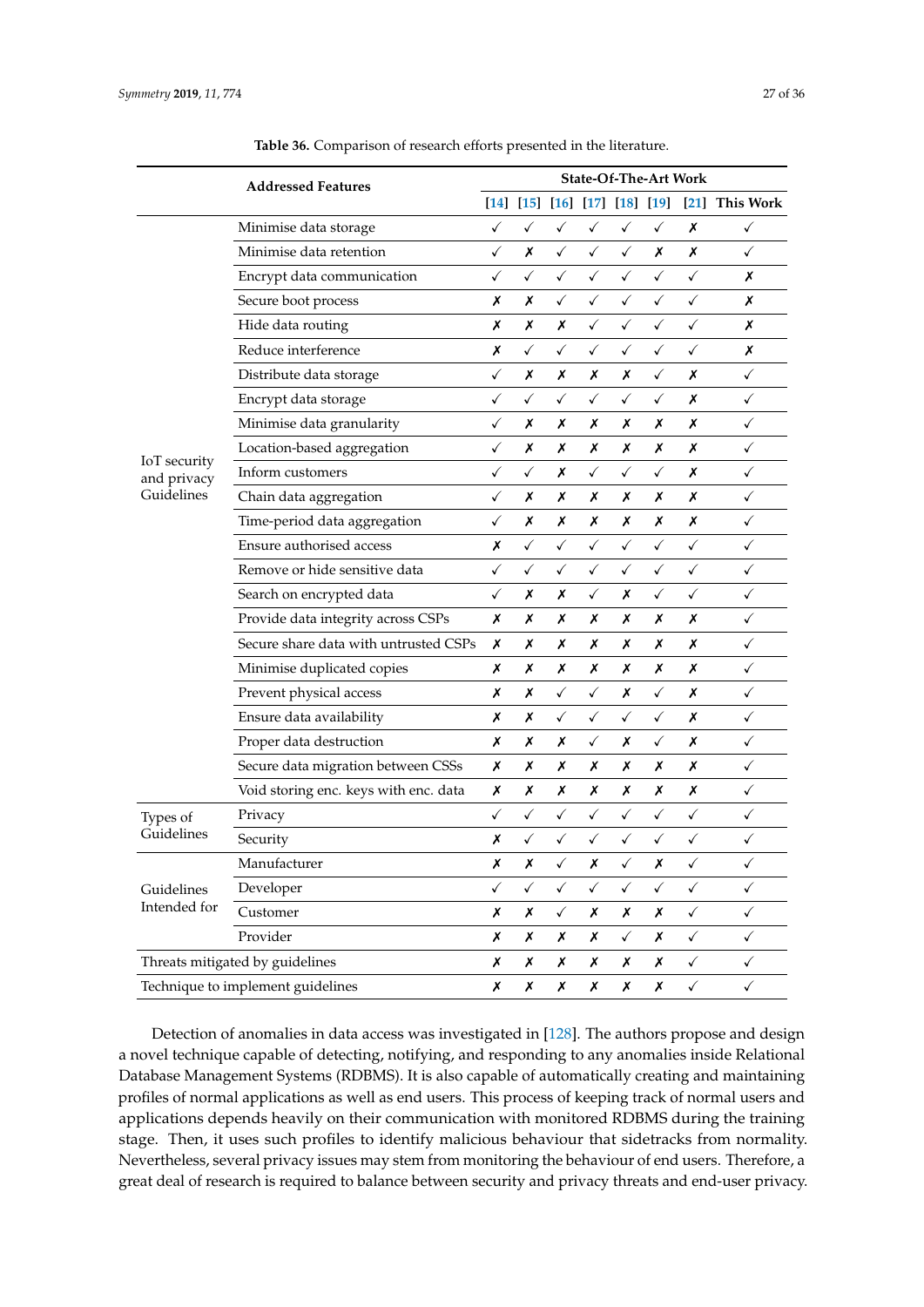# 6.1.2. Need for Legislation

In the literature, a huge number of issues related to IoT data are described poorly, and they need more investigation. For instance, customers would often like to know what type of data is collected and stored by their smart objects before purchasing them, which is not possible at this time. Moreover, customers may also want to know how their data stored either in the objects or in the cloud are protected. This kind of information is not generally offered. Therefore, it is also wise to give customers the chance to reconfigure their privacy choices or preferences in IoT objects, in a similar way as smartphones. For instance, Google, in the mobile context (e.g., Android), has designed a dashboard technique that gives users more control over their personal data. The appropriate implementation of such dashboard techniques will provide customers more precise ways to regulate what data they want to share and when and how their personal information is gathered and used [\[129\]](#page-35-0). Nevertheless, further investigation is required, since the the current approaches are not mature enough for standardisation, nor are they designed specifically for the IoT.

## 6.1.3. The Necessity of Common Intercloud Architecture

Despite the benefit of common intercloud architecture (e.g., OpenStack, which offers APIs and a framework for cloud systems) in which different clouds can coordinate, share, and manage their functionalities to provide services, it still lacks a common standard, which impedes its interoperability. Toward this end, a handful of research proposals have been conducted [\[130–](#page-35-1)[132\]](#page-35-2). In [\[131\]](#page-35-3), the authors propose a model that integrates different services to ease intercloud interaction between different platforms so as to display all available services. However, a great deal of effort is required to create a graphical user interface to offer a common management platform.

# 6.1.4. The Distribution of the Cloud Infrastructure over the Edge Computing

A new emerging technology known as edge computing has been proposed by CISCO [\[133\]](#page-35-4) as an intermediate layer between IoT objects and cloud computing. The main objective behind this technology is to scatter the cloud infrastructure over the edge layer, making it closer to IoT objects and users. Several advantages in terms of bandwidth and latency that improve service quality come as a result of this closeness. It is expected that the IoT may benefit from edge cloud computing so as to achieve some desired requirements like performance and security. To this point, several research proposals are required to develop efficient security techniques based on edge computing technology. Apart from required security solutions, a few questions have still been raised and need to be addressed, for instance, how to develop a trust model between IoT objects and fog nodes in such a highly scattered IoT environment.

## *6.2. Limitations of the Study and Threats to Validity*

In this paper, we propose a framework of security and privacy guidelines for IoT data at rest and for whom these guidelines are intended, as well as their appropriate countermeasures. However, such guidelines and their protection measures are not absolute, nor can they guarantee the protection of IoT data at rest for three reasons. One is that new vulnerabilities are continuously being disclosed, which indicates there is a necessity to monitor, review, and maintain IoT security and privacy guidelines for IoT data at rest as well as best practices developed for particular environments and use cases (e.g., healthcare) on a regular basis. Another reason is that the IoT paradigm is enabled by several technologies (e.g., middleware, sensors, and communication protocols such as secure video steaming in [\[134\]](#page-35-5)), and, certainly, new emerging technologies related to how to either store or process IoT data at rest will be introduced. New security and privacy guidelines are therefore of paramount importance to avoid IoT data breaches. Unfortunately, these rules are breakable due to the advancements of hacking tools as well as the level of knowledge used by the adversaries. The other reason is that the success of our suggested framework of security and privacy guidelines for IoT data at rest depends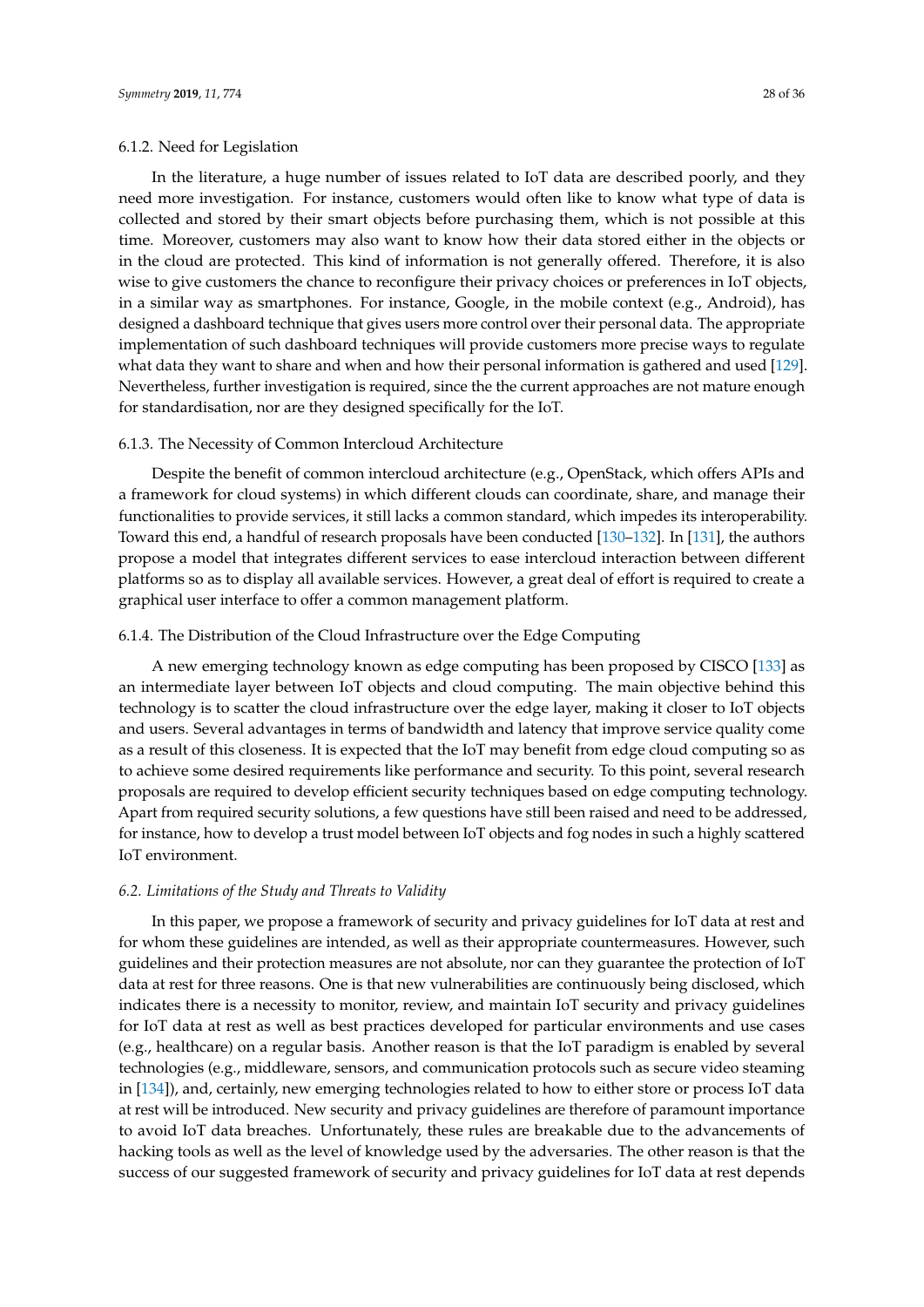heavily on their implementation. Thus, the poor implementation of such countermeasures may lead to data breaches.

## *6.3. Conclusions*

Because of the unexpected growth of connected sensors and network infrastructure, the dawn of the IoT in which several applications like smart cars, smart buildings, and smart grids can interact with each other to make our lives simpler and more productive is approaching. The IoT is a beneficial ecosystem that offers different solutions like the Amazon Echo; nevertheless, at the same time, the risk associated with data breaches can also be enormous. Therefore, in this paper we conducted an in-depth analysis of IoT data at rest to identify its possible attacks and alleviate its associated risks. Toward this end, we propose a framework of security and privacy guidelines for IoT data at rest that can be used by IoT stakeholders who may utilise such guidelines to build secure IoT systems from the ground up, and therefore enhance security and privacy by design. This framework also shows the link between guidelines, mitigation techniques, and attacks. More importantly, we discuss our derived guidelines as they relate to the involved stakeholders, and we also give a "reasoning" under which each guideline is stated based on one or two principles of either Security by Design or Privacy by Design frameworks. Furthermore, we briefly discuss several limitations of our framework, an example of which is the poor implementation of protection measures. Finally, we suggest some open challenges needing further investigation.

In the future, we will propose a step-by-step methodology of how our suggested guidelines can be implemented by developers from the early stages of their IoT systems so that the poor implementation of such guidelines can be mitigated.

**Author Contributions:** Conceptualisation, H.A.A., N.A.N. and D.K.; Investigation, H.A.A.; Methodology, H.A.A.; Supervision, H.A.A., N.A.N. and D.K; Validation, N.A.N., A.C. and D.K.; Writing—original draft, H.A.A.; Writing—review & editing, H.A.A., N.A.N., A.C. and D.K.

**Funding:** This work received funding by the European Union's Horizon 2020 Research and Innovation Programme through the GHOST project [\(https://www.ghost-iot.eu/\)](https://www.ghost-iot.eu/) under Grant Agreement No. 740923 and AVENUE project [\(https://h2020-avenue.eu/\)](https://h2020-avenue.eu/) under Grant Agreement No. 769033. This paper reflects only the authors' views; the European Union is not liable for any use that may be made of the information contained herein.

**Conflicts of Interest:** The authors declared no conflict of interest.

# **References**

- <span id="page-28-0"></span>1. Terzi, D.S.; Terzi, R.; Sagiroglu, S. A Survey on Security and Privacy Issues in Internet-of-Things. *IEEE Int. Things J.* **2017**, *4*, 1250–1258.
- <span id="page-28-1"></span>2. Rodic-Trmcic, B.; Labus, A.; Bogdanovic, Z.; Despotovic-Zrakic, M.; Radenkovic, B. Development of an IoT system for students' stress management. *Facta Univ. Ser. Electron. Energ.* **2018**, *31*, 329–342. doi[:10.2298/fuee1803329r.](https://doi.org/10.2298/fuee1803329r) [\[CrossRef\]](http://dx.doi.org/10.2298/FUEE1803329R)
- <span id="page-28-2"></span>3. Jain, R. Internet 3.0: Ten Problems with Current Internet Architecture and Solutions for the Next Generation. In Proceedings of the MILCOM 2006, Washington, DC, USA, 23–25 October 2006; pp. 1–9. doi[:10.1109/MILCOM.2006.301995.](https://doi.org/10.1109/MILCOM.2006.301995) [\[CrossRef\]](http://dx.doi.org/10.1109/MILCOM.2006.301995)
- <span id="page-28-3"></span>4. Akram Abdul-Ghani, H.; Konstantas, D.; Mahyoub, M. A Comprehensive IoT Attacks Survey based on a Building-blocked Reference Model. *Int. J. Adv. Comput. Sci. Appl.* **2018**, *9*. doi[:10.14569/IJACSA.2018.090349.](https://doi.org/10.14569/IJACSA.2018.090349) [\[CrossRef\]](http://dx.doi.org/10.14569/IJACSA.2018.090349)
- <span id="page-28-4"></span>5. Saleem, J.; Hammoudeh, M.; Raza, U.; Adebisi, B.; Ande, R. IoT standardisation: Challenges, perspectives and solution. In Proceedings of the 2nd International Conference on Future Networks and Distributed Systems—ICFNDS '18, Amman, Jordan, 26–27 June 2018; ACM Press: New York, NY, USA, 2018; pp. 1–9. doi[:10.1145/3231053.3231103.](https://doi.org/10.1145/3231053.3231103) [\[CrossRef\]](http://dx.doi.org/10.1145/3231053.3231103)
- <span id="page-28-5"></span>6. Mohsen Nia, A.; Jha, N.K. A Comprehensive Study of Security of Internet-of-Things. *IEEE Trans. Emerg. Top. Comput.* **2016**, *5*, 586–602. [\[CrossRef\]](http://dx.doi.org/10.1109/TETC.2016.2606384)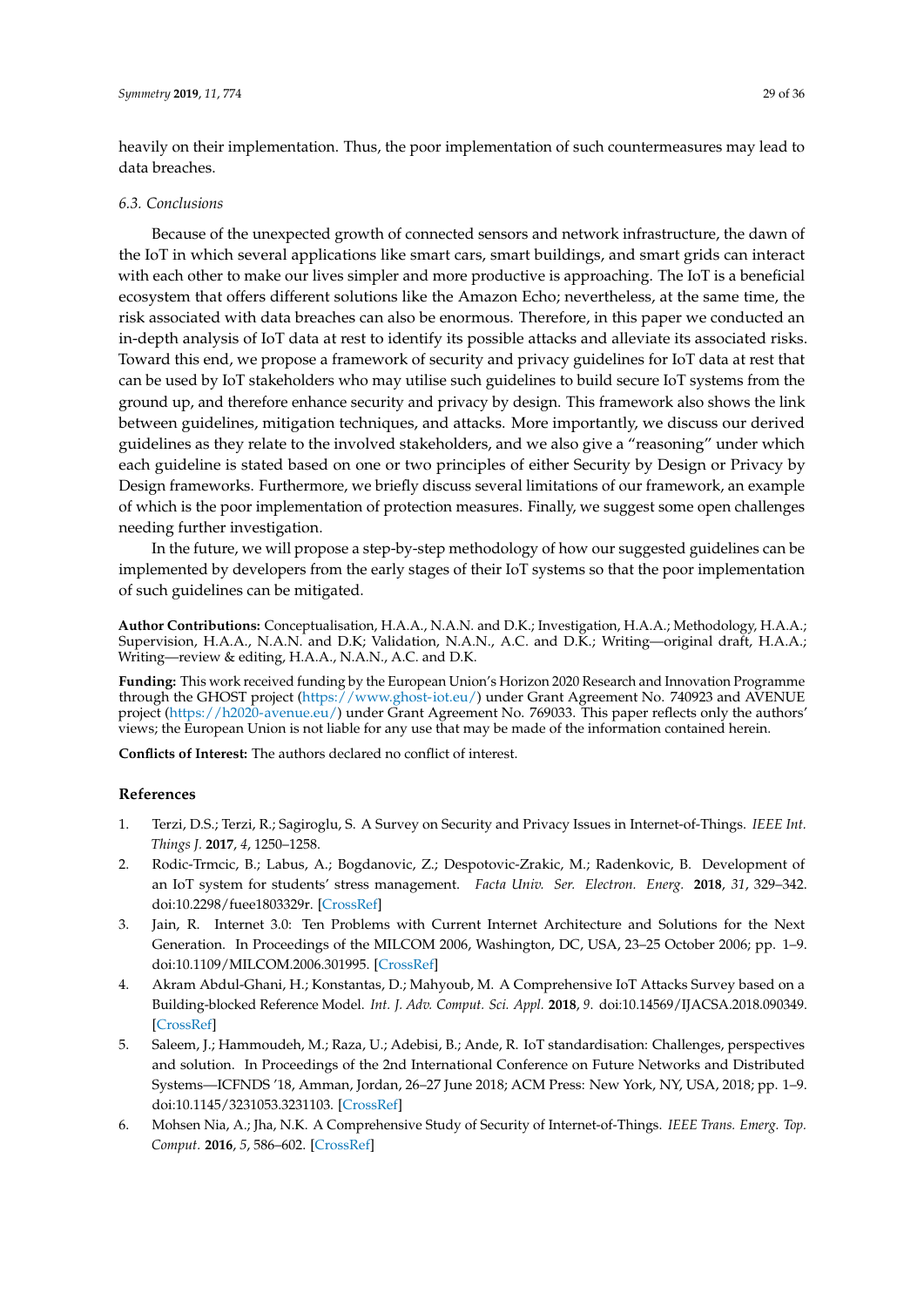- <span id="page-29-0"></span>7. Liu, B.; Yu, X.L.; Chen, S.; Xu, X.; Zhu, L. Blockchain Based Data Integrity Service Framework for IoT Data. In Proceedings of the 2017 IEEE International Conference on Web Services (ICWS), Honolulu, HI, USA, 25–30 June 2017; pp. 468–475. doi[:10.1109/ICWS.2017.54.](https://doi.org/10.1109/ICWS.2017.54) [\[CrossRef\]](http://dx.doi.org/10.1109/ICWS.2017.54)
- <span id="page-29-1"></span>8. ENISA European Union Agency For Network and Information Security. *Towards Secure Convergence of Cloud and IoT*; Technical Report; ENISA European Union Agency For Network and Information Security: Iraqion, Greece, 17 September 2018.
- <span id="page-29-2"></span>9. Cirani, S.; Ferrari, G.; Veltri, L. Enforcing Security Mechanisms in the IP-Based Internet of Things: An Algorithmic Overview. *Algorithms* **2013**, *6*, 197–226. [\[CrossRef\]](http://dx.doi.org/10.3390/a6020197)
- <span id="page-29-3"></span>10. Kumar, A.; Narendra, N.C.; Bellur, U. Uploading and replicating internet of things (IoT) data on distributed cloud storage. In Proceedings of the 2016 IEEE 9th International Conference on Cloud Computing, CLOUD, San Francisco, CA, USA, 27 June–2 July 2017; pp. 670–677.
- <span id="page-29-4"></span>11. Riahi Sfar, A.; Natalizio, E.; Challal, Y.; Chtourou, Z. A roadmap for security challenges in the Internet of Things. *Digit. Commun. Netw.* **2018**, *4*, 118–137, doi[:10.1016/j.dcan.2017.04.003.](https://doi.org/10.1016/j.dcan.2017.04.003) [\[CrossRef\]](http://dx.doi.org/10.1016/j.dcan.2017.04.003)
- <span id="page-29-5"></span>12. Kim, D.; Choi, J.Y.; Hong, J.E. Evaluating energy efficiency of Internet of Things software architecture based on reusable software components. *Int. J. Distrib. Sens. Netw.* **2017**, *13*. doi[:10.1177/1550147716682738.](https://doi.org/10.1177/1550147716682738) [\[CrossRef\]](http://dx.doi.org/10.1177/1550147716682738)
- <span id="page-29-6"></span>13. Russell, B.; Lingenfelter, D.; Abhiraj, K.S.; Manfredi, A.; Anderson, G.; Mordeno, A.; Bell, M.; Mukherjee, V.; Bhat, G.; Naslund, M.; et al. *Security Guidance for Early Adopters of the Internet of Things (IoT)*; Technical Report; Cloud Security Alliance Publishing: Seattle, WA, USA, April 2015.
- <span id="page-29-7"></span>14. Perera, C.; McCormick, C.; Nuseibeh, B. Privacy-by-Design Framework for Assessing Internet of Things Applications and Platforms. In Proceedings of the IoT'16, Stuttgart, Germany, 7–9 November 2016.
- <span id="page-29-9"></span>15. Broadband Internet Technical Advisory Group. *Internet of Things (IoT) Security and Privacy Recommendations: A Uniform Agreement Report*; Technical Report; Broadband Internet Technical Advisory Group: November 2016. Available online: <https://www.bitag.org/documents/> (accessed on 29 March 2019).
- <span id="page-29-10"></span>16. OWASP. IoT Security Guidance. Available online: [https://www.owasp.org/index.php/IoT\\_Security\\_](https://www.owasp.org/index.php/IoT_Security_Guidance) [Guidance](https://www.owasp.org/index.php/IoT_Security_Guidance) (accessed on 29 March 2019).
- <span id="page-29-11"></span>17. ENISA. *Baseline Security Recommendations for IoT in the Context of Critical Information Infrastructures*; Technical Report; ENISA: November 2017, Available online: <https://doi.org/10.2824/03228> (accessed on 29 March 2019).
- <span id="page-29-12"></span>18. Australia, I.A. Internet of Things Security Guideline. Available online: [https://www.iot.org.au/wp/wp](https://www.iot.org.au/wp/wp-content/uploads/2016/12/IoTAA-Security-Guideline-V1.2.pdf)[content/uploads/2016/12/IoTAA-Security-Guideline-V1.2.pdf](https://www.iot.org.au/wp/wp-content/uploads/2016/12/IoTAA-Security-Guideline-V1.2.pdf) (accessed on 29 March 2019).
- <span id="page-29-13"></span>19. IoT Security Foundation. IoT Security Compliance Framework. IoT Security Foundation: Best Practice User. 2017. Available online: [https://www.iotsecurityfoundation.org/wp-content/uploads/2016/12/IoT-](https://www.iotsecurityfoundation.org/wp-content/uploads/2016/12/IoT-Security-Compliance-Framework.pdf)[Security-Compliance-Framework.pdf](https://www.iotsecurityfoundation.org/wp-content/uploads/2016/12/IoT-Security-Compliance-Framework.pdf) (accessed on 29 March 2019).
- 20. Trusted Computing Group. TPM Main Specification. 2011. Available online: [https://trustedcomputinggroup.](https://trustedcomputinggroup.org/resource/tpm-main-specification/) [org/resource/tpm-main-specification/](https://trustedcomputinggroup.org/resource/tpm-main-specification/) (accessed on 29 March 2019).
- <span id="page-29-8"></span>21. Abdul-Ghani, H.A.; Konstantas, D. A Comprehensive Study of Security and Privacy Guidelines, Threats, and Countermeasures: An IoT Perspective. *J. Sens. Actuator Netw.* **2019**, *8*, 38. doi[:10.3390/jsan8020022.](https://doi.org/10.3390/jsan8020022) [\[CrossRef\]](http://dx.doi.org/10.3390/jsan8020022)
- <span id="page-29-14"></span>22. SeeUnity. The Main Differences between the DPD and the GDPR and How to Address Those Moving Forward. 2017. Available online: [https://britishlegalitforum.com/wp-content/uploads/2017/02/GDPR-](https://britishlegalitforum.com/wp-content/uploads/2017/02/GDPR-Whitepaper-British-Legal-Technology-Forum-2017-Sponsor.pdf)[Whitepaper-British-Legal-Technology-Forum-2017-Sponsor.pdf](https://britishlegalitforum.com/wp-content/uploads/2017/02/GDPR-Whitepaper-British-Legal-Technology-Forum-2017-Sponsor.pdf) (accessed on 29 March 2019).
- <span id="page-29-15"></span>23. Chiarelli, D. *The Convergence of GDPR, the HIPAA Security Rule, and Part 11 on US Clinical Research*; Technical Report; Kinetiq: 2018. Available online: [https://www.clinicalleader.com/doc/the-convergence-of-gdpr-the](https://www.clinicalleader.com/doc/the-convergence-of-gdpr-the-hipaa-security-rule-and-part-on-us-clinical-research-0001)[hipaa-security-rule-and-part-on-us-clinical-research-0001](https://www.clinicalleader.com/doc/the-convergence-of-gdpr-the-hipaa-security-rule-and-part-on-us-clinical-research-0001) (accessed on 29 March 2019).
- <span id="page-29-16"></span>24. Ahmed, A.; Latif, R.; Latif, S.; Abbas, H.; Khan, F.A. Malicious insiders attack in IoT based Multi-Cloud e-Healthcare environment: A Systematic Literature Review. *Multimed. Tools Appl.* **2018**, *77*, 21947–21965. doi[:10.1007/s11042-017-5540-x.](https://doi.org/10.1007/s11042-017-5540-x) [\[CrossRef\]](http://dx.doi.org/10.1007/s11042-017-5540-x)
- <span id="page-29-17"></span>25. Securitymetrics. *An Introduction to HIPAA Compliance*; Technical Report; Securitymetrics: Orem, UT, USA, 2013.
- <span id="page-29-18"></span>26. Industrial Internet Consortium. *The Industrial Internet of Things Volume G1: Reference Architecture IIRA*; Industrial Internet Consortium: Needham, MA, USA, 2017.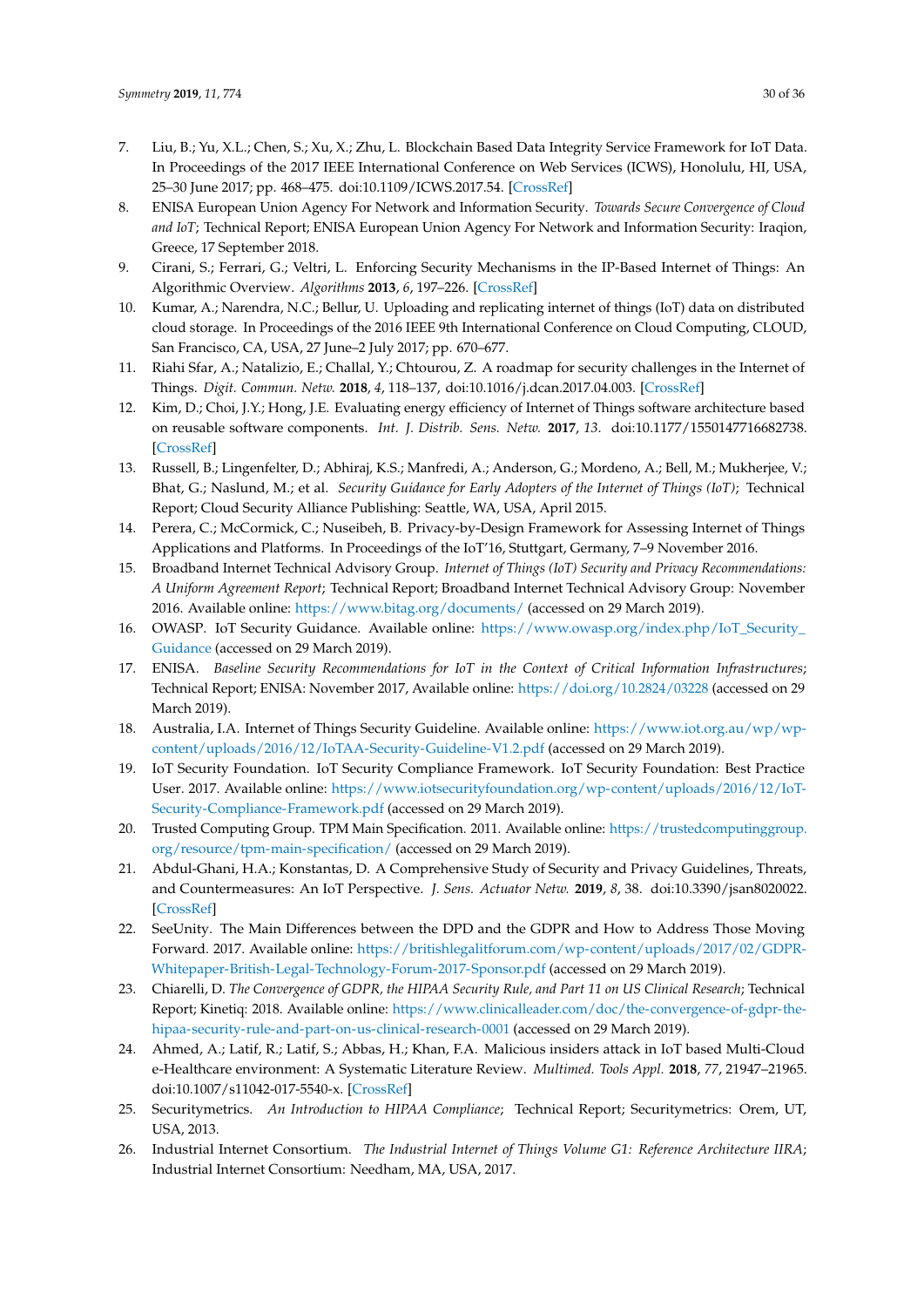- <span id="page-30-0"></span>27. Zhang, M.; Raghunathan, A.; Jha, N.K. Trustworthiness of medical devices and body area networks. *Proc. IEEE* **2014**, *102*, 1174–1188. [\[CrossRef\]](http://dx.doi.org/10.1109/JPROC.2014.2322103)
- <span id="page-30-1"></span>28. Li, C.; Raghunathan, A.; Jha, N. Hijacking an insulin pump: Security attacks and defenses for a diabetes therapy system. In Proceedings of the 2011 IEEE 13th International Conference on e-Health Networking, Applications and Services, HEALTHCOM 2011, Columbia, MO, USA, 13–15 June 2011; pp. 150–156.
- <span id="page-30-2"></span>29. Cherdantseva, Y.; Hilton, J. A reference model of information assurance & security. In Proceedings of the 2013 International Conference on Availability, Reliability and Security, ARES 2013, Regensburg, Germany, 2–6 September 2013; pp. 546–555. doi[:10.1109/ARES.2013.72.](https://doi.org/10.1109/ARES.2013.72) [\[CrossRef\]](http://dx.doi.org/10.1109/ARES.2013.72)
- <span id="page-30-3"></span>30. Aleisa, N.; Renaud, K. Privacy of the Internet of Things: A Systematic Literature Review. *arXiv* **2017**, arXiv:1611.03340. doi[:10.24251/HICSS.2017.717.](https://doi.org/10.24251/HICSS.2017.717)
- <span id="page-30-4"></span>31. Yu, S.; Guo, S. *Big Data Concepts, Theories, and Applications*; Springer International Publishing: Cham, Switzerland, 2016; pp. 1–437. doi[:10.1007/978-3-319-27763-9.](https://doi.org/10.1007/978-3-319-27763-9)
- <span id="page-30-5"></span>32. Grobauer, B.; Walloschek, T.; Stöcker, E. Understanding cloud computing vulnerabilities. *IEEE Secur. Privacy* **2011**, *9*, 50–57. doi[:10.1109/MSP.2010.115.](https://doi.org/10.1109/MSP.2010.115) [\[CrossRef\]](http://dx.doi.org/10.1109/MSP.2010.115)
- <span id="page-30-6"></span>33. OWASP. *The Ten Most Critical Web Application Security Risks*; Technical Report; OWASP: 2010. Available online: [https://www.hkcert.org/my\\_url/en/guideline/18061501](https://www.hkcert.org/my_url/en/guideline/18061501) (accessed on 29 March 2019).
- <span id="page-30-7"></span>34. Harnik, D.; Pinkas, B.; Shulman-Peleg, A. Side Channels in Cloud Services: Deduplication in Cloud Storage. *IEEE Secur. Privacy Mag.* **2010**, *8*, 40–47. doi[:10.1109/MSP.2010.187.](https://doi.org/10.1109/MSP.2010.187) [\[CrossRef\]](http://dx.doi.org/10.1109/MSP.2010.187)
- <span id="page-30-8"></span>35. Masdari, M.; Jalali, M. A survey and taxonomy of DoS attacks in cloud computing. *Secur. Commun. Netw.* **2016**, *9*, 3724–3751. doi[:10.1002/sec.1539.](https://doi.org/10.1002/sec.1539) [\[CrossRef\]](http://dx.doi.org/10.1002/sec.1539)
- <span id="page-30-9"></span>36. IBM-Security. *2016 Cyber Security Intelligence Index*; Technical Report; IBM: 2016. Available online: <https://sloangroups.mit.edu/secmat/blog/ibm-x-force> (accessed on 29 March 2019).
- <span id="page-30-10"></span>37. EY. *Managing Insider Threat a Holistic Approach to Dealing with Risk from Within*; Technical Report; EY: 2015. Available online: [https://www.ey.com/Publication/vwLUAssets/EY-managing-insider-threat-june-13-](https://www.ey.com/Publication/vwLUAssets/EY-managing-insider-threat-june-13-2016/) [2016/](https://www.ey.com/Publication/vwLUAssets/EY-managing-insider-threat-june-13-2016/) (accessed on 29 March 2019).
- <span id="page-30-11"></span>38. Kaaniche, N.; Laurent, M. Data security and privacy preservation in cloud storage environments based on cryptographic mechanisms. *Comput. Commun.* **2017**, *111*, 120–141. doi[:10.1016/j.comcom.2017.07.006.](https://doi.org/10.1016/j.comcom.2017.07.006) [\[CrossRef\]](http://dx.doi.org/10.1016/j.comcom.2017.07.006)
- <span id="page-30-12"></span>39. Kaaniche, N. Cloud Data Storage Security Based on Cryptographic Mechanisms. Ph.D. Thesis, Institut National des Télécommunications, 2014. Available online: [https://tel.archives-ouvertes.fr/tel-01146029/](https://tel.archives-ouvertes.fr/tel-01146029/document) [document](https://tel.archives-ouvertes.fr/tel-01146029/document) (accessed on 29 March 2019).
- <span id="page-30-13"></span>40. Rittinghouse, J.; Ransome, J. *Cloud Computing Implementation, Management, and Security*; CRC Press: Boca Raton, FL, USA, 2010; p. 340.
- <span id="page-30-14"></span>41. Stevens, M.; Lenstra, A.; de Weger, B. Chosen-Prefix Collisions for MD5 and Colliding X.509 Certificates for Different Identities. In *Annual International Conference on the Theory and Applications of Cryptographic Techniques*; Springer: Berlin/Heidelberg, Germany, 2007; pp. 1–22. doi[:10.1007/978-3-540-72540-4\\_1.](https://doi.org/10.1007/978-3-540-72540-4_1)
- <span id="page-30-15"></span>42. Daum, M.; Lucks, S. Hash Collisions (The Poisoned Message Attack). In *Eurocrypt 2005 Rump Session*; 2005. Available online: [http://ljk.imag.fr/membres/Jean-Guillaume.Dumas/Enseignements/ProjetsCrypto/](http://ljk.imag.fr/membres/Jean-Guillaume.Dumas/Enseignements/ProjetsCrypto/MD5-Collisions/) [MD5-Collisions/](http://ljk.imag.fr/membres/Jean-Guillaume.Dumas/Enseignements/ProjetsCrypto/MD5-Collisions/) (accessed on 29 March 2019).
- <span id="page-30-16"></span>43. Rashid, F.; Miri, A.; Woungang, I. A secure data deduplication framework for cloud environments. In Proceedings of the 2012 Tenth Annual International Conference on Privacy, Security and Trust, Paris, France, 16–18 July 2012; pp. 81–87. doi[:10.1109/PST.2012.6297923.](https://doi.org/10.1109/PST.2012.6297923) [\[CrossRef\]](http://dx.doi.org/10.1109/PST.2012.6297923)
- <span id="page-30-17"></span>44. Yan, Z.; Wang, M.; Li, Y.; Vasilakos, A.V. Encrypted Data Management with Deduplication in Cloud Computing. *IEEE Cloud Comput.* **2016**, *3*, 28–35. doi[:10.1109/MCC.2016.29.](https://doi.org/10.1109/MCC.2016.29) [\[CrossRef\]](http://dx.doi.org/10.1109/MCC.2016.29)
- <span id="page-30-18"></span>45. Puzio, P.; Molva, R.; Onen, M.; Loureiro, S. ClouDedup: Secure Deduplication with Encrypted Data for Cloud Storage. In Proceedings of the 2013 IEEE 5th International Conference on Cloud Computing Technology and Science, Bristol, UK, 2–5 December 2013; pp. 363–370. doi[:10.1109/CloudCom.2013.54.](https://doi.org/10.1109/CloudCom.2013.54) [\[CrossRef\]](http://dx.doi.org/10.1109/CloudCom.2013.54)
- <span id="page-30-19"></span>46. Xu, J.; Chang, E.C.; Zhou, J. Weak leakage-resilient client-side deduplication of encrypted data in cloud storage. In Proceedings of the 8th ACM SIGSAC Symposium on Information, Computer and Communications Security—ASIA CCS '13, Hangzhou, China, 8–10 May 2013; ACM Press: New York, NY, USA, 2013; p. 195. doi[:10.1145/2484313.2484340.](https://doi.org/10.1145/2484313.2484340) [\[CrossRef\]](http://dx.doi.org/10.1145/2484313.2484340)
- <span id="page-30-20"></span>47. Shin, Y.; Koo, D.; Hur, J. A Survey of Secure Data Deduplication Schemes for Cloud Storage Systems. *ACM Comput. Surv.* **2017**, *49*, 1–38. doi[:10.1145/3017428.](https://doi.org/10.1145/3017428) [\[CrossRef\]](http://dx.doi.org/10.1145/3017428)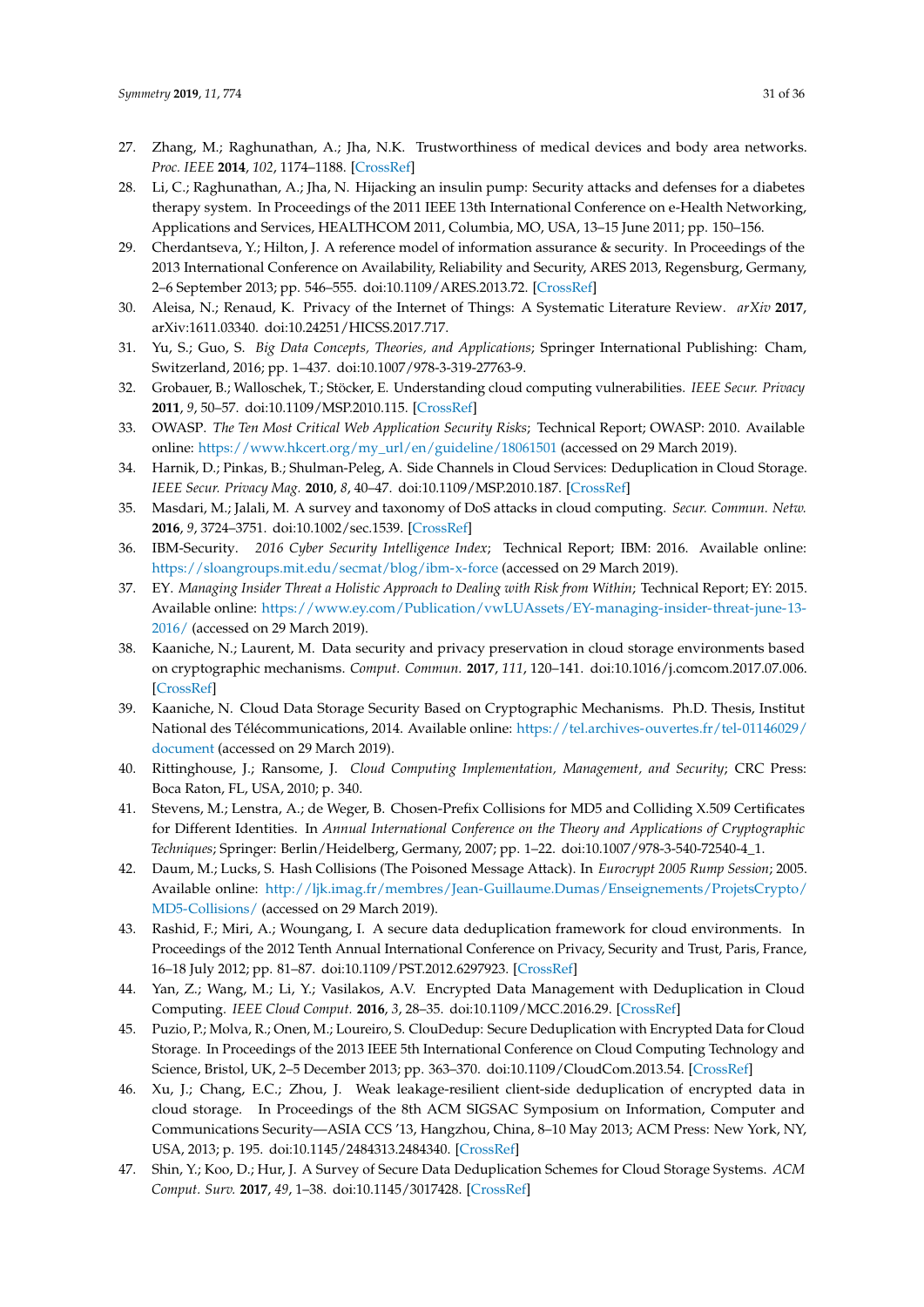- <span id="page-31-0"></span>48. Jiang, H.; Shen, F.; Chen, S.; Li, K.C.; Jeong, Y.S. A secure and scalable storage system for aggregate data in IoT. *Future Gener. Comput. Syst.* **2015**, *49*, 133–141. [\[CrossRef\]](http://dx.doi.org/10.1016/j.future.2014.11.009)
- <span id="page-31-1"></span>49. Kumar, A.; Lee, B.G.; Lee, H.; Kumari, A. Secure storage and access of data in cloud computing. In Proceedings of the 2012 International Conference on ICT Convergence (ICTC), Jeju Island, Korea, 15–17 October 2012; pp. 336–339. doi[:10.1109/ICTC.2012.6386854.](https://doi.org/10.1109/ICTC.2012.6386854) [\[CrossRef\]](http://dx.doi.org/10.1109/ICTC.2012.6386854)
- <span id="page-31-2"></span>50. Bokefode, J.D.; Bhise, A.S.; Satarkar, P.A.; Modani, D.G. Developing A Secure Cloud Storage System for Storing IoT Data by Applying Role Based Encryption. *Procedia Comput. Sci.* **2016**, *889*, 43–50. [\[CrossRef\]](http://dx.doi.org/10.1016/j.procs.2016.06.007)
- <span id="page-31-3"></span>51. Fu, J.S.; Liu, Y.; Chao, H.C.; Bhargava, B.K.; Zhang, Z.J. Secure Data Storage and Searching for Industrial IoT by Integrating Fog Computing and Cloud Computing. *IEEE Trans. Ind. Inform.* **2018**, *14*, 4519–4528. doi[:10.1109/TII.2018.2793350.](https://doi.org/10.1109/TII.2018.2793350) [\[CrossRef\]](http://dx.doi.org/10.1109/TII.2018.2793350)
- <span id="page-31-17"></span>52. Fu, Z.; Cao, X.; Wang, J.; Sun, X. Secure storage of data in cloud computing. In Proceedings of the 2014 10th International Conference on Intelligent Information Hiding and Multimedia Signal Processing, IIH-MSP 2014, Kitakyushu, Japan, 27–29 August 2014; pp. 783–786. doi[:10.1109/IIH-MSP.2014.199.](https://doi.org/10.1109/IIH-MSP.2014.199) [\[CrossRef\]](http://dx.doi.org/10.1109/IIH-MSP.2014.199)
- <span id="page-31-16"></span>53. Rao, B.T.; Vurukonda, N. A study on data storage security issues in cloud computing. *Procedia Comput. Sci.* **2016**, *92*, 128–135.
- <span id="page-31-4"></span>54. Liu, H.; Wang, H.; Chen, Y. Ensuring data storage security against frequency-based attacks in wireless networks. In *Distributed Computing in Sensor Systems*, Springer: Berlin/Heidelberg, Germany, 2010; Volume LNCS 6131, pp. 201–215. doi[:10.1007/978-3-642-13651-1\\_15.](https://doi.org/10.1007/978-3-642-13651-1_15) [\[CrossRef\]](http://dx.doi.org/10.1007/978-3-642-13651-1_15.)
- <span id="page-31-5"></span>55. Storer, M.W.; Greenan, K.M.; Miller, E.L.; Voruganti, K. POTSHARDS: Secure Long-Term Storage Without Encryption. In Proceedings of the 2007 USENIX Annual Technical Conference, Santa Clara, CA, USA, 17–22 June 2007; pp. 143–156.
- <span id="page-31-6"></span>56. Jayant, D.B.; Swapnaja, A.U.; Sulabha, S.A.; Dattatray, G.M. Analysis of DAC MAC RBAC Access Control based Models for Security. *Int. J. Comput. Appl.* **2014**, *104*, 6–13. doi[:10.5120/18196-9115.](https://doi.org/10.5120/18196-9115) [\[CrossRef\]](http://dx.doi.org/10.5120/18196-9115)
- <span id="page-31-7"></span>57. Wang, J.K.; Jia, X. Data security and authentication in hybrid cloud computing model. In Proceedings of the 2012 IEEE Global High Tech Congress on Electronics, Shenzhen, China, 18–20 November 2012.
- 58. Sandhu, R.; Coyne, E.; Feinstein, H.; Youman, C. Role-based access control models. *Computer* **1996**, *29*, 38–47. [\[CrossRef\]](http://dx.doi.org/10.1109/2.485845)
- <span id="page-31-8"></span>59. Sandhu, R.; Bhamidipati, V. The ASCAA principles for next-generation role-based access control. In Proceedings of the ARES 2008—3rd International Conference on Availability, Security, and Reliability, Barcelona, Spain, 4–7 March 2008. doi[:10.1109/ARES.2008.211.](https://doi.org/10.1109/ARES.2008.211)
- <span id="page-31-9"></span>60. Xiao, M.; Zhou, J.; Liu, X.; Jiang, M. A hybrid scheme for fine-grained search and access authorization in fog computing environment. *Sensors* **2017**, *17*, 1423. [\[CrossRef\]](http://dx.doi.org/10.3390/s17061423) [\[PubMed\]](http://www.ncbi.nlm.nih.gov/pubmed/28629131)
- <span id="page-31-10"></span>61. Zuo, C.; Shao, J.; Wei, G.; Xie, M.; Ji, M. CCA-secure ABE with outsourced decryption for fog computing. *Future Gener. Comput. Syst.* **2016**, *78*, 730–738. doi[:10.1016/j.future.2016.10.028.](https://doi.org/10.1016/j.future.2016.10.028) [\[CrossRef\]](http://dx.doi.org/10.1016/j.future.2016.10.028)
- <span id="page-31-18"></span>62. Jiang, Y.; Susilo, W.; Mu, Y.; Guo, F. Ciphertext-policy attribute-based encryption against key-delegation abuse in fog computing. *Future Gener. Comput. Syst.* **2018**, *78*, 720–729. [\[CrossRef\]](http://dx.doi.org/10.1016/j.future.2017.01.026)
- <span id="page-31-11"></span>63. Yu, Z.; Au, M.H.; Xu, Q.; Yang, R.; Han, J. Towards leakage-resilient fine-grained access control in fog computing. *Future Gener. Comput. Syst.* **2018**, *78*, 763–777. [\[CrossRef\]](http://dx.doi.org/10.1016/j.future.2017.01.025)
- <span id="page-31-12"></span>64. Abdelwahab, S.; Hamdaoui, B.; Guizani, M.; Znati, T. Replisom: Disciplined Tiny Memory Replication for Massive IoT Devices in LTE Edge Cloud. *IEEE Internet Things J.* **2016**, *3*, 327–338. doi[:10.1109/JIOT.2015.2497263.](https://doi.org/10.1109/JIOT.2015.2497263) [\[CrossRef\]](http://dx.doi.org/10.1109/JIOT.2015.2497263)
- <span id="page-31-13"></span>65. Al-Arnaout, Z.; Fu, Q.; Frean, M. A divide-and-conquer approach for content replication in WMNs. *Comput. Netw.* **2013**, *57*, 3914–3928. doi[:10.1016/j.comnet.2013.09.016.](https://doi.org/10.1016/j.comnet.2013.09.016) [\[CrossRef\]](http://dx.doi.org/10.1016/j.comnet.2013.09.016)
- <span id="page-31-19"></span>66. Al-Arnaout, Z.; Fu, Q.; Frean, M. Exploiting graph partitioning for hierarchical replica placement in WMNs. In Proceedings of the 16th ACM International Conference on Modeling, Analysis & Simulation of Wireless and Mobile Systems—MSWiM '13, Barcelona, Spain, 3–8 November 2013; ACM Press: New York, NY, USA, 2013; pp. 5–14. doi[:10.1145/2507924.2507928.](https://doi.org/10.1145/2507924.2507928) [\[CrossRef\]](http://dx.doi.org/10.1145/2507924.2507928)
- <span id="page-31-14"></span>67. Zhang, Q.; Zhang, S.Q.; Leon-Garcia, A.; Boutaba, R. Aurora: Adaptive Block Replication in Distributed File Systems. In Proceedings of the 2015 IEEE 35th International Conference on Distributed Computing Systems, Columbus, OH, USA, 29 June–2 July 2015; pp. 442–451. doi[:10.1109/ICDCS.2015.52.](https://doi.org/10.1109/ICDCS.2015.52) [\[CrossRef\]](http://dx.doi.org/10.1109/ICDCS.2015.52)
- <span id="page-31-15"></span>68. Liu, W.; Fang, B.; Yin, L.; Yu, X. A tree based location privacy approach against multi-precision continuous attacks in the internet of things. *J. Inf. Comput. Sci.* **2012**, *9*, 1807–1819.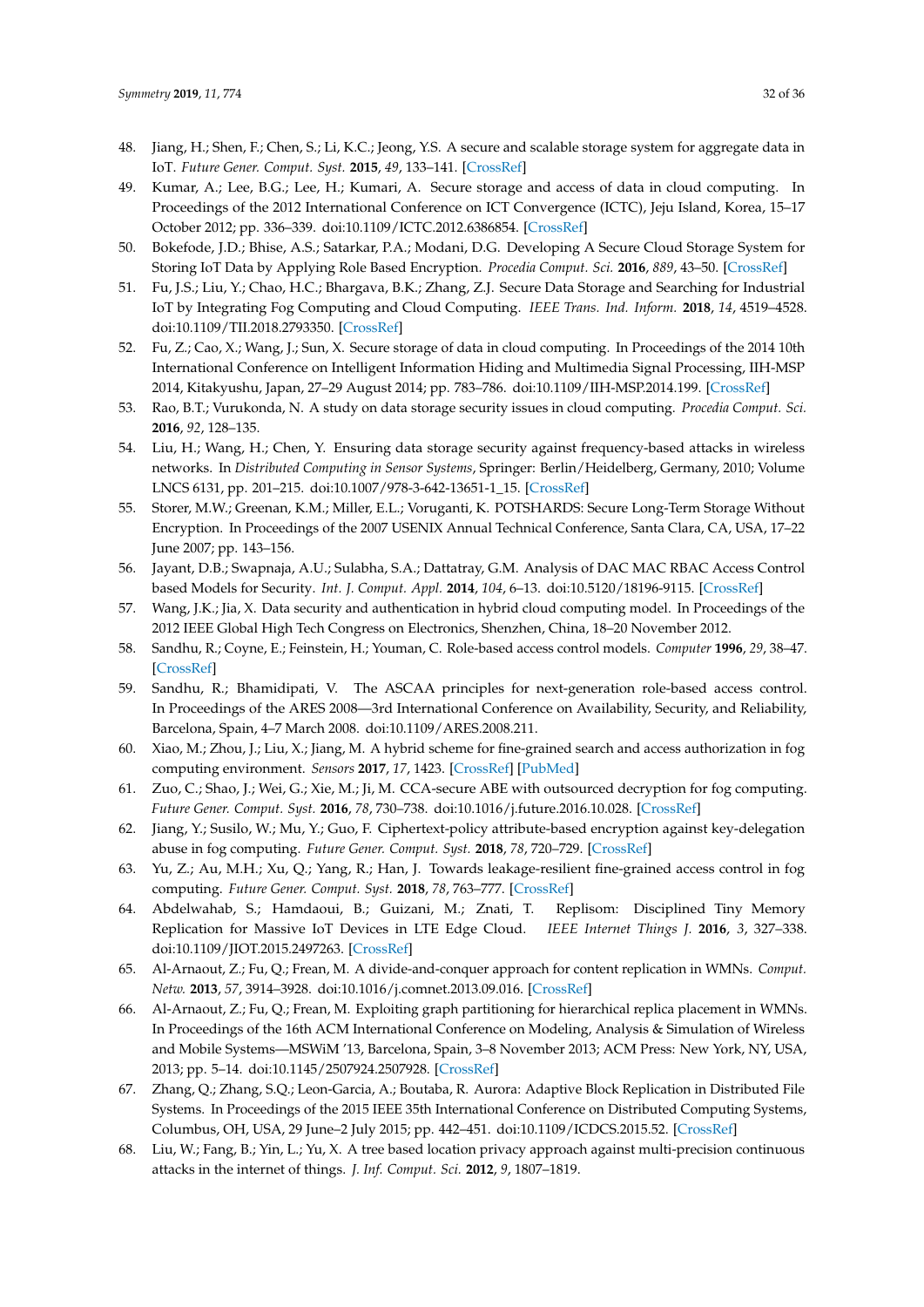- <span id="page-32-0"></span>69. Xu, Y.; Qin, X.; Yang, Z.; Yang, Y.; Huang, C. An algorithm of k-anonymity for data releasing based on fine-grained generalization. *J. Inf. Comput. Sci.* **2012**, *9*, 3071–3080.
- <span id="page-32-1"></span>70. Machanavajjhala, A.; Kifer, D.; Gehrke, J.; Venkitasubramaniam, M. Diversity: Privacy Beyond k-Anonymity. *ACM Trans. Knowl. Discov. Data* **2007**, *9*, 3071–3080. [\[CrossRef\]](http://dx.doi.org/10.1145/1217299.1217302)
- <span id="page-32-2"></span>71. Li, N.; Li, T.; Venkatasubramanian, S. t-Closeness: Privacy Beyond k-Anonymity and l-Diversity. In Proceedings of the 2007 IEEE 23rd International Conference on Data Engineering, Istanbul, Turkey, 11–15 April 2007; pp. 106–115. doi[:10.1109/ICDE.2007.367856.](https://doi.org/10.1109/ICDE.2007.367856) [\[CrossRef\]](http://dx.doi.org/10.1109/ICDE.2007.367856)
- <span id="page-32-3"></span>72. Rebollo-Monedero, D.; Forné, J.; Domingo-Ferrer, J. From t-Closeness-like privacy to postrandomization via information theory. *IEEE Trans. Knowl. Data Eng.* **2010**, *22*, 1623–1636. [\[CrossRef\]](http://dx.doi.org/10.1109/TKDE.2009.190)
- <span id="page-32-4"></span>73. Narendra, N.C.; Nayak, S.; Shukla, A. Managing large-scale transient data in IoT systems. In Proceedings of the 2018 10th International Conference on Communication Systems and Networks, COMSNETS 2018, Bengaluru, India, 3–7 January 2018; Volume 2018, pp. 565–568. doi[:10.1109/COMSNETS.2018.8328274.](https://doi.org/10.1109/COMSNETS.2018.8328274) [\[CrossRef\]](http://dx.doi.org/10.1109/COMSNETS.2018.8328274)
- <span id="page-32-5"></span>74. Cecchinel, C.; Jimenez, M.; Mosser, S.; Riveill, M. An Architecture to Support the Collection of Big Data in the Internet of Things. In Proceedings of the 2014 IEEE World Congress on Services, Anchorage, AK, USA, 27 June–2 July 2014; pp. 442–449. doi[:10.1109/SERVICES.2014.83.](https://doi.org/10.1109/SERVICES.2014.83) [\[CrossRef\]](http://dx.doi.org/10.1109/SERVICES.2014.83)
- <span id="page-32-18"></span>75. Fazio, M.; Puliafito, A.; Villari, M. IoT4S: A new architecture to exploit sensing capabilities in smart cities. *Int. J. Web Grid Serv.* **2014**, *10*, 114. doi[:10.1504/IJWGS.2014.060255.](https://doi.org/10.1504/IJWGS.2014.060255) [\[CrossRef\]](http://dx.doi.org/10.1504/IJWGS.2014.060255)
- <span id="page-32-6"></span>76. Narendra, N.C.; Koorapati, K.; Ujja, V. Towards Cloud-Based Decentralized Storage for Internet of Things Data. In Proceedings of the 2015 IEEE International Conference on Cloud Computing in Emerging Markets (CCEM), Bangalore, India, 25–27 November 2015; pp. 160–168. doi[:10.1109/CCEM.2015.9.](https://doi.org/10.1109/CCEM.2015.9) [\[CrossRef\]](http://dx.doi.org/10.1109/CCEM.2015.9)
- <span id="page-32-7"></span>77. Gentry, C. Fully homomorphic encryption using ideal lattices. In Proceedings of the 41st Annual ACM Symposium on Symposium on Theory of Computing—STOC '09, Bethesda, MD, USA, USA, 31 May–2 June 2009; p. 169. doi[:10.1145/1536414.1536440.](https://doi.org/10.1145/1536414.1536440) [\[CrossRef\]](http://dx.doi.org/10.1145/1536414.1536440)
- <span id="page-32-8"></span>78. Curtmola, R.; Garay, J.; Kamara, S.; Ostrovsky, R. Searchable symmetric encryption: Improved definitions. *J. Comput. Secur.* **2011**, *19*, 895–934. doi[:10.3233/JCS-2011-0426.](https://doi.org/10.3233/JCS-2011-0426) [\[CrossRef\]](http://dx.doi.org/10.3233/JCS-2011-0426)
- <span id="page-32-9"></span>79. Wang, P.; Wang, H.; Pieprzyk, J. Threshold Privacy Preserving Keyword Searches. In *SOFSEM 2008: Theory and Practice of Computer Science*; Springer: Berlin/Heidelberg, Germany, 2008. doi[:10.1007/978-3-540-77566-9\\_56.](https://doi.org/10.1007/978-3-540-77566-9_56)
- <span id="page-32-10"></span>80. Wang, P.; Wang, H.; Pieprzyk, J. An efficient scheme of common secure indices for conjunctive keyword-based retrieval on encrypted data. In *Information Security Applications*; Springer: Berlin/Heidelberg, Germany, 2009; Volume LNCS 5379, pp. 145–159. doi[:10.1007/978-3-642-00306-6\\_11.](https://doi.org/10.1007/978-3-642-00306-6_11)
- <span id="page-32-11"></span>81. Yang, Y.; Lu, H.; Weng, J. Multi-User Private Keyword Search for Cloud Computing. In Proceedings of the 2011 IEEE Third International Conference on Cloud Computing Technology and Science, Athens, Greece, 29 November–1 December 2011.
- <span id="page-32-12"></span>82. Cheung, L.; Newport, C. Provably secure ciphertext policy ABE. In Proceedings of the 14th ACM Conference on Computer and Communications Security—CCS '07, Alexandria, VA, USA, 29 October–2 November 2007; ACM Press: New York, NY, USA, 2007.
- <span id="page-32-13"></span>83. Sun, W.; Yu, S.; Lou, W.; Hou, Y.T.; Li, H. Protecting Your Right: Verifiable Attribute-Based Keyword Search with Fine-Grained Owner-Enforced Search Authorization in the Cloud. *IEEE Trans. Parallel Distrib. Syst.* **2016**, *27*, 1187–1198. [\[CrossRef\]](http://dx.doi.org/10.1109/TPDS.2014.2355202)
- <span id="page-32-14"></span>84. Sun, W.H.; Yu, S.C.; Lou, W.J.; Hou, Y.T.; Li, H. Protecting Your Right: Attribute-based Keyword Search with Fine-grained Owner-enforced Search Authorization in the Cloud. In Proceedings of the IEEE INFOCOM 2014-IEEE Conference on Computer Communications, Toronto, ON, Canada, 27 April–2 May 2014; pp. 226–234.
- <span id="page-32-15"></span>85. Shu, J.; Shen, Z.; Xue, W. Shield: A stackable secure storage system for file sharing in public storage. *J. Parallel Distrib. Comput.* **2014**, *74*, 2872–2883. doi[:10.1016/j.jpdc.2014.06.003.](https://doi.org/10.1016/j.jpdc.2014.06.003) [\[CrossRef\]](http://dx.doi.org/10.1016/j.jpdc.2014.06.003)
- <span id="page-32-16"></span>86. Ambade, A.D.; Pansare, J.R. Securing Data Storage System for Internet of Things Using Key Aggregate Cryptosystem. *Int. J. Sci. Eng. Res.* **2017**, *8*, 31.
- <span id="page-32-17"></span>87. Adluru, P.; Datla, S.S.; Zhang, X. Hadoop eco system for big data security and privacy. In Proceedings of the 2015 Long Island Systems, Applications and Technology, Farmingdale, NY, USA, 1 May 2015; pp. 1–6. doi[:10.1109/LISAT.2015.7160211.](https://doi.org/10.1109/LISAT.2015.7160211) [\[CrossRef\]](http://dx.doi.org/10.1109/LISAT.2015.7160211)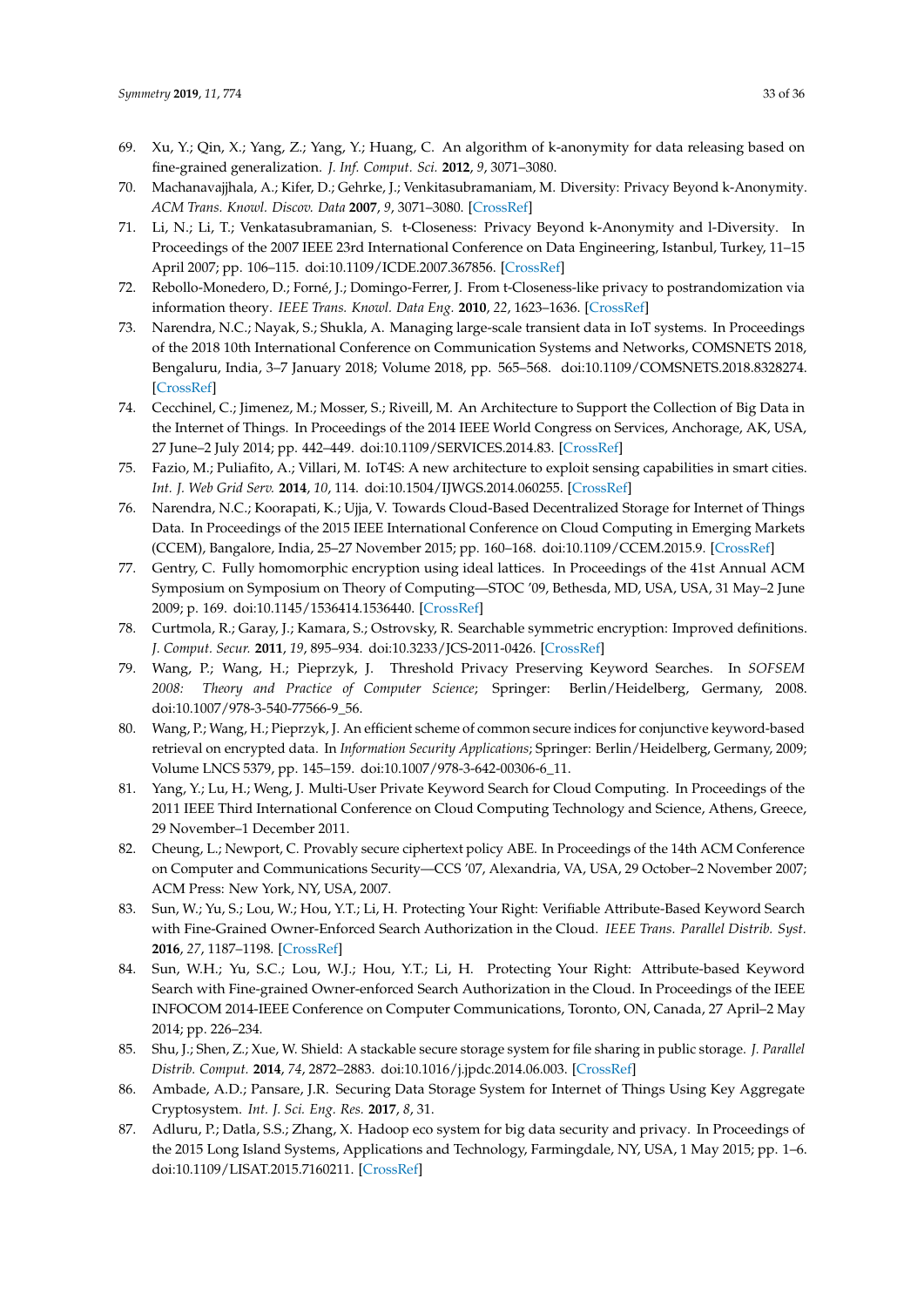- <span id="page-33-0"></span>88. Saraladevi, B.; Pazhaniraja, N.; Paul, P.V.; Basha, M.S.; Dhavachelvan, P. Big Data and Hadoop-a Study in Security Perspective. *Procedia Comput. Sci.* **2015**, *50*, 596–601. doi[:10.1016/J.PROCS.2015.04.091.](https://doi.org/10.1016/J.PROCS.2015.04.091) [\[CrossRef\]](http://dx.doi.org/10.1016/j.procs.2015.04.091)
- <span id="page-33-1"></span>89. Huang, Z.; Su, X.; Zhang, Y.; Shi, C.; Zhang, H.; Xie, L. A decentralized solution for IoT data trusted exchange based-on blockchain. In Proceedings of the 2017 3rd IEEE International Conference on Computer and Communications, ICCC 2017, Chengdu, China, 13–16 December 2017; doi[:10.1109/CompComm.2017.8322729.](https://doi.org/10.1109/CompComm.2017.8322729)
- <span id="page-33-3"></span>90. Shafagh, H.; Burkhalter, L.; Hithnawi, A.; Duquennoy, S. Towards Blockchain-based Auditable Storage and Sharing of IoT Data. In Proceedings of the 2017 on Cloud Computing Security Workshop, Dallas, TX, USA, 3 November 2017; pp. 45–50.
- <span id="page-33-2"></span>91. Xu, Q.; Aung, K.M.M.; Zhu, Y.; Yong, K.L. A Blockchain-Based Storage System for Data Analytics in the Internet of Things. **2018**, *715*, 119–138.
- <span id="page-33-4"></span>92. Gholami, A.; Laure, E. Big Data Security and Privacy Issues in the CLOUD. *Int. J. Netw. Secur. Its Appl.* **2016**, *8*, 59–79. doi[:10.5121/ijnsa.2016.8104.](https://doi.org/10.5121/ijnsa.2016.8104) [\[CrossRef\]](http://dx.doi.org/10.5121/ijnsa.2016.8104)
- <span id="page-33-5"></span>93. Anand, M. Cloud Monitor: Monitoring Applications in Cloud. In Proceedings of the 2012 IEEE International Conference on Cloud Computing in Emerging Markets (CCEM), Bangalore, India, 11–12 October 2012; pp. 1–4. doi[:10.1109/CCEM.2012.6354603.](https://doi.org/10.1109/CCEM.2012.6354603) [\[CrossRef\]](http://dx.doi.org/10.1109/CCEM.2012.6354603)
- <span id="page-33-6"></span>94. Brinkmann, A.; Fiehe, C.; Litvina, A.; Luck, I.; Nagel, L.; Narayanan, K.; Ostermair, F.; Thronicke, W. Scalable Monitoring System for Clouds. In Proceedings of the 2013 IEEE/ACM 6th International Conference on Utility and Cloud Computing, Dresden, Germany, 9–12 December 2013; pp. 351–356.
- <span id="page-33-7"></span>95. Nikolai, J.; Wang, Y. Hypervisor-based cloud intrusion detection system. In Proceedings of the 2014 International Conference on Computing, Networking and Communications (ICNC), Honolulu, HI, USA, 3–6 February 2014; pp. 989–993. doi[:10.1109/ICCNC.2014.6785472.](https://doi.org/10.1109/ICCNC.2014.6785472) [\[CrossRef\]](http://dx.doi.org/10.1109/ICCNC.2014.6785472)
- <span id="page-33-8"></span>96. Marchal, S.; Jiang, X.; State, R.; Engel, T. A Big Data Architecture for Large Scale Security Monitoring. In Proceedings of the 2014 IEEE International Congress on Big Data, Washington, DC, USA, 27–30 October 2014; pp. 56–63. doi[:10.1109/BigData.Congress.2014.18.](https://doi.org/10.1109/BigData.Congress.2014.18) [\[CrossRef\]](http://dx.doi.org/10.1109/BigData.Congress.2014.18)
- <span id="page-33-9"></span>97. Liu, C.; Ranjan, R.; Yang, C.; Zhang, X.; Wang, L.; Chen, J. MuR-DPA: Top-Down Levelled Multi-Replica Merkle Hash Tree Based Secure Public Auditing for Dynamic Big Data Storage on Cloud. *IEEE Trans. Comput.* **2015**, *64*, 2609–2622. doi[:10.1109/TC.2014.2375190.](https://doi.org/10.1109/TC.2014.2375190) [\[CrossRef\]](http://dx.doi.org/10.1109/TC.2014.2375190)
- <span id="page-33-10"></span>98. Alliance, A.S.C. Embedded Hardware Security for IoT Applications. A Smart Card Alliance Internet of Things Security Council White Paper. 2017. Available online: [https://hospitalitytech.com/smart-card](https://hospitalitytech.com/smart-card-alliance-whitepaper-securing-internet-things)[alliance-whitepaper-securing-internet-things](https://hospitalitytech.com/smart-card-alliance-whitepaper-securing-internet-things) (accessed on 4 April 2019).
- <span id="page-33-11"></span>99. Sushma, M.; Jaidhar, C.D.; Gudisagar, C.; Sahoo, B.R. Secure data migration between cloud storage systems. In Proceedings of the 2017 International Conference on Advances in Computing, Communications and Informatics, ICACCI 2017, Manipal, Karnataka, India, 13–16 September 2017; pp. 2208–2212. doi[:10.1109/ICACCI.2017.8126173.](https://doi.org/10.1109/ICACCI.2017.8126173) [\[CrossRef\]](http://dx.doi.org/10.1109/ICACCI.2017.8126173)
- <span id="page-33-12"></span>100. Shen, Q.; Zhang, L.; Yang, X.; Yang, Y.; Wu, Z.; Zhang, Y. SecDM: Securing Data Migration between Cloud Storage Systems. In Proceedings of the 2011 IEEE Ninth International Conference on Dependable, Autonomic and Secure Computing, Sydney, Australia, 12–14 December 2011; pp. 636–641.
- <span id="page-33-13"></span>101. Dhamija, A.; Dhaka, V. A novel cryptographic and steganographic approach for secure cloud data migration. In Proceedings of the 2015 International Conference on Green Computing and Internet of Things (ICGCIoT), Greater Noida, Delhi, India, 8–10 October 2015; pp. 346–351.
- <span id="page-33-16"></span>102. Khalil, I.; Hababeh, I.; Khreishah, A. Secure inter cloud data migration. In Proceedings of the 2016 7th International Conference on Information and Communication Systems (ICICS), Irbid, Jordan, 5–7 April 2016; pp. 62–67.
- <span id="page-33-14"></span>103. Manikandasaran, S.S.; Raja, S. Security Architecture for multi-Tenant Cloud Migration. *Int. J. Future Comput. Commun.* **2018**, *7*, 42–45. doi[:10.18178/ijfcc.2018.7.2.518.](https://doi.org/10.18178/ijfcc.2018.7.2.518) [\[CrossRef\]](http://dx.doi.org/10.18178/ijfcc.2018.7.2.518)
- <span id="page-33-15"></span>104. Kumbhare, A.G.; Simmhan, Y.; Prasanna, P. Designing a Secure Storage Repository for Sharing Scientific Datasets using Public Clouds. In Proceedings of the DataCloud-SC '11 Proceedings of the Second International Workshop on Data Intensive Computing in the Clouds, Seattle, WA, USA, 14 November 2011; pp. 31–40.
- <span id="page-33-17"></span>105. European Parliament and Council of the European Union. General Data Protection Regulation (GDPR)—Final Text Neatly lArranged. Available online: <https://gdpr-info.eu/> (accessed on 4 April 2019).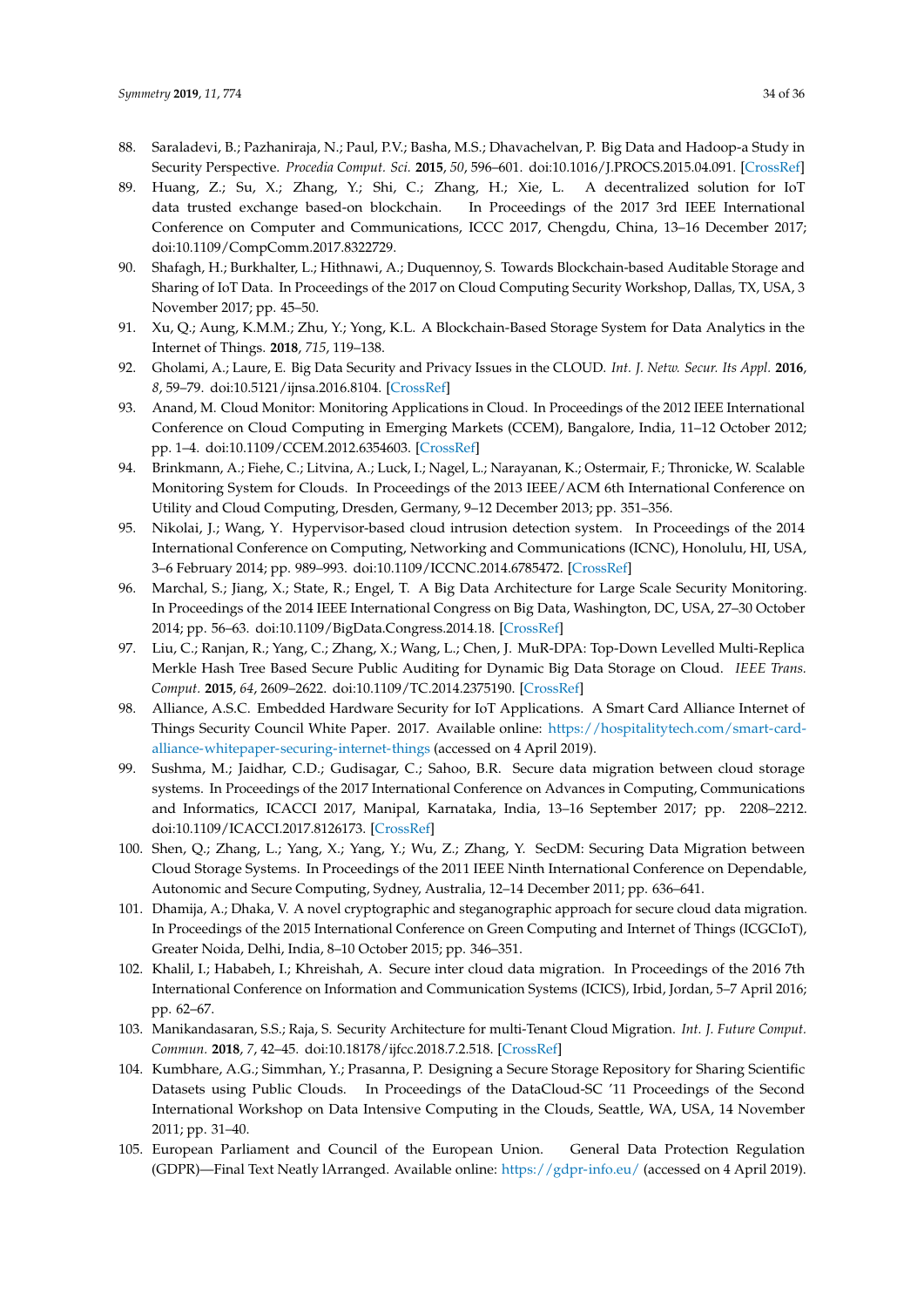- <span id="page-34-0"></span>106. Spiekermann, S.; Cranor, L.F. Engineering privacy. *IEEE Trans. Softw. Eng.* **2009**, *35*, 67–82. doi[:10.1109/TSE.2008.88.](https://doi.org/10.1109/TSE.2008.88) [\[CrossRef\]](http://dx.doi.org/10.1109/TSE.2008.88)
- <span id="page-34-1"></span>107. Hoepman, J.H. Privacy Design Strategies. Avilable online: <https://link.springer.com/chapter/10.1007/> (accessed on 4 April 2019).
- <span id="page-34-2"></span>108. OWASP\_Foundation. *Security by Design Principles*; OWASP: Los Angeles, CA, USA, 2016.
- <span id="page-34-3"></span>109. Kotzanikolaou, P. Data retention and privacy in electronic communications. *IEEE Secur. Privacy* **2008**, *6*, 46–52. doi[:10.1109/MSP.2008.114.](https://doi.org/10.1109/MSP.2008.114) [\[CrossRef\]](http://dx.doi.org/10.1109/MSP.2008.114)
- <span id="page-34-4"></span>110. Xu, Z.; Martin, K.; Kotnik, C.L. A Survey of Security Services and Techniques in Distributed Storage Systems. Technical Report; The Steering Committee of The World Congress in Computer Science, Computer˜. . . . 2010. Available online: <https://pdfs.semanticscholar.org/eb63/3dd51c5ef339dfba3030df1526d9f9039b63.pdf> (accessed on 4 April 2019).
- <span id="page-34-5"></span>111. PICDSS. *Requirements and Security Assessment Procedures Document Changes*; Technical Report; PCI Security Standards Council: Wakefield, MA, USA, 2016.
- <span id="page-34-6"></span>112. Beynon-Dames, P. Database and expert systems applications. *Eng. Appl. Artif. Intell.* **1996**, *9*, 575. doi[:10.1016/0952-1976\(96\)84165-0.](https://doi.org/10.1016/0952-1976(96)84165-0) [\[CrossRef\]](http://dx.doi.org/10.1016/0952-1976(96)84165-0)
- <span id="page-34-7"></span>113. Ma, Y.; Guo, Y.; Tian, X.; Ghanem, M. Distributed Clustering-Based Aggregation Algorithm for Spatial Correlated Sensor Networks. *IEEE Sens. J.* **2011**, *11*, 641–648. doi[:10.1109/JSEN.2010.2056916.](https://doi.org/10.1109/JSEN.2010.2056916) [\[CrossRef\]](http://dx.doi.org/10.1109/JSEN.2010.2056916)
- <span id="page-34-8"></span>114. Lindsey, S.; Raghavendra, C.; Sivalingam, K.M. Data gathering algorithms in sensor networks using energy metrics [PEGASIS]. *IEEE Trans. Parallel Distrib. Syst.* **2002**, *13*, 924–935. [\[CrossRef\]](http://dx.doi.org/10.1109/TPDS.2002.1036066)
- <span id="page-34-9"></span>115. Danezis, G.; Domingo-Ferrer, J.; Hansen, M.; Hoepman, J.H.; Le Métayer, D.; Tirtea, R.; Schiffner, S. Privacy and Data Protection by Design—From Policy to Engineering. ENISA: 2015. Available online: [https:](https://www.enisa.europa.eu/publications/privacy-and-data-protection-by-design) [//www.enisa.europa.eu/publications/privacy-and-data-protection-by-design](https://www.enisa.europa.eu/publications/privacy-and-data-protection-by-design) (accessed on 4 April 2019).
- <span id="page-34-10"></span>116. Vanitha, M.; Kavitha, C. Secured data destruction in cloud based multi-tenant database architecture. In Proceedings of the 2014 International Conference on Computer Communication and Informatics: Ushering in Technologies of Tomorrow, Today, ICCCI 2014, Coimbatore, India, 3–5 January 2014; pp. 1–6. doi[:10.1109/ICCCI.2014.6921774.](https://doi.org/10.1109/ICCCI.2014.6921774) [\[CrossRef\]](http://dx.doi.org/10.1109/ICCCI.2014.6921774)
- <span id="page-34-11"></span>117. Han, J.; Pei, J.; Kamber, M. Data Mining: Concepts and Techniques. Available online: [https://www.](https://www.sciencedirect.com/book/9780123814791/data-mining-concepts-and-techniques) [sciencedirect.com/book/9780123814791/data-mining-concepts-and-techniques](https://www.sciencedirect.com/book/9780123814791/data-mining-concepts-and-techniques) (accessed on 4 April 2019).
- <span id="page-34-12"></span>118. Azzedin, F.; Ghaleb, M. Internet-of-Things and Information Fusion: Trust Perspective Survey. *Sensors* **2019**, *19*, 1929. [\[CrossRef\]](http://dx.doi.org/10.3390/s19081929) [\[PubMed\]](http://www.ncbi.nlm.nih.gov/pubmed/31022920)
- <span id="page-34-13"></span>119. Weingart, S.H. Physical Security Devices for Computer Subsystems: A Survey of Attacks and Defenses. In *Cryptographic Hardware and Embedded Systems—CHES 2000*; Springer: Berlin/Heidelberg, Germany, 2000; pp. 302–317. doi[:10.1007/3-540-44499-8\\_24.](https://doi.org/10.1007/3-540-44499-8_24)
- <span id="page-34-14"></span>120. Terzi, D.S.; Terzi, R.; Sagiroglu, S. A survey on security and privacy issues in big data. In Proceedings of the 2015 10th International Conference for Internet Technology and Secured Transactions (ICITST), London, UK, 14–16 December 2015; pp. 202–207. doi[:10.1109/ICITST.2015.7412089.](https://doi.org/10.1109/ICITST.2015.7412089) [\[CrossRef\]](http://dx.doi.org/10.1109/ICITST.2015.7412089)
- <span id="page-34-15"></span>121. Luan, T.H.; Cai, L.X.; Chen, J.; Shen, X.S.; Bai, F. Engineering a distributed infrastructure for large-scale cost-effective content dissemination over urban vehicular networks. *IEEE Trans. Veh. Technol.* **2014**, *63*, 1419–1435. doi[:10.1109/TVT.2013.2251924.](https://doi.org/10.1109/TVT.2013.2251924) [\[CrossRef\]](http://dx.doi.org/10.1109/TVT.2013.2251924)
- <span id="page-34-16"></span>122. Department of Homeland Security (DHS). *Strategic Principles for Securing the IoT (version 1.0)*; Technical Report; U.S. Department of Homeland Security: Washington, DC, USA, 2016.
- <span id="page-34-17"></span>123. Cloud Standards Customer Council. Security for Cloud Computing 10 Steps to Ensure Success. Cloud Standards Customer Council: Needham, MA, USA, 2015.
- <span id="page-34-18"></span>124. Mungole, A.J.; Dhore, M.P. Techniques of Data Migration in Cloud Computing. *IEEE Access* **2016**, *36*, 36–38.
- <span id="page-34-19"></span>125. Kushwah, V.S. A Security approach for Data Migration in Cloud Computing. *Int. J. Sci. Res. Publ.* **2013**, *3*, 1–8.
- <span id="page-34-20"></span>126. Kumar, P.R.; Raj, P.H.; Jelciana, P. Exploring Data Security Issues and Solutions in Cloud Computing. *Procedia Comput. Sci.* **2018**, *125*, 691–697. doi[:10.1016/j.procs.2017.12.089.](https://doi.org/10.1016/j.procs.2017.12.089) [\[CrossRef\]](http://dx.doi.org/10.1016/j.procs.2017.12.089)
- <span id="page-34-21"></span>127. Claycomb, W.R.; Nicoll, A. Insider threats to cloud computing: Directions for new research challenges. In Proceedings of the International Computer Software and Applications Conference, Izmir, Turkey, 16–20 July 2012; pp. 387–394. doi[:10.1109/COMPSAC.2012.113.](https://doi.org/10.1109/COMPSAC.2012.113) [\[CrossRef\]](http://dx.doi.org/10.1109/COMPSAC.2012.113)
- <span id="page-34-22"></span>128. Sallam, A.; Bertino, E.; Hussain, S.R.; Landers, D.; Lefler, R.M.; Steiner, D. DBSAFE—An Anomaly Detection System to Protect Databases From Exfiltration Attempts. *IEEE Syst. J.* **2017**, *11*, 483–493. [\[CrossRef\]](http://dx.doi.org/10.1109/JSYST.2015.2487221)